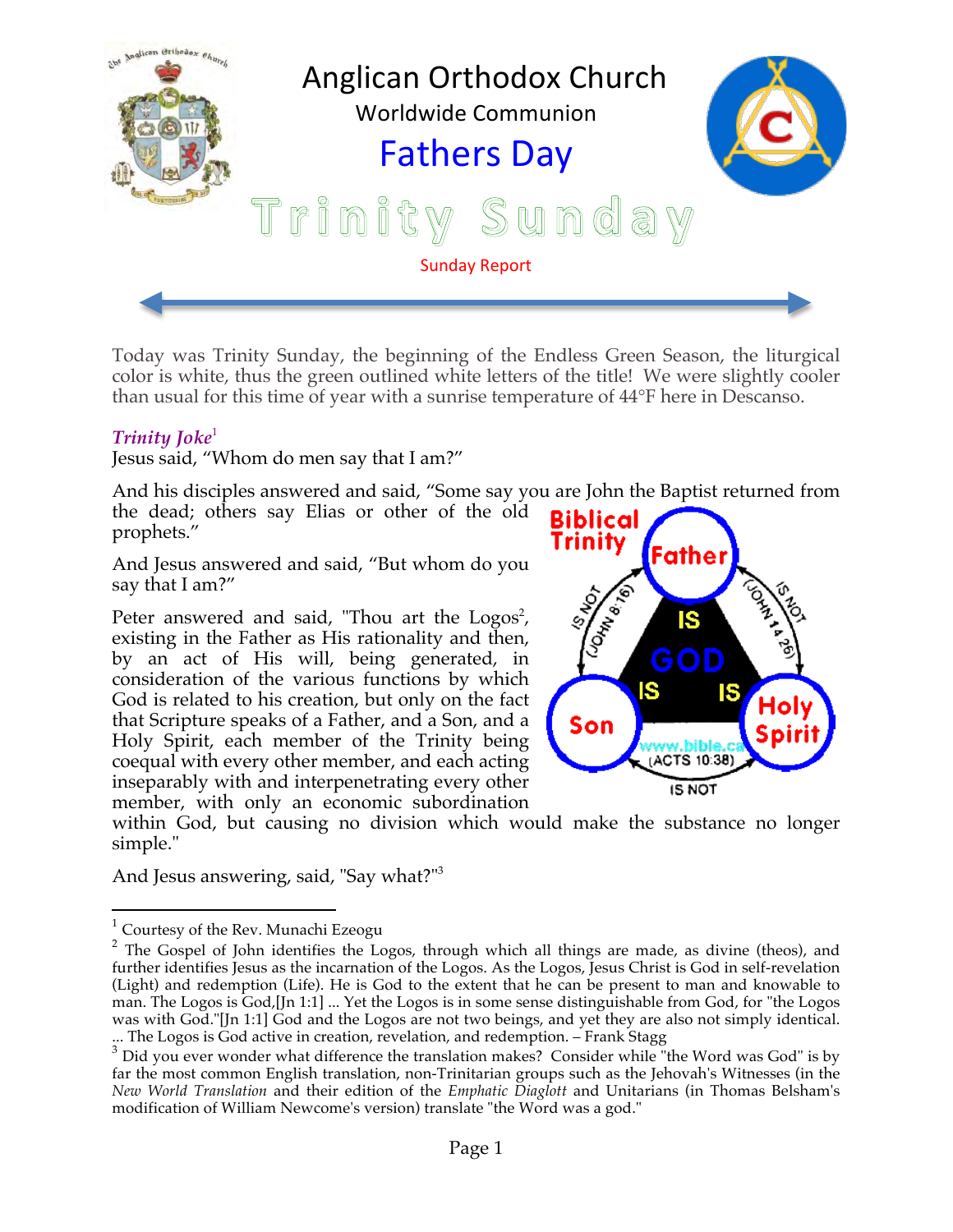### *Fathers Day*

Today we prayed for our fathers, those who are with us and those who have gone before us and brought us to this point in our lives.

Fathers Day is a day we celebrate the role of fathers in our lives. It is normally a day of joy and congratulations. But, it is more than that, it is a reminder of what a father's role should be. A father is to be the spiritual head of the family, a provider of both spiritual and earthly needs, the protector, commander, president, judge and most of all - the leader. To lead, you must be ahead of those you lead. Lead means, follow me; not, head that way. A father must live his life for his family. The role comes with privileges, but the privileges are granted only to those who fulfill the responsibilities. Those responsibilities are awesome, but the rewards incredible. Yet, as a father, I assure you, in the words of Paul, we all fall short. But that does not mean we should give up, but rather we must redouble our efforts.

I share with you a poem in a Fathers Day card I received. I can tell you I have fallen short, but it is clear from the card what I must do in the coming year:

# **Only A Dad**

Edgar A. Guest<sup>4</sup>

Only a dad with a tired face, Coming home from the daily race, Bringing little of gold or fame To show how well he has played the game; But glad in his heart that his own rejoice To see him come and to hear his voice.

Only a dad with a brood of four, One of ten million men or more Plodding along in the daily strife, Bearing the whips and the scorns of life, With never a whimper of pain or hate, For the sake of those who at home await.

Only a dad, neither rich nor proud, Merely one of the surging crowd, Toiling, striving from day to day, Facing whatever may come his way, Silent whenever the harsh condemn, And bearing it all for the love of them.

Only a dad but he gives his all, To smooth the way for his children small, Doing with courage stern and grim

 $4$  Edgar A. Guest – 20 August 1881 – 5 August 1959

Born in Birmingham, England. He and his family moved to the United States in 1891. He worked at the Detroit Free Press in Detroit, Michigan. He started there as a copy boy then as a reporter. He had a radio show and a television series. Guest has written 11,000 poems. His sentimental and optimistic poetry are inspiring and enjoyable to read.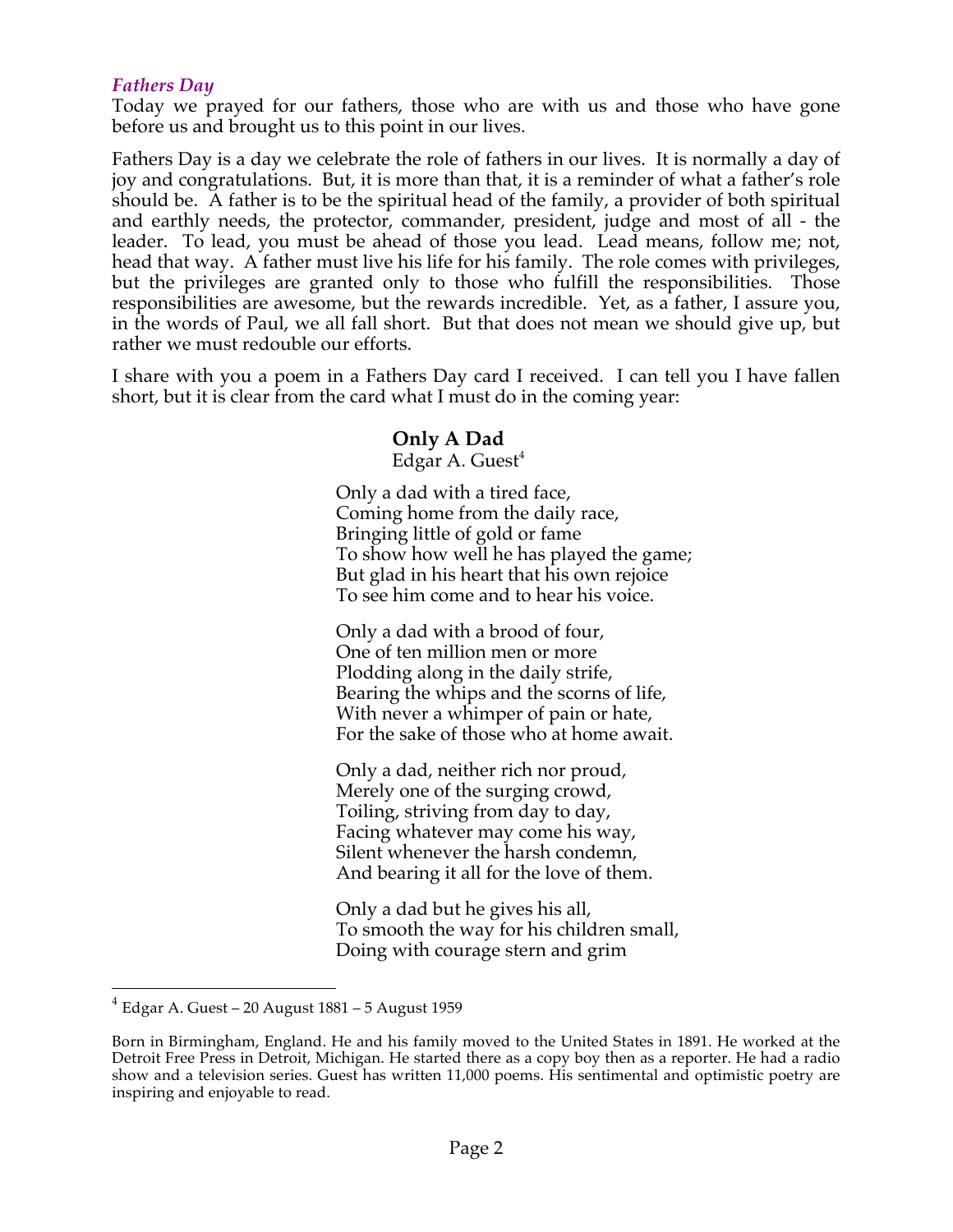The deeds that his father did for him. This is the line that for him I pen: Only a dad, but the best of men.

From the book "A Heap o' Livin'" ©1916

When we remember our fathers, we remember not only those who brought us into this world, but also those who have gone before. We stand here in the present only on the shoulders of those whose actions and leadership got us here. As fathers we know we are not perfect, nor were our fathers, nor theirs. For the sins *of the fathers upon the children, and upon the children's children, unto the third and to the fourth generation*. Exodus 34.7 We need be mindful of that when we live our lives. We serve as a model for our children and grandchildren, as well as others who see our lives. Living as a father gives one greater tolerance for the errors of their fathers and an appreciation for the pressure they were under. One can only marvel at the job they did.

**AY** God grant each father the strength to live their life in a manner consistent with MAY God grant each father the strength to live their life in a manner consistent with our duty as a father, husband, brother; and to fulfill the promise we made to God and Family when we accepted the role as a father. We, each of, us fall short, but ask God God's help to meet the challenge, in the Name of our Lord and Savior Jesus Christ. *Amen*

God • Honor • Country • Family

#### *On Point*

Someone asked, where do the quotes come from? The answer is from the people who uttered them. But, how did you find them? Oh, that. Some from Bishop Jerry, many from Rev Bryan Dabney, a few from other places, some from Rev Geordie Menzies-Grierson, but overall mostly from Bryan. He always has some great ones to share. On to the On Point quotes –

In my distress I cried unto the LORD, and he heard me.

*Psalm 120:1*

Whoso stoppeth his ears at the cry of the poor, he also shall cry himself, but shall not be heard.

*Proverbs 21:13*

Then if any man shall say unto you, Lo, here is Christ, or there; believe it not. For there shall arise false Christs, and false prophets, and shall shew great signs and wonders; insomuch that, if it were possible, they shall deceive the very elect. Behold, I have told you before.

*St. Matthew 24:23-25*

And Jesus said unto him, No man having put his hand to the plough, and looking back, is fit for the kingdom of God.

*St. Luke 9:62*

I will therefore that men pray every where, lifting up holy hands, without wrath and doubting.

*I St. Timothy 2:8*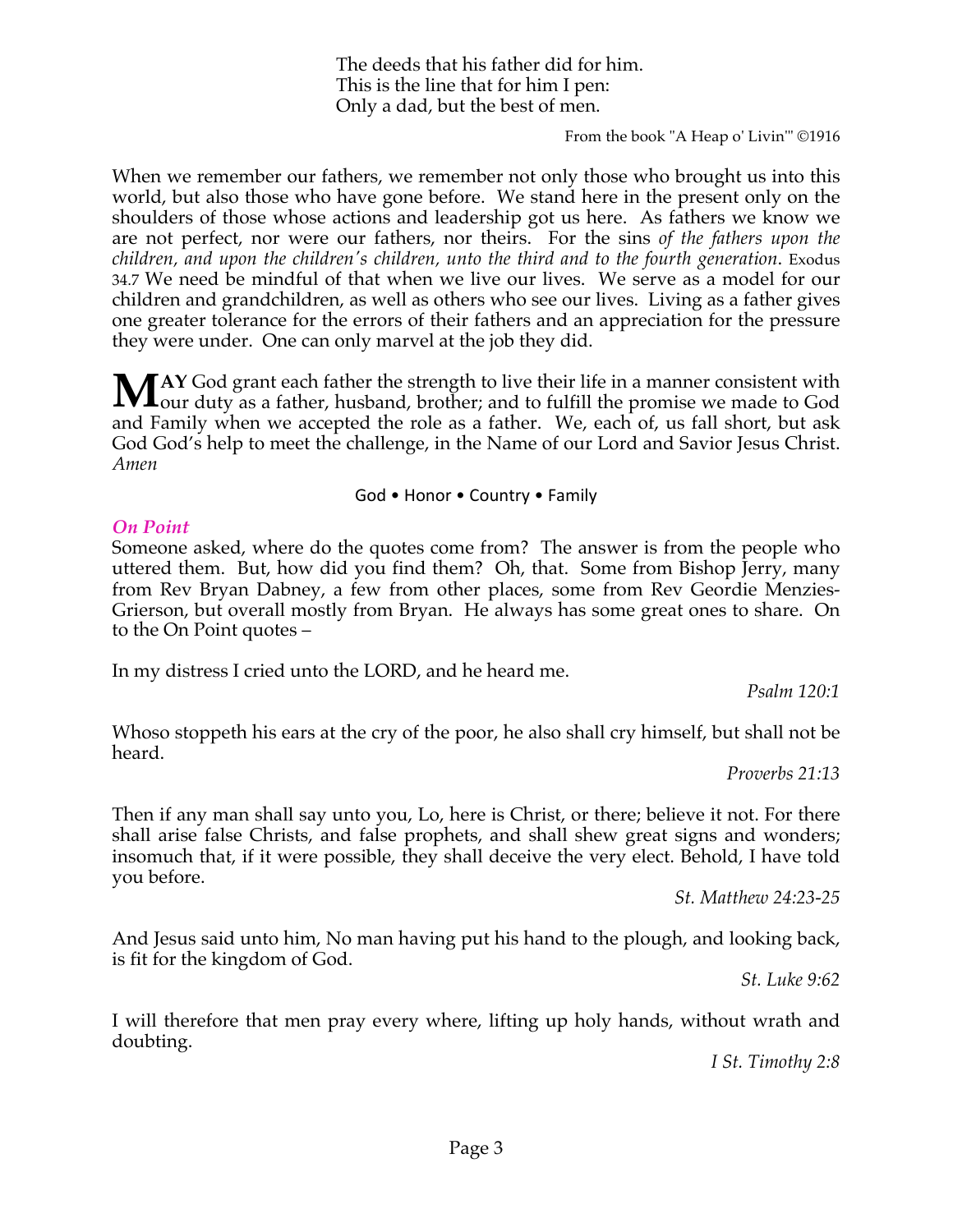Death is... a return from exile, a going home to the many mansions where the loved ones already dwell. The distance between glorified spirits in heaven and militant saints on earth seems great; but it is not so. We are not far from home— a moment will bring us there... When the eyes close on earth they open in heaven.

> *Charles H. Spurgeon* 19<sup>th</sup> century English Baptist theologian and author (Morning and Evening, p. 222)

Jesus Christ has already paid the sacrificial price for our sins. The great tragedy is that millions of people choose not to reap the benefits of his sacrifice.

> *Dr. Grant Jeffrey* 20<sup>th</sup> and 21<sup>st</sup> century Canadian Christian author

Thousands will crowd to hear a new voice and a new doctrine, without considering for a moment whether what they hear is true. There is an incessant craving after any teaching which is sensational, and exciting, and rousing to the feelings. There is an unhealthy appetite for a sort of spasmodic and hysterical Christianity. The religious life of many is little better than spiritual dram-drinking, and the meek and quiet spirit which St. Peter commends is clean forgotten (I Pet. 3:4).

> *JC Ryle* 19<sup>th</sup> century Anglican bishop and author (Holiness, pp. xxxiiii-xxxiv)

The Church of England has passed through the looking glass. It has moved into an unpredictable, unstable situation. The doctrines of faith are no longer ring- fenced as many people thought. Anything can, in principle, be changed by lobbying and political manoevering. It has been done and it will be done again. The Church of England is now in crisis because it has now been destablised. It has set itself over the Word of God instead of under it. It is no longer, [as] Article XX ... puts it, 'a witness and a keeper of Holy Writ', but it has now assumed the role of judge and arbiter of its doctrines. This is a position it ought not to occupy, nor can it occupy, without drawing down upon itself the judgement of God.

> *Rev. David Samuel*  $20<sup>th</sup>$  and  $21<sup>st</sup>$  century Anglican theologian and author (The Church In Crisis, pp. 48-49)

The Devil's power is greatly and strangely enhanced by his system of worship, which, while it degrades, fascinates many people. The system of pagan worship and devotion is very powerful. It holds its devotees by iron chains. It is not a work of chance, and it does not spring from native religious instincts. It is a system of rare power and skill constructed by a graduate in the craft of seduction and delusion. Satan's hand is at the root of all pagan worship — planning, ordering, and inspiring it. It is this fact that gives it strength and influence.

> *EM Bounds*  $19<sup>th</sup>$  and  $20<sup>th</sup>$  century American theologian and author (Guide To Spiritual Warfare, p. 88)

Power is not a means, it is an end. One does not establish a dictatorship in order to safeguard a revolution; one makes the revolution in order to establish the dictatorship. *George Orwell*  $20<sup>th</sup>$  century English author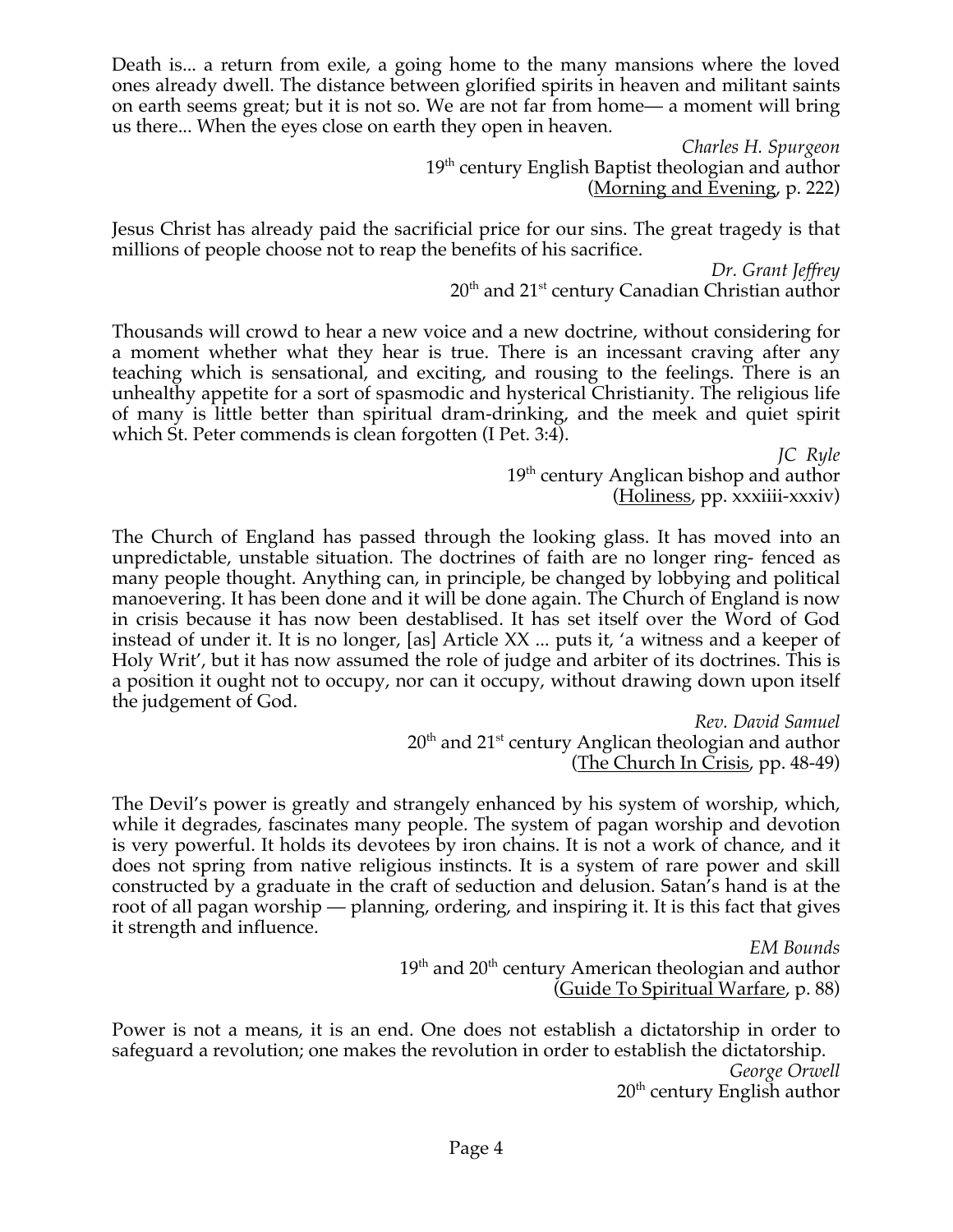Under Socialism, it is the spectre of demographics that haunts Europe. It is dead children, no longer killed in factories or protests, but in clinics and for convenience's sake, that float aimlessly through the streets of Munich, London and Paris. Europe is no longer haunted by its dead, but by those who were never born. Socialism has left behind a terrible bill and there is no one left to pay it. The population is crashing in every Western country... The state replaced the family. It told men and women that they no longer needed to make permanent commitments... So long as they paid their taxes, the state would bear the burden of their commitments. And so men and women gave up on each other, parents gave up on their children and children on their parents, the family fell apart and now the state that took its place is also falling apart... When a civilization destroys its families, then it destroys itself. A man cannot cut out his own heart and live. A society cannot destroy its own capacity for life and regeneration, and continue... Like Saturn [the Roman god], the progressive revolution has devoured its own children leaving behind only the empty hallways and empty treasuries of the state. *Daniel Greenfield*

21<sup>st</sup> century American commentator (Twilight of the Family, 6-1-14)

### *Propers*

Each Sunday there are Propers: special prayers and readings from the Bible. There is a Collect for the Day; that is a single thought prayer, most written either before the refounding of the Church of England in the 1540s or written by Bishop Thomas Cranmer, the first Archbishop of Canterbury after the re-founding.

The Collect for the Day is to be read on Sunday and during Morning and Evening Prayer until the next Sunday. The Epistle is normally a reading from one of the various Epistles, or letters, in the New Testament. The Gospel is a reading from one of the Holy Gospels, Matthew, Mark, Luke and John. The Collect is said by the minister as a prayer, the Epistle can be read by either a designated reader (as we do in our church) or by one of the ministers and the Holy Gospel, which during the service in our church is read by an ordained minister.

The propers are the same each year, except if a Red Letter Feast, that is one with propers in the prayerbook, falls on a Sunday, then those propers are to be read instead, except in a White Season, where it is put off. Red Letter Feasts, so called because in the Altar Prayerbooks the titles are in red, are special days. Most of the Red Letter Feasts are dedicated to early saints instrumental in the development of the church, others to special events. Some days are particularly special and the Collect for that day is to be used for an octave (eight days) or an entire season, like Advent or Lent.

The Propers for today are found on Page 186-188, with the Collect first:

# Trinity Sunday.

*The Collect.*

**LMIGHTY** and everlasting God, who hast given unto us thy servants grace, by **EMIGHTY** and everlasting God, who hast given unto us thy servants grace, by<br>the confession of a true faith, to acknowledge the glory of the eternal Trinity, and in the power of the Divine Majesty to worship the Unity; We beseech thee that thou wouldest keep us stedfast in this faith, and evermore defend us from all adversities, who livest and reignest, one God, world without end. *Amen.*

This morning's Epistle was written in the Fourth Chapter of the Revelation of Saint John the Divine beginning at the First Verse. John attempts to show us the majesty and glory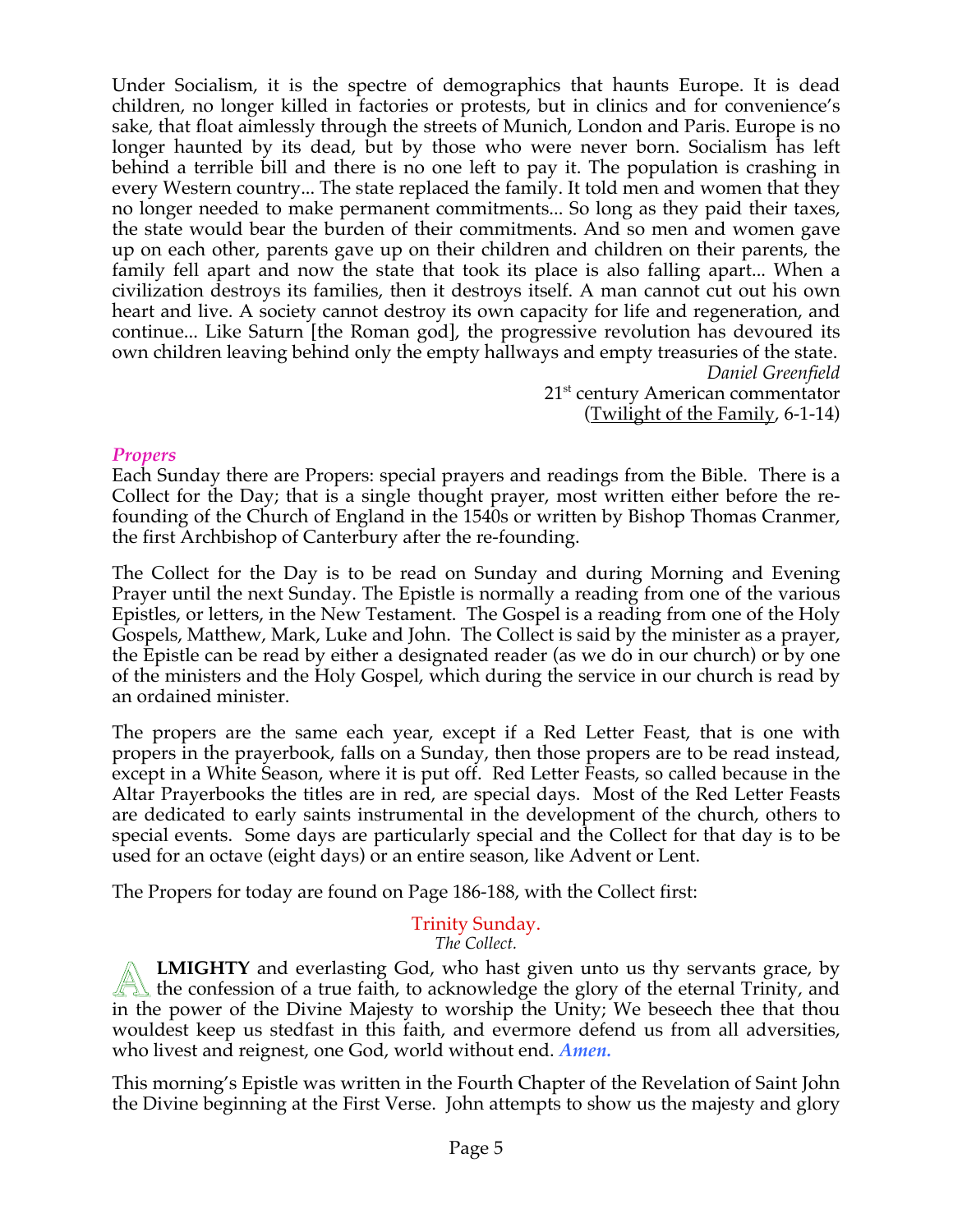of heaven using words. The picture he paints is intended to be awe inspiring and seems to meet that goal handily:

FTER this I looked, and, behold, a door was opened in heaven: and the first voice which I heard was as it were of a trumpet talking with me; which said, Come up hither, and I will shew thee things which must be hereafter. And FTER this I looked, and, behold, a door was opened in heaven: and the first<br>voice which I heard was as it were of a trumpet talking with me; which said,<br>Come up hither, and I will shew thee things which must be hereafter. the throne. And he that sat was to look upon like a jasper and a sardine stone: and there was a rainbow round about the throne, in sight like unto an emerald. And round about the throne were four and twenty seats: and upon the seats I saw four and twenty elders sitting, clothed in white raiment; and they had on their heads crowns of gold. And out of the throne proceeded lightnings and thunderings and voices: and there were seven lamps of fire burning before the throne, which are the seven Spirits of God. And before the throne there was a sea of glass like unto crystal: and in the midst of the throne, and round about the throne, were four living creatures full of eyes before and behind. And the first was like a lion, and the second like a calf, and the third had a face as a man, and the fourth was like a flying eagle. And the four living creatures had each of them six wings about him; and they were full of eyes within: and they rest not day and night, saying, Holy, holy, holy, Lord God Almighty, which was, and is, and is to come. And when those living creatures give glory and honour and thanks to him that sat on the throne, who liveth for ever and ever, the four and twenty elders fall down before him that sat on the throne, and worship him that liveth for ever and ever, and cast their crowns before the throne, saying, Thou art worthy, O Lord, to receive glory and honour and power: for thou hast created all things, and for thy pleasure they are, and were created.

Today's Gospel came from the Third Chapter of the Gospel according to Saint John beginning at the First Verse:

HERE was a man of the Pharisees, named Nicodemus, a ruler of the Jews: the same came to Jesus by night, and said unto him, Rabbi, we know that thou art a teacher come from God: for no man can do these miracles that thou do same came to Jesus by night, and said unto him, Rabbi, we know that thou art a teacher come from God: for no man can do these miracles that thou doest, except God be with him. Jesus answered and said unto him, Verily, verily, I say unto thee, Except a man be born again, he cannot see the kingdom of God. Nicodemus saith unto him, How can a man be born when he is old? Can he enter the second time into his mother's womb, and be born? Jesus answered, Verily, verily, I say unto thee, Except a man be born of water and of the Spirit, he cannot enter into the kingdom of God. That which is born of the flesh is flesh; and that which is born of the Spirit is spirit. Marvel not that I said unto thee, Ye must be born again. The wind bloweth where it listeth, and thou hearest the sound thereof, but canst not tell whence it cometh, and whither it goeth: so is every one that is born of the Spirit. Nicodemus answered and said unto him, How can these things be? Jesus answered and said unto him, Art thou a master of Israel, and knowest not these things? Verily, verily, I say unto thee, We speak that we do know, and testify that we have seen; and ye receive not our witness. If I have told you earthly things, and ye believe not, how shall ye believe, if I tell you of heavenly things? And no man hath ascended up to heaven, but he that came down from heaven, even the Son of man which is in heaven. And as Moses lifted up the serpent in the wilderness, even so must the Son of man be lifted up: that whosoever believeth in him should not perish, but have eternal life.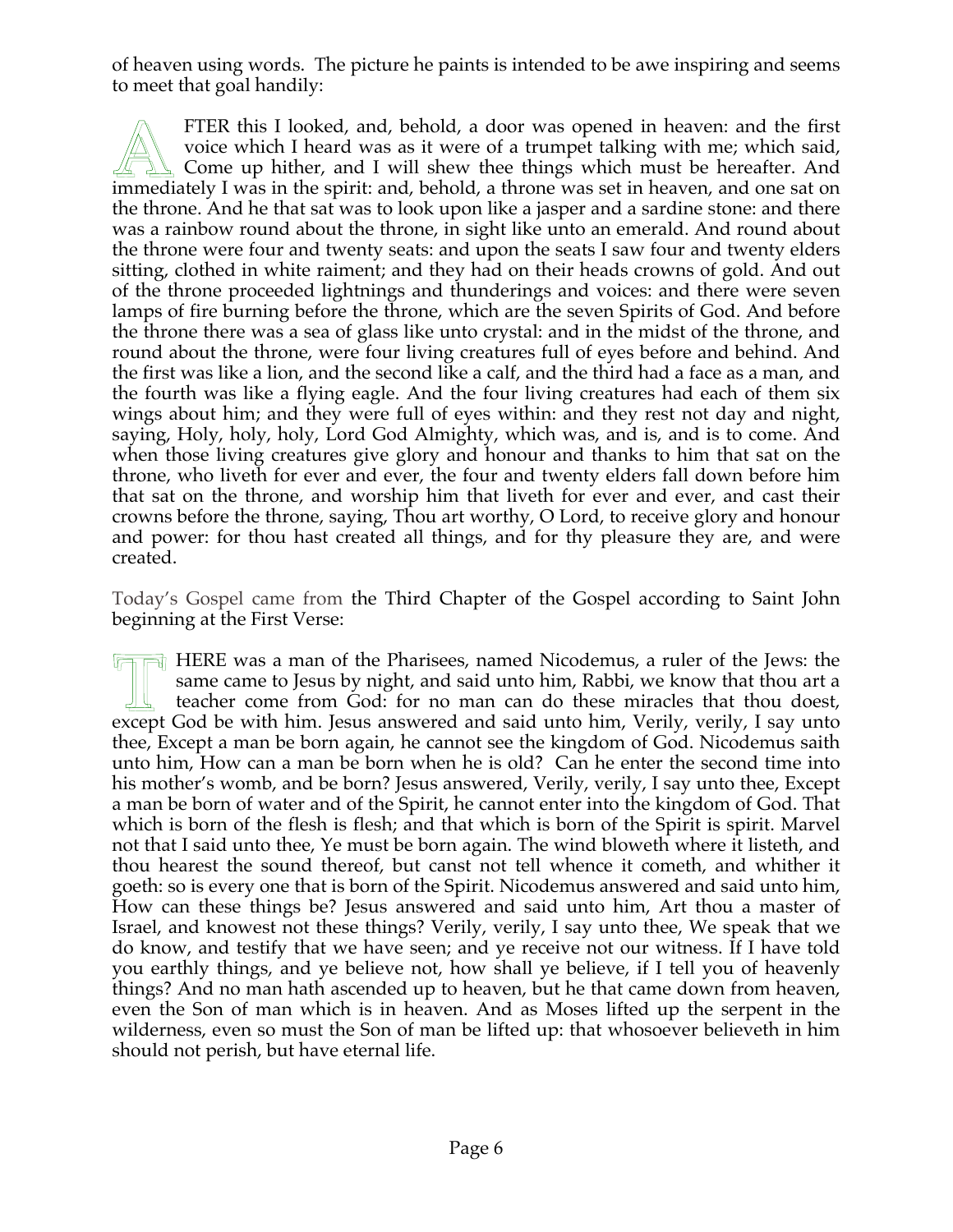#### *Bishop Ogles' Sermon*

Bishop Jerry is on travel to Kenya with Executive Secretary Betty Hoffman and Rev Jack

Arnold to welcome the church their into the Anglican Orthodox Worldwide Communion. He thoughtfully left a sermon originally written for Trinity Sunday 2012. It starts off with the collect, and like always, it will give you a lot to consider in your heart.

#### **Sermon Notes**

Trinity Sunday St Andrew's Anglican Orthodox Church 3 June 2012, Anno Domini (In the Year of our Lord)

#### Trinity Sunday.

*The Collect.*



**LMIGHTY** and everlasting God, who hast given unto us thy servants grace, by **EMIGHTY** and everlasting God, who hast given unto us thy servants grace, by the confession of a true faith, to acknowledge the glory of the eternal Trinity, and in the power of the Divine Majesty to worship the Unity; We beseech thee that thou wouldest keep us stedfast in this faith, and evermore defend us from all adversities, who livest and reignest, one God, world without end. *Amen.*

 $\Box$  HERE was a man of the Pharisees, named Nicodemus, a ruler of the Jews: the same came to Jesus by night, and said unto him, Rabbi, we know that thou art a teacher come from God: for no man can do these miracles that thou doest, EXE was a man of the Pharisees, named Nicodemus, a ruler of the Jews: the same came to Jesus by night, and said unto him, Rabbi, we know that thou art a teacher come from God: for no man can do these miracles that thou doe thee, Except a man be born again, he cannot see the kingdom of God. Nicodemus saith unto him, How can a man be born when he is old? Can he enter the second time into his mother's womb, and be born? Jesus answered, Verily, verily, I say unto thee, Except a man be born of water and of the Spirit, he cannot enter into the kingdom of God. That which is born of the flesh is flesh; and that which is born of the Spirit is spirit. Marvel not that I said unto thee, Ye must be born again. The wind bloweth where it listeth, and thou hearest the sound thereof, but canst not tell whence it cometh, and whither it goeth: so is every one that is born of the Spirit. Nicodemus answered and said unto him, How can these things be? Jesus answered and said unto him, Art thou a master of Israel, and knowest not these things? Verily, verily, I say unto thee, We speak that we do know, and testify that we have seen; and ye receive not our witness. If I have told you earthly things, and ye believe not, how shall ye believe, if I tell you of heavenly things? And no man hath ascended up to heaven, but he that came down from heaven, even the Son of man which is in heaven. And as Moses lifted up the serpent in the wilderness, even so must the Son of man be lifted up: that whosoever believeth in him should not perish, but have eternal life. (John 3:1-16)

Today's text is about the change of the heart that we call *regeneration.*

Precisely what IS regeneration and how does it occur?

 Regeneration is not merely an IMPROVEMENT of character brought about through effort and study of classical philosophy, or even of the study of God's Word. Regeneration is that complete change of character that occurs through the process of being born anew in Christ. Anything that is born is a new creature. Anything that is born anew is also a new creature whose former character and habits have disappeared. – or even died with the old self (which was also dead before coming to Christ). It is not an improvement of disposition, but a fundamental change in nature.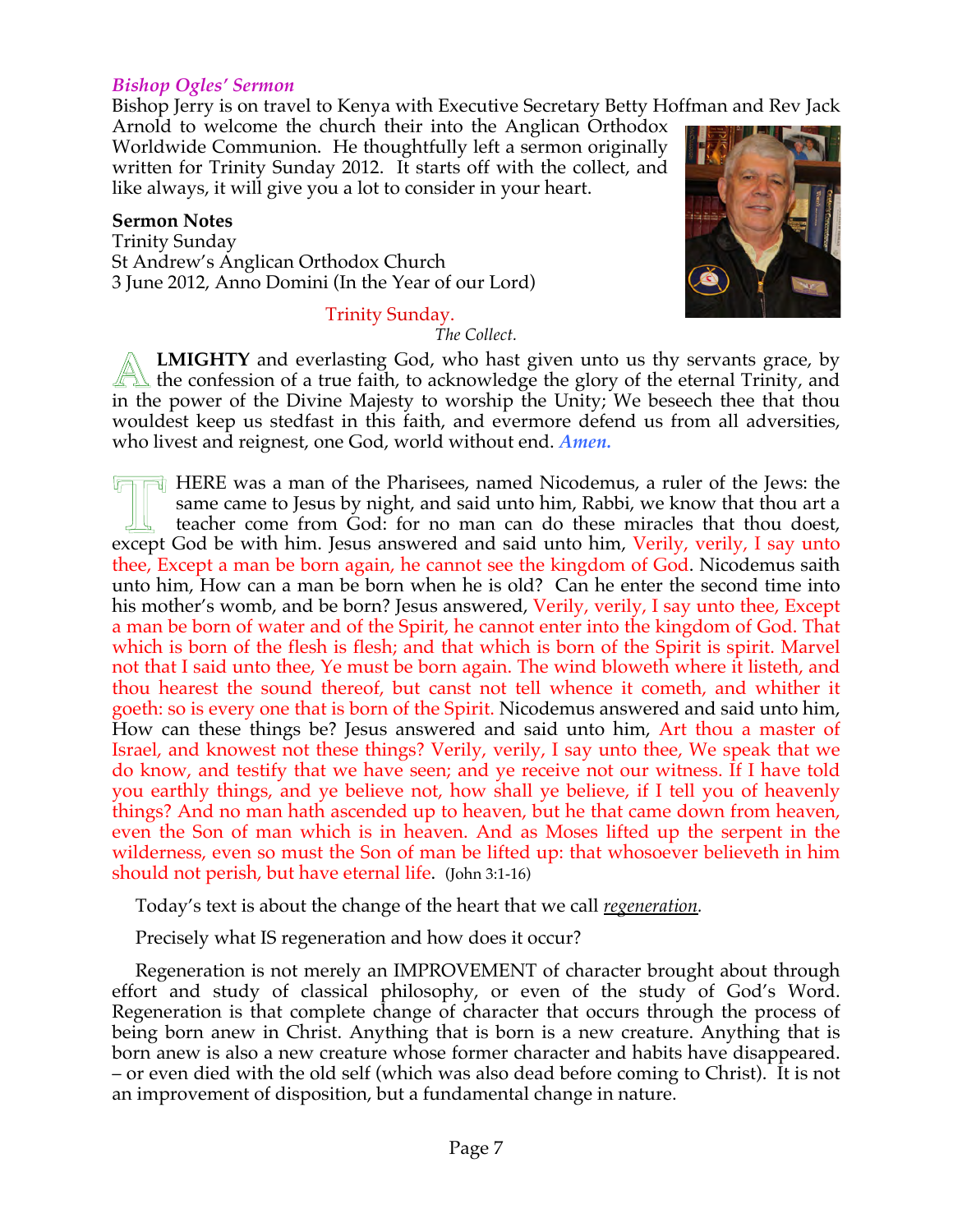There was once a drop of water that found itself puddle in a dirty and unsavory gutter drain. It was constantly subject to being spat upon and frequented by mosquitoes laying their larvae in the water. The little drop of water looked everyday up to the beautiful blue skies above and yearend, for once, to be clean and pure, and separated from the filth of the gutter. The yearning of its heart was heard in heaven, and the warmth of the sun began to draw the small droplet up, up, and away from the filth it had always known. Being drawn higher and higher, the air around the droplet was no longer foul and smelly, but clear and pristine. Yet, it was drawn still higher by the force of the sun to levels of colder and colder air. The winds took up the droplet of water and carried it far away where it became a beautiful, white snowflake. It was deposited on the heights of Mt. Everest where its beauty could be seen, mingled with other snowflakes, for many miles around. The droplet of water, transformed by the power of Heaven, had moved from the lowest and dirtiest place, to the highest and most beautiful on earth. That is regeneration, and that is the power of God to make new the soul of man.

#### *1. There was a man of the Pharisees, named Nicodemus, a ruler of the Jews: 2 The same came to Jesus by night*

 We see a contrast being drawn in the text between a man of great power, wealth, and learning; and the Lord Jesus Christ who did not have a place to lay His head. Nicodemus was an influential member of the ruling Sanhedrin. He was a Pharisee who truly sought more knowledge. But Nicodemus was also keen to the politics of the day and did not wish to be exposed as someone who would be an admirer of Chrsit – at least not until he had come to know Him for the Lord that He was. So Nicodemus came under cover of darkness.

 Earlier in the day, Nicodemus had seen Christ drive out the money changers and those who made merchandise of the House of God. He had heard, that day, His strange but refreshing counsel: *Take these things hence; make not my Father's house an house of merchandise.* (John 2:16) He had heard the profound and beautiful teachings of Christ and seen His miracles. His logical mind could not deny that Jesus had strange powers that could only come from God, unlike those political posers who sat with him of the Sanhedrin.

 If we desire to know a man better, we must find out where He is and talk with him. Nicodemus obviously had scouted out Christ to know where He was sleeping in Jerusalem that first Passover of Christ's ministry.

#### *……… and said unto him, Rabbi, we know that thou art a teacher come from God: for no man can do these miracles that thou doest, except God be with him*

 Nicodemus has the least seed of faith in his heart, but it was enough to drive him to Christ. He recognized the power of God in Christ and he must settle the issue before the dawning of another day. Though he comes here at night, he later publicly defends Christ in the Sanhedrin (John 7:50-52) and even publicly goes with Joseph of Arimethaea to claim the body of Christ for burial even under threat of retribution from Rome and the Jewish rulers (John 19:39). The one who came by night later became one who feared no one but God. John considers the change in Nicodemus so significant that he always makes reference to Nicodemus in later references as "he who came to Jesus by night."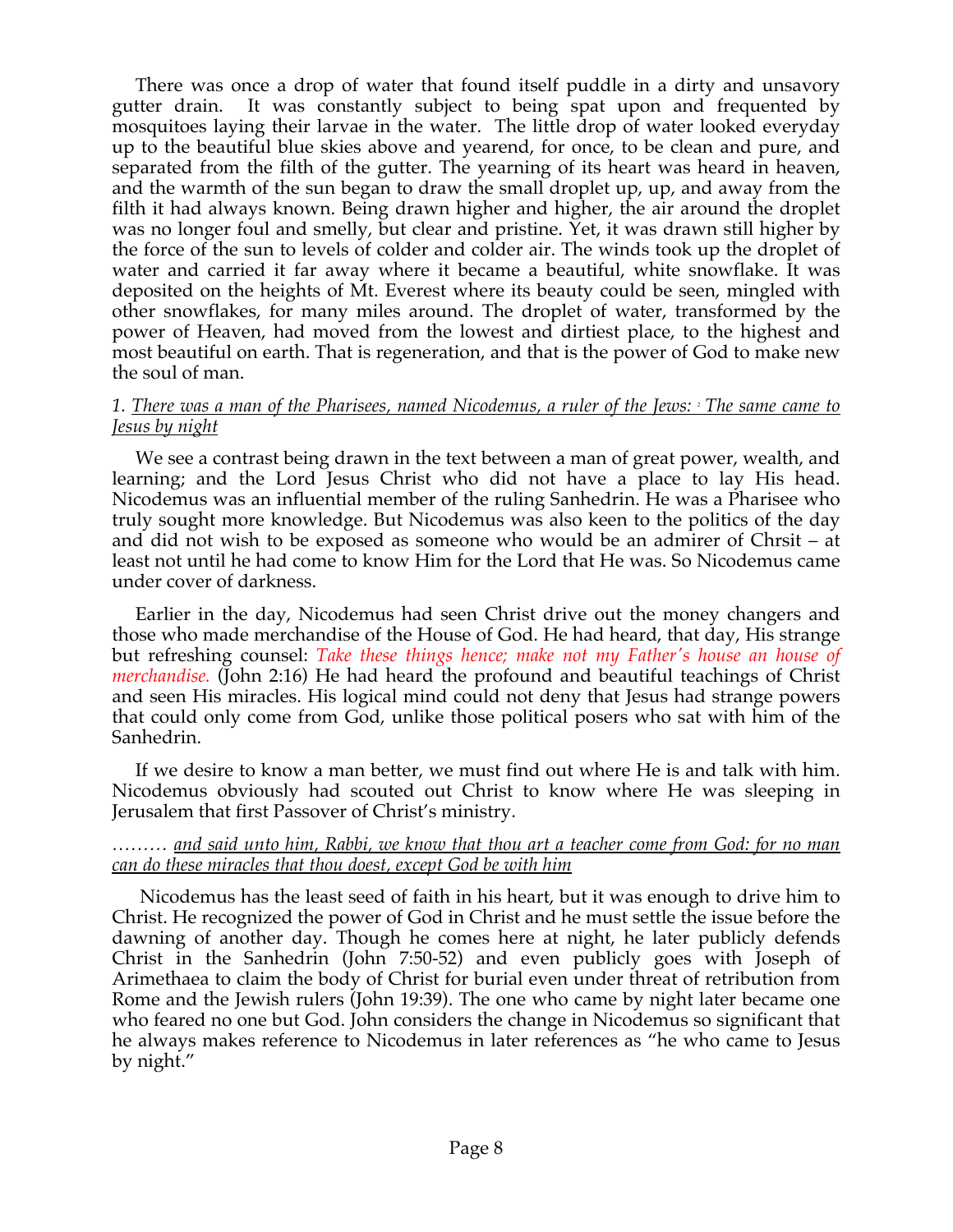Jesus is frank in His approach to Nicodemus. He knows the heart of Nicodemus, and He knows that complete transparency and blunt truth is the very thing Nicodemus desires.

 *Verily, verily, I say unto thee, Except a man be born again, he cannot see the kingdom of God.* Jesus tells Nicodemus what he desperately NEEDS to know, not that which his ears would have been comforted to hear. Nicodemus is considered himself to be a great teacher, yet he calls Christ RABBI., or Teacher. Nicodemus is not too proud to accept the role of student before superior knowledge of a better Teacher. But these words of Christ are simply too amazing for Nicodemus to grasp.

 *<sup>4</sup> Nicodemus saith unto him, How can a man be born when he is old? can he enter the second time into his mother's womb, and be born?* This is not a frivolous response by Nicodemus. He does not ask *WHY*, but *HOW*. If Jesus were making reference to the Gentiles, Nicodemus could have understood somewhat, but Jesus is speaking to a ruler of the Jews – the presumed people of God! To Nicodemus, it does not make sense, but he trusts in the superior wisdom of Christ to shed light on the matter. Our first longings of faith must be satisfied through deeper inquiry even if we risk ridicule by the world.

 5. *Verily, verily, I say unto thee, Except a man be born of water and of the Spirit, he cannot enter into the kingdom of God. 6 That which is born of the flesh is flesh; and that which is born of the Spirit is spirit. 7 Marvel not that I said unto thee, Ye must be born again* Nicodemus belonged to a religion that based salvation upon a complete obedience to the Law written on Tables of Stone. It was a difficult concept to to receive that his entire previous training had been lacking. Christ points to a change that is alien to Nicodemus' thinking. There is the story of an owner of a clothing store that decided to clean his main display window. He gathered his cleaning materials and went outside to clean. After working diligently, the window appeared immaculate with the exception of a single troubling blemish high up on the glass. Regardless the efforts and elbow grease used to clean the spot, it remained a glaring flaw in an otherwise clear glass. At last he discovered that the dirty blemish was not on the outside, but the INSIDE of the glass. Regardless our efforts to dress and beautify our persons, we cannot cleanse the heart by dressing the outward appearance with good works. *Purge me with hyssop, and I shall be clean: wash me, and I shall be whiter than snow.* (Psalms 51:7) God cleans us inside first with the purgative of the Holy Spirit ere making our appearance clean on the outside. If the heart is full of filth, it matters not the outward APPEARANCE.

 When we lay down this life, we lay down the body of flesh before our parents who gave us our traits and hereditary and features of flesh. We then are drawn in the spirit back to the Father who gave us the Spirit of Life. *Or ever the silver cord be loosed, or the golden bowl be broken, or the pitcher be broken at the fountain, or the wheel broken at the cistern. Then shall the dust return to the earth as it was: and the spirit shall return unto God who gave it.* (Eccl 12:6-7)

 *<sup>8</sup> The wind bloweth where it listeth, and thou hearest the sound thereof, but canst not tell whence it cometh, and whither it goeth: so is every one that is born of the Spirit.* Does any man have the key to the gate of the wind, to open and close as he deems fit? The Wind is no different in certain aspects than the Holy Spirit. We do not know the source of the wind, but we KNOW it has a source. We can hear the wind if we are quiet and attentive. It literally whispers as that still, small voice of God. (1 Kings 19:12) We cannot say its direction or where it is going. The Wind is unseen just as the Holy Spirit is unseen. We see its effects, but not its essence. Those who are born of God have been touched by that Wind of the Holy Spirit. Their change is complete and not prideful in display.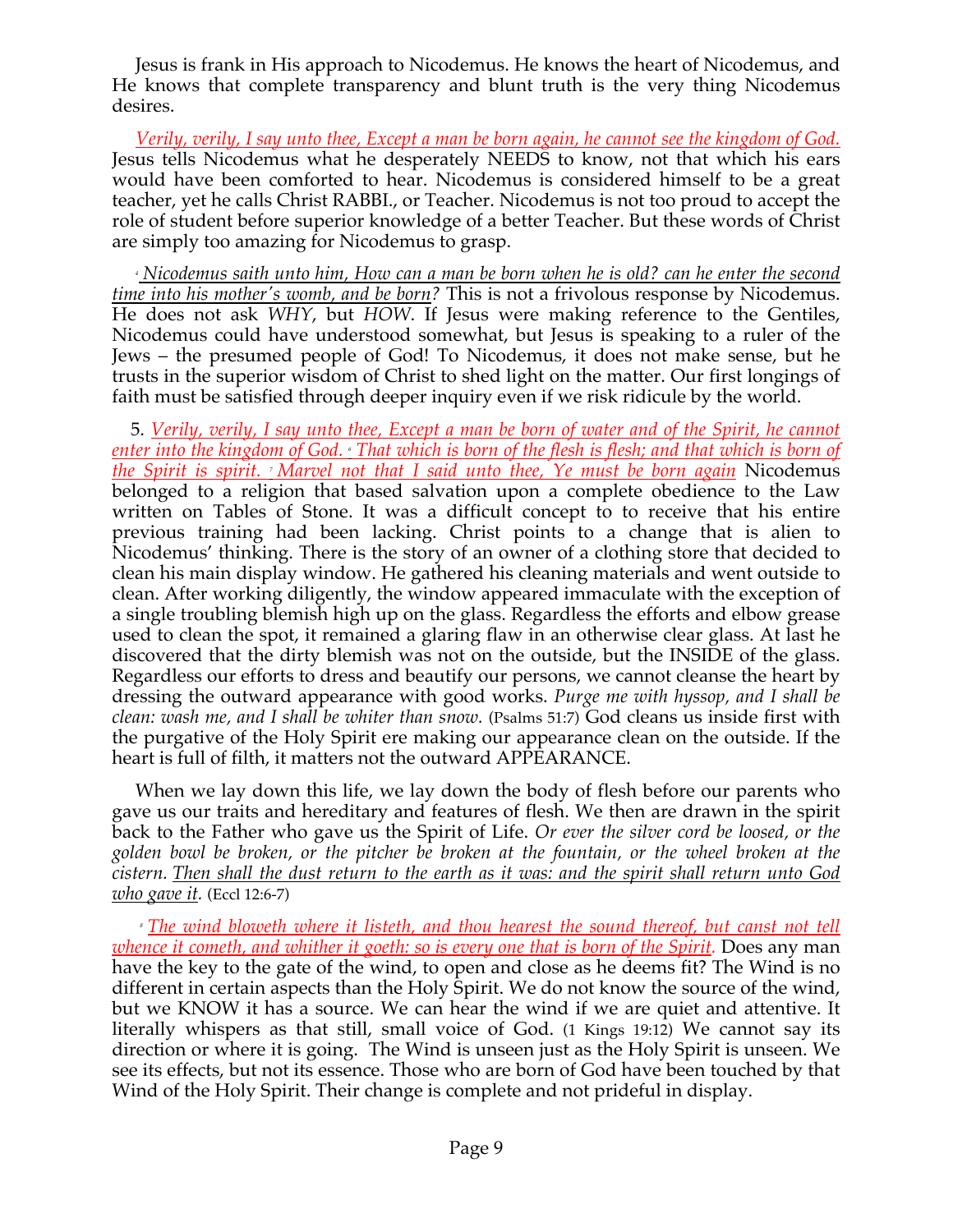Can you imagine Nicodemus' eyes squinting in effort to understand this strange new doctrine? *. <sup>9</sup> Nicodemus answered and said unto him, How can these things be? <sup>10</sup> Jesus answered and said unto him, Art thou a master of Israel, and knowest not these things*

Nicodemus is very much like many who are educated in theology and who press a point of an olive until it becomes a watermelon. He is well educated but, unfortunately, in things that are not real. Jesus points out his ignorance to him. Many prominent theologians of our day lack the simple wisdom of a poor farmer who knows the Lord. This was Nicodemus' problem, but he is open to amendment in understanding. I wish we all were.

<sup>11</sup> *Verily, verily, I say unto thee, We speak that we do know, and testify that we have seen; and ye receive not our witness. 12 If I have told you earthly things, and ye believe not, how shall ye believe, if I tell you of heavenly things?* Jesus places His evidence before the bar. He taught often in parables so that the simple farmer or fisherman could grasp greater spiritual truth when illustrated by earthly logic. But those educated too much in 'theological error' may not be able to grasp the simplicity of the Gospel which a child can easily grasp. It is not faith and knowledge that saves us, but 'faith in Christ' and right knowledge of Him. We may know the print in a thousand theological works, but if we lack the nature of a little child in faith, we are lost.

 *<sup>13</sup> And no man hath ascended up to heaven, but he that came down from heaven, even the Son of man which is in heaven.* Despite the delusional dreams and copyrighted commercial works of many today, no one has ascended to heaven or come down but Christ.

 *<sup>14</sup> And as Moses lifted up the serpent in the wilderness, even so must the Son of man be lifted up: 15 That whosoever believeth in him should not perish, but have eternal life.* God sent fiery serpents among the Children of Israel in the Wilderness for their sins. When they pleaded for relief, God told Moses to erect a brass serpent on a pole for all to look unto when bitten that they might live. The serpent represented our sins that are crucified on the cross with Christ. Looking to the sacrifice of Christ, for our own sins, we are saved from eternal death. (Numbers 21:6-9) We have the same symbolized in the medical kadusa today.

 *<sup>16</sup> For God so loved the world, that he gave his only begotten Son, that whosoever believeth in him should not perish, but have everlasting life* Do not be deceived by modern versions of the Bible such as the NIV. Jesus Christ is the literal ISSUE of the Father. He is God because He is of the same substance with God. Not a son or daughter through the adoption that we are, but the true and issuing Son of the Father – the only Begotten, not One and Only!

# *Sermon – Reverend Hap Arnold - Time and Action Church of the Faithful Centurion - Descanso, California*

Today's sermon was on the basic concept of the Triune God, that is the Father, Son and



Holy Ghost and how they were introduced to us through time and the Bible in particular. Today's sermon brought the Collect, Epistle and Gospel together and is partly contained in the forewords above.

Consider these words from the Collect:

… acknowledge the glory of the eternal Trinity, and in the power of the Divine Majesty to worship the Unity …

In the Collect, we acknowledge that there is a Triune God, that is three aspects of God;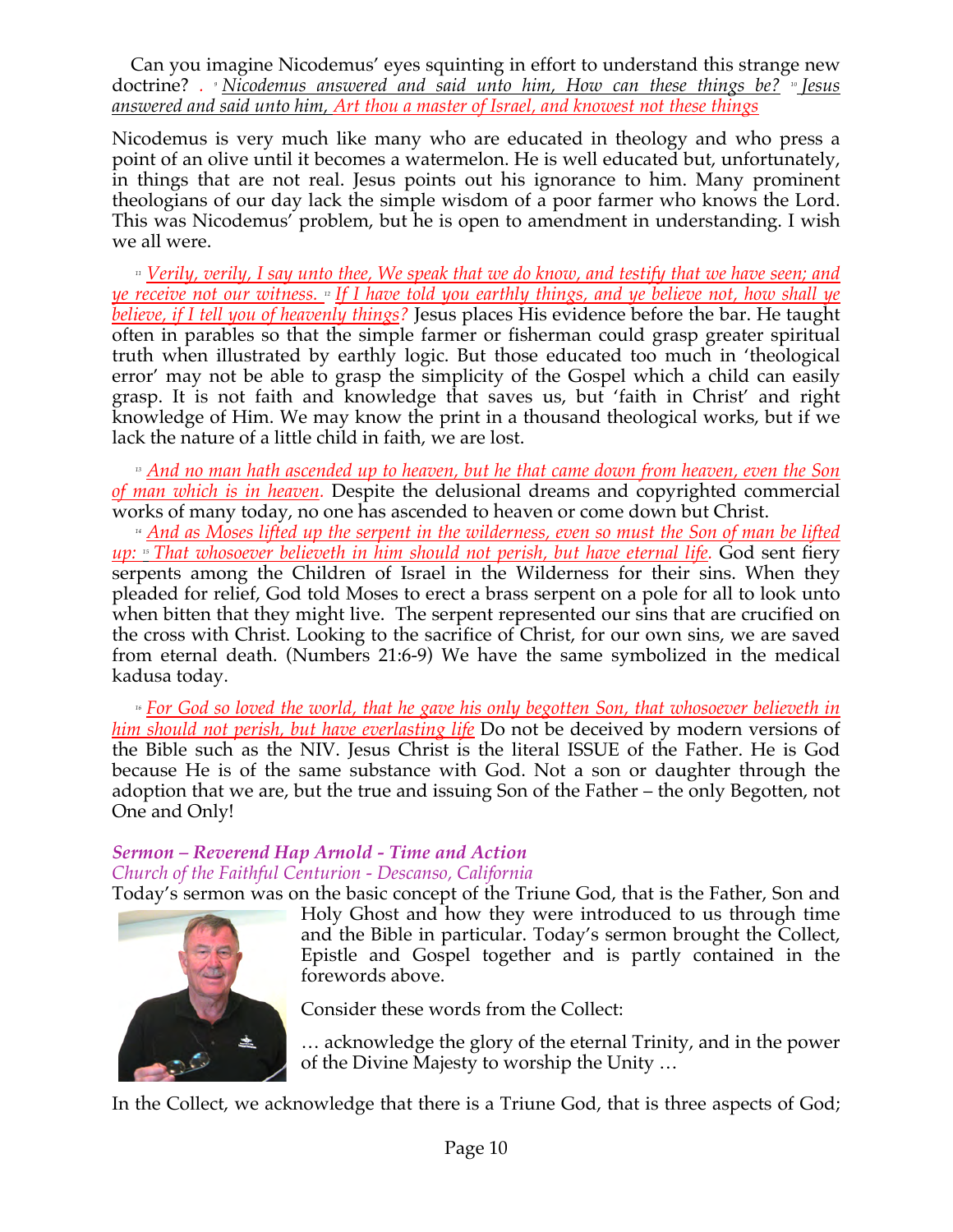God the Father, God the Son and God the Holy Ghost. A Triune God, that is Three in One, not three separate Gods or godlets, but a single being with three aspects. How does this work?

The honest answer is – WE DON'T KNOW. We just have been told there are three and They are ONE. We know how parts of the thing work, but not all. One of the basic principles of classified information is NEED TO KNOW. Like many secrets, we don't really have a need to know, so we have not been told. We know:

- God is I AM;
- God the Father sent The Son to be our Savior;
- The Holy Ghost breathed life into the world, and brings understanding, comfort, strength, perseverance, courage, inspiration.
- They all have always been and always will be.

• A lot we don't know, but we can certainly be kept busy with what we do know. That must be enough for the here and now. We must be content with what we read in Scripture, all the other stuff we wonder about Him is just extraneous details, like how many angels are dancing on the head of a pin! We must put aside the thoughts of what God is, and just understand that He is I AM, and that there is God, there is the Son, and there is the Holy Ghost and they all work together in their own way to be the one God of our faith. There is a reason for this even though we don't know it, but it works out, so we do not have to wonder how it works, we just continue believing and acting!

But, what of later? If we have eternal life, we have it now and later. What comes later? Heaven. What is heaven? John attempts to tell us. He attempts to show us the majesty and glory of heaven using words. The picture he paints is intended to be awe inspiring and seems to meet that goal handily. The main thing we can be certain of is that we will not be disappointed. We speculate as to will this or that be in heaven? When we get there the answer will manifest itself and you will have no regrets. In heaven there is no disappointment. Heaven is the real world, where things are bright, not dull and dark as though looking through a glass. Rest assured, we will see for ourselves what it is like one day, all we need to know is that it is a really wonderful place that we should be aiming to go to when we die, through our belief and actions here on earth working together!



So, how do we get to the real world from these Shadowlands? There is but one way, the *Einbahnstraße*.

Jesus Christ the righteous; and he is the Propitiation for our sins.<sup>5</sup>

Do not be fooled by "fair", there is only one way into heaven. That door is at the end of a long and narrow trail, steeply inclined upward with many seemingly beautiful and interesting branches leading downward into the pit. Doing good is good, so to speak; doing good without God is not good enough. Only being accounted perfect will get you up the path and in the door.

We need help! Lots of help. The first thing we need in our hearts is a new heart, a new and contrite heart. That is really hard, in fact, it is so hard it cannot be done by ourselves. We need something. A new start.

 $5$  1 St. John ii. 1, 2 and Book of Common Prayer, page 76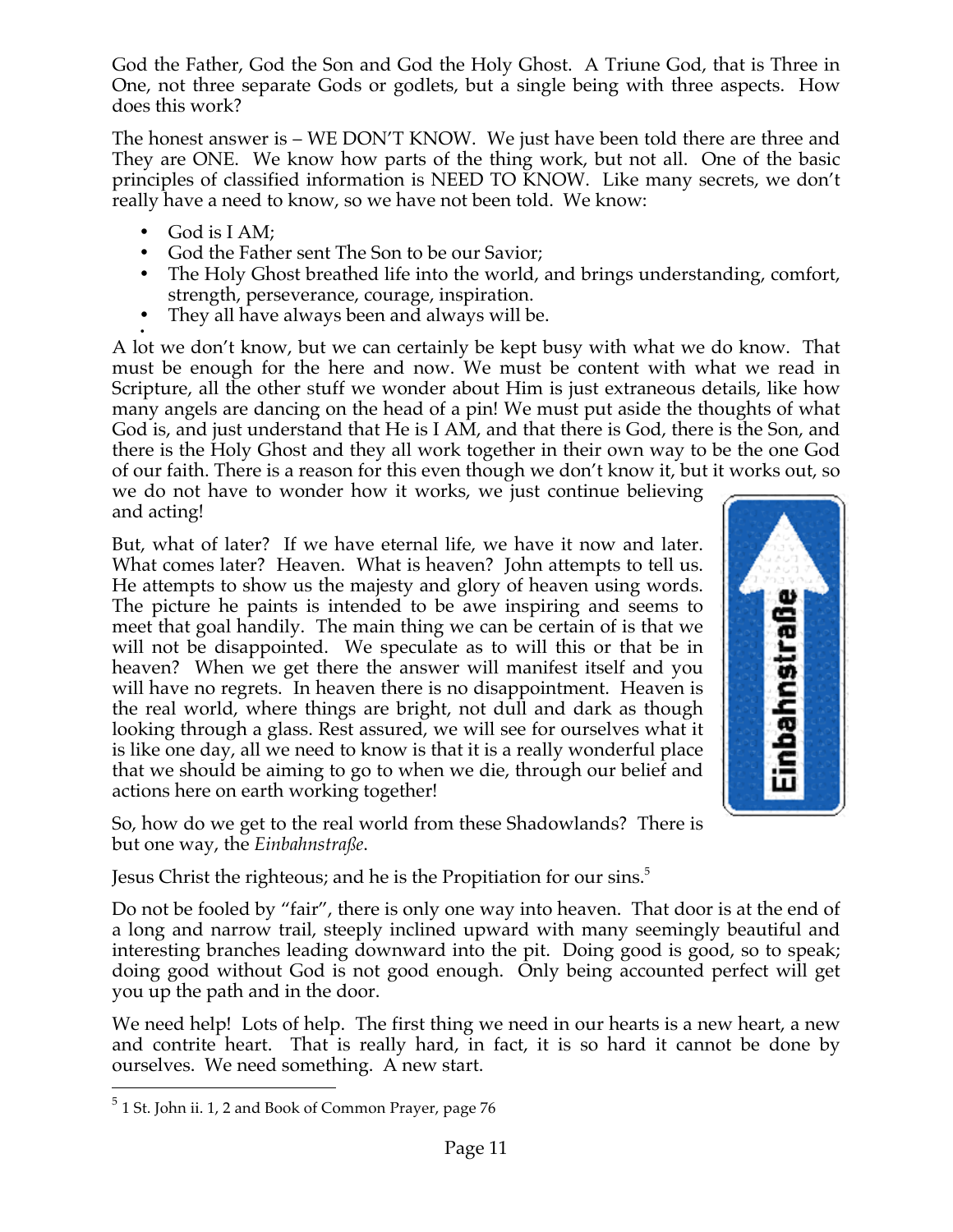We must be born of the spirit! What spirit?

The Holy Ghost. We must accept that we in and of ourselves will never be perfect. No one gets in to heaven unless they are accounted as perfect. We will never be perfect in and of ourselves. Should we quit trying? Not, we are commanded to follow our Christ. Will we fail? Without question. What is the solution? To believe and follow the Christ. To open our hearts to the Holy Ghost that we might believe in full and accept the help from the Christ that our imperfection needs to be His followers.

To follow God, we need Christ as our leader and the Holy Ghost as our compass. In short, we need all members of the Trinity's influence in our lives if we are to arrive in the real world, that of Heaven.

There is but one way to heaven.

That easy to find, easy to follow, easy to hike path does not lead to the summit where eternal life in the real world awaits. Open your heart to the Holy Ghost, use His Power to follow our Lord to God who awaits in heaven.

Heaven is at the end of an uphill trail. The easy downhill trail does not lead to the summit.

The time is now, not tomorrow. The time has come, indeed. How will you ACT?

It is by our actions we are known.

# **Be of God - Live of God - Act of God**

### *Bishop Dennis Campbell's Sermon*

Bishop Dennis is a brilliant speaker. He is able to take biblical precepts and make them



perfectly understandable, even to me. Oft he provides the text of his sermons and I take the utmost pleasure in passing them on:

> **Why the Trinity Matters** 1 Peter 1:2 Trinity Sunday June 15, 2014

There are a lot of Anglican churches named after the Holy Trinity. C.S. Lewis was a member of Holy Trinity Church in Oxford, England. The Reverend Charles

Simeon, who was one of the influential evangelical ministers in the Anglican Church, served at Holy Trinity Church, Cambridge. William Shakespeare was a member of Holy Trinity Church, Stratford upon Avon, England. There is a Holy Trinity Anglican Church in London, another in Yorkshire, another in Alberta Canada, and another in Winnipeg. and Alberta. There are about a hundred of them in the United States, and there is one in Powhatan, Virginia. What is so compelling about the Trinity that so many churches are named for it? That's what I want to talk about today.

Our Scripture Lessons give a good picture of the Trinity. Isaiah, in the Temple, saw the Lord, one God, high and lifted up. He didn't se three Gods. Only one. We see here the truth given to us by God through Moses in Deuteronomy 6:4, "Hear, O Israel; the Lord thy God is one Lord." This truth is stated throughout the Old Testament. It would not be too much to say that the entire Old Testament, and New Testament is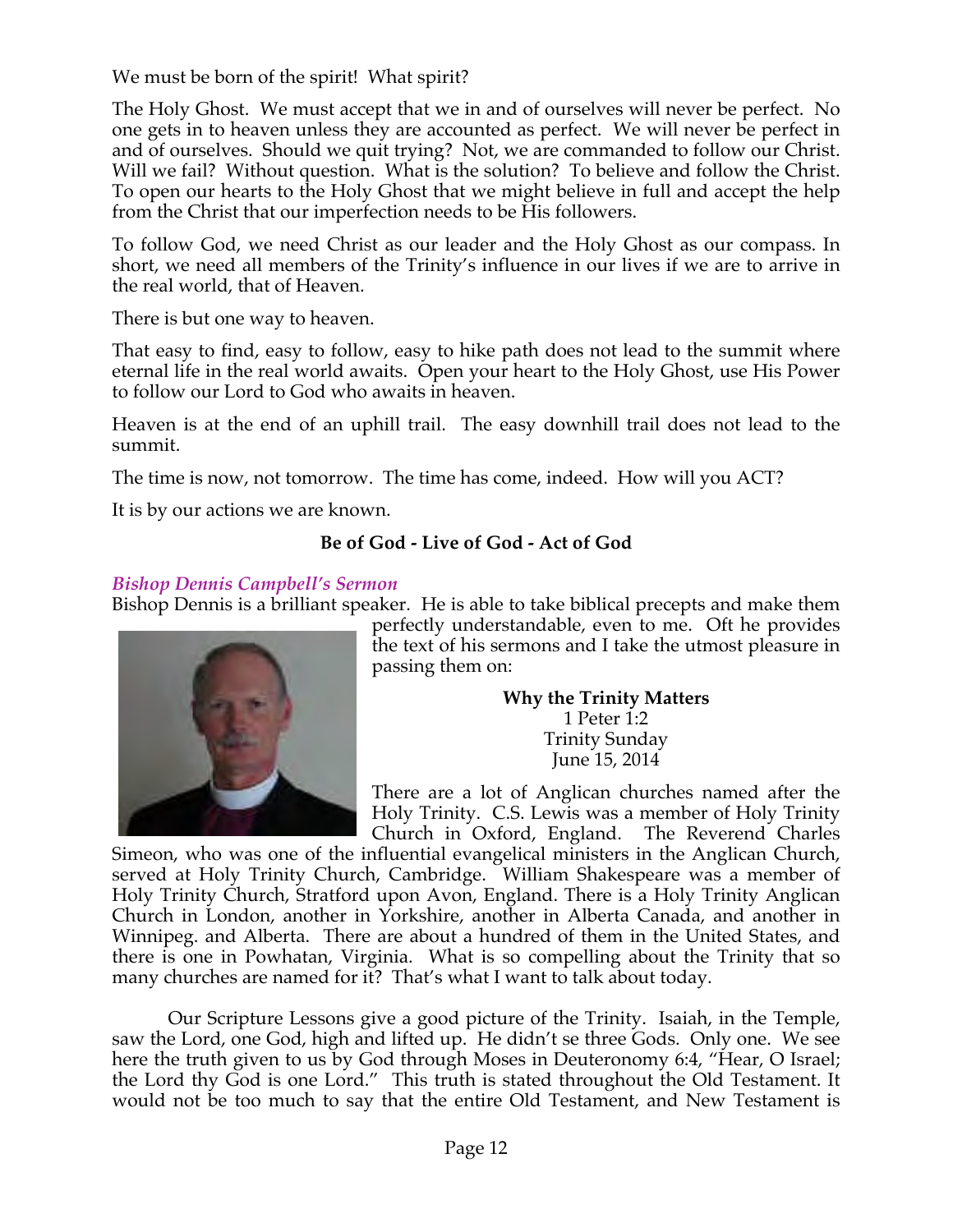built upon this one truth; our God is One. It is very significant that the Hebrew word used in this verse means "one and only." He is the one and only God. But this one God, who calls Himself "He" as in a singular number in Genesis 1:5, also calls Himself "us" as in plural in Genesis 1:26. "Let us make man in our image, after our likeness." So we are not surprised when we turn to 1 Peter 1: and find God referred to as one Being, saying we are "kept by the power of God." Nor are we surprised to find, in that same passage, that same one God is referred to as Father, Son, and Spirit (1 Pt. 1:2). It sounds confusing to us because we are finite, and we cannot really comprehend God. What we need to know about Him is given to us in the Bible. But there is much more to Him than we read there, and we don't even fully understand all of the Bible. Its basic doctrines are clear and plain, but there are some things that still puzzle us after four thousand years of studying the Old Testament and two thousand years of studying the New Testament. Even Peter said some things in Scripture are hard to understand and some people wrest, or twist them, to their own destruction. The very popular idea that we can ignore two thousand years of Church teaching, and, with nothing but the Bible and the Holy Spirit, understand the whole Bible is a fable. When Jesus gave "The Great Commission" to the Apostles He told them to make disciples of all nations. That means make students of them. That means the Apostles had to teach us. Their doctrine has to be learned, and it has to be taught to others who will carry on the Apostolic ministry of teaching the Apostolic Faith. This does not mean there will be more Apostles. That office is ended and closed. Those who claim to be modern Apostles are deluded or lying or both. Dully trained and ordained men are called to carry on the ministry of teaching and shepherding God's Church, and in that sense they have an Apostolic ministry, but they are not themselves Apostles.

 But why do we have to wrestle with this doctrine of the Trinity? Because God is Trinity. I can't really explain the Trinity to you. I hope to expound 1 Peter 1:2 in a way will give you a glimpse of how each Person of the Holy Trinity operates in the salvation of your soul.

 The first thing we see in this verse is, the Father elects. Many people hate this verse of the Bible. Many say it doesn't mean what it says. But there is no way to understand this verse other than that God, the Father, elects, singles out, and chooses people to receive His grace. Notice He elects according to His foreknowledge. This is where many people get lost on the doctrine of election. They try to turn it around and say God elects those He foresees will believe in Christ. But foreknowledge does not have that meaning. Foreknowledge means pre-determined. It means God's actions are working out a pre-determined plan. It means God has decreed certain things to happen, that's why He knows they will happen. He foreknows what He has foreordained.

 Here is what that means to us today. God the Father, before He laid the foundations of the world or said, "Let there be light" choose, and determined to save you. He determined to create you. He determined to pour upon you the blessings of His grace. He determined to love you, to come to earth and live as a man, and die on the cross and rise again to save you from your sin. He chose you to belong to Him, and to be the recipient of everything His love can give you. That's what God the Father does in relationship to your salvation.

 The Holy Spirit sanctifies you. Peter is still talking about God here. He is still talking about the same God Moses wrote about, saying, "the Lord our God is one Lord;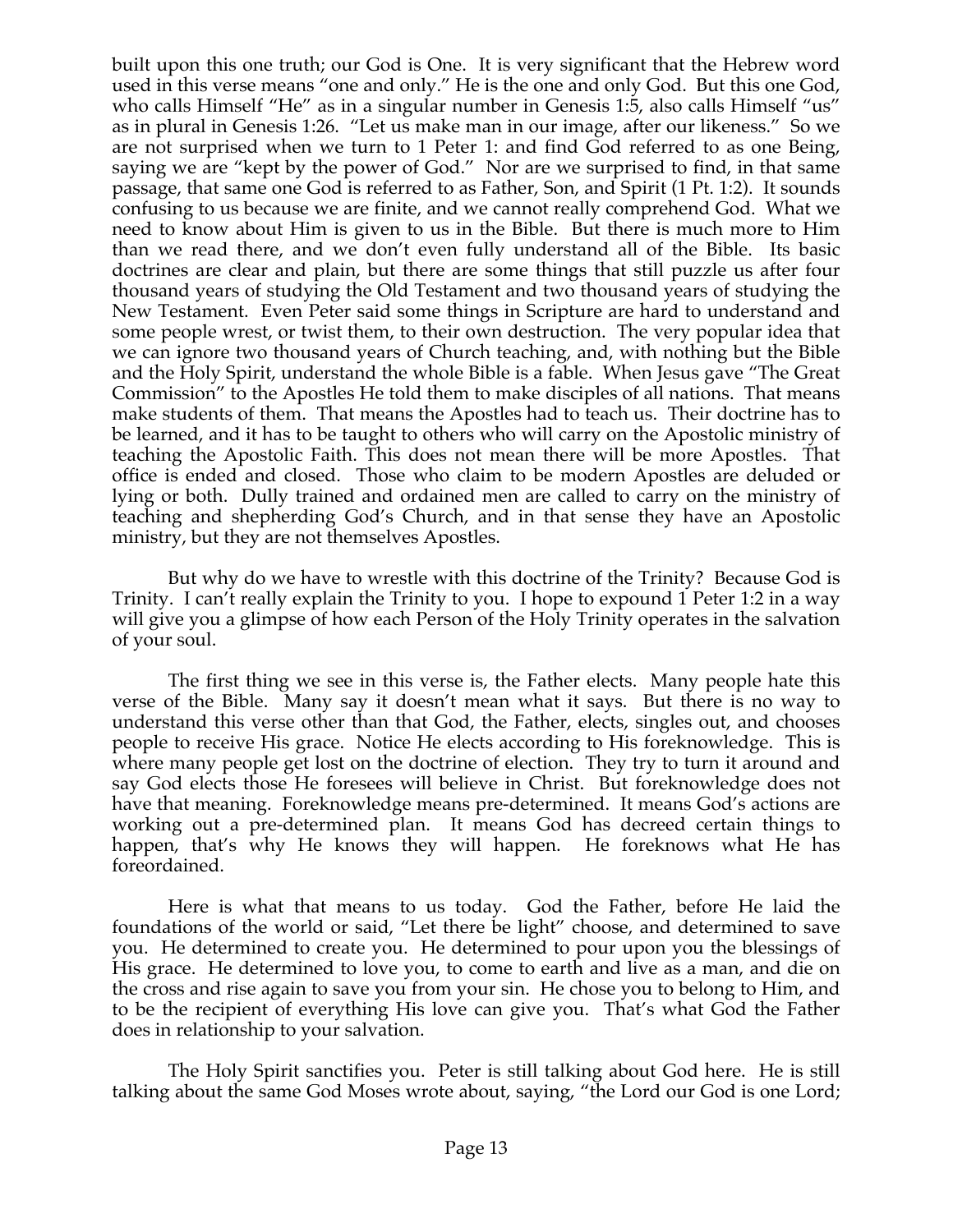one and only one. The Holy Spirit is His Spirit. The Holy Spirit is Him. What the Spirit does, God does. What the Holy Spirit is, God is. God and the Spirit are one. And the Holy Spirit sanctifies you. It is the Spirit who made you aware of God. The Spirit made you aware of you sin. The Spirit gave you understanding of the Bible; of verses like, "all have sinned." "The wages of sin is death." "The gift of God is eternal life through Jesus Christ our Lord." "God so loved the world that He gave His only begotten Son, that whosoever believeth in Him should not perish, but have everlasting life." The Holy Spirit enabled you to understand that. He opened the eyes of your understanding. He enabled you to believe it, and to trust in Christ as your Saviour. It is the Spirit who dwells in you, leading you daily into God. Sometimes chastising you for your unwillingness to follow Him. Sometimes encouraging you to keep on following Christ even though you are weak and tired, or just plain lazy. It is the Spirit who applies the means of grace to your soul. It is through His work that the Bible, the Sacraments, the Church, Prayer/Worship, and obedience work faith in you. It is through Him that the means of grace strengthen you, and make you become Godly. Peter sums this up in the word, obedience. The Holy Spirit helps you become obedient to God, and that enables you to live the highest and best life it is possible to live on this earth, now, and in that "inheritance incorruptible, and undefiled, and that fadeth not away, reserved in Heaven for you" (1 Pt. 1:4).

This brings us to that great sacrifice once offered for your sins. I am talking about the sacrifice of Christ on the cross. This is what Peter means by the blood of Christ. We could say God the Father purposed our salvation. We could say God the Holy Spirit applies our salvation. But it is God the Son, Jesus Christ, who purchased our salvation with His blood. He suffered the whip and the cross. He died your death and suffered your hell. His blood was poured out for you. Blood, in the Bible, represents life. So Christ's life was poured out for you. That's what we mean when we say we are cleansed by the blood of Christ. He gave His life in your place. He took your sins upon Himself and died for them on the cross. As His life, His blood flowed out of Him your sins went with it, and you are clean. Peter expresses this by saying you are sprinkled with His blood. In Exodus 24:8 Moses sprinkled the blood of the covenant on the people, and in your baptism you were symbolically sprinkled with the blood of the New Covenant, Jesus Christ. His blood purchased your forgiveness.

 So why learn about the Trinity? Because each person of the Trinity has an important part to play in the forgiveness of your sins. If any part of the Trinity failed to do His part, your salvation would be non-existent. Only as God the Father purposed and ordained your election, can you be saved. Only as God the Holy Spirit calls and enables and applies the work of Christ to you can you be saved. Only as God the Son went to the cross in your place, and suffered the penalty of sin in your place can you be saved. It took all of God to save you. But you are completely saved if you are in Him through Biblical faith.

-- +Dennis Campbell

Bishop, Anglican Orthodox Church Diocese of Virginia Rector, Holy Trinity Anglican Orthodox Church Powhatan, Virginia www.HolyTrinityAnglicanOrthodoxChurch.org www.lifeinthescriptures.blogspot.com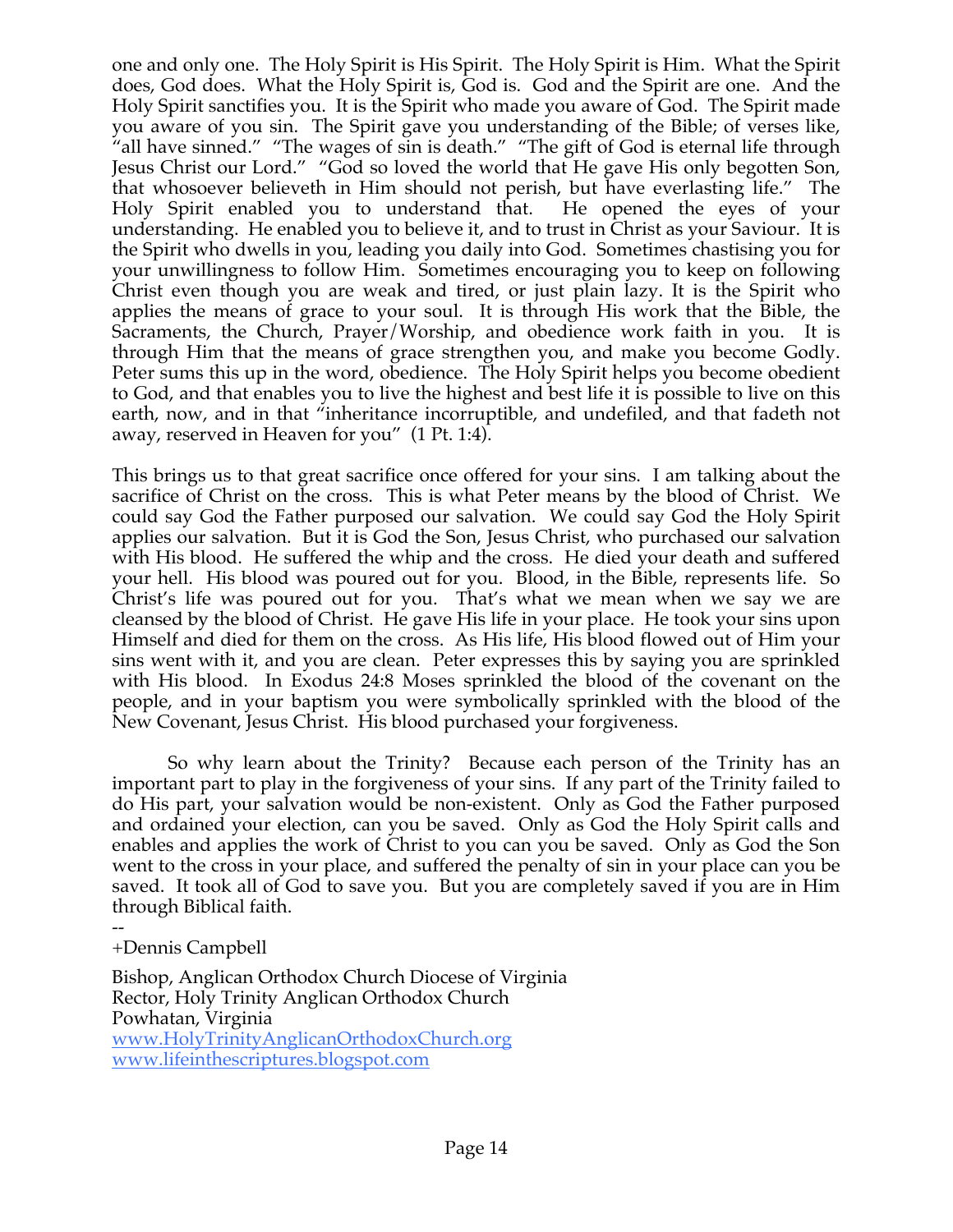# *Rev Bryan Dabney of Saint John's Sunday Sermon*

We are fortunate to have Bryan's Sunday Sermon. If you want people to come to The Truth, you have to speak the truth, expouse the truth and live the truth. This is really a good piece and I commend it to your careful reading.

### **Trinity Sunday**

Imagine that you were present when Nicodemus approached our Lord about his teachings. He likely came to our Lord in secret that he

might have his undivided attention, free from the chorus of his fellow scribes and Pharisees who were ever ready to criticize our Lord for one thing or another. Nicodemus came with an earnest desire to understand those truths of God which our Lord had openly expressed. He saw in Jesus of Nazareth something that he had not seen in other would-be prophets. Consider the following comment, Rabbi, we know that thou art a teacher come from God: for no man can do these miracles that thou doest, except God be with him (St. John 3:2).

Nicodemus no doubt possessed a personal expectation about what he would hear from him though the gospel account does not tell us. Nevertheless, we can be sure that whatever it was, our Lord's response was not what this erudite man had in mind. He was not prepared for his message: Ye must be born again. Clearly Nicodemus did not understand that being born again was not a second birth in the natural sense, but was spiritual in character. Our Lord said, Except a man be born of water and of the Spirit, he cannot enter the kingdom of God.

St. Paul noted in his first epistle to the Corinthians (2:14), But the natural man receiveth not the things of the Spirit of God: for they are foolishness unto him: neither can he know they because they are spiritually discerned. This goes hand in hand with God's just sentence of Adam and Eve because they had violated his command: but of the tree of the knowledge of good and evil, thou shalt not eat of it: for in the day that thou eatest thereof thou shalt surely die (Genesis 2:17).

There are two types of death which have afflicted us as descendants of our first parents, the one being the physical death of the body, and the other being the spiritual death of our souls. In such a state, what can we do? The answer is, We can do nothing of our own selves to mitigate or set aside this fallen condition. Our only hope rests in our turning unto the Saviour who died that we might have eternal life through his shed blood. And that is where the preaching of the gospel comes in as the apostle Paul once noted, so then faith cometh by hearing and hearing by the word of God (Romans 10:17). Now it ought to be apparent to anyone with even a basic knowledge of Scripture, that not every person will have the capacity to hear and receive the gospel. Our Lord explained in the parable of the sower that there must be good ground for his word to take root in, grow and finally bear fruit. It is that last part which is crucial for if we do not bear fruit in our Lord's service, then we are wicked and slothful servants worthy only to be bound up like tares and cast into the fire (St. Matthew 13:1-23). Still, in order for those to hear, St. Paul observed, How then shall they call on him in whom they have not believed? and how shall they believe in him whom they have not heard? and how shall they hear without a preacher? And how shall they preach, except they be sent? as it is written, How beautiful are the feet of them that preach the gospel of peace and bring glad tidings of good things (Romans 10:14-16)!

Here we have a great mystery before us. For there is something in our makeup that knows we need a Saviour, and it is that which prompts us to call out to God for his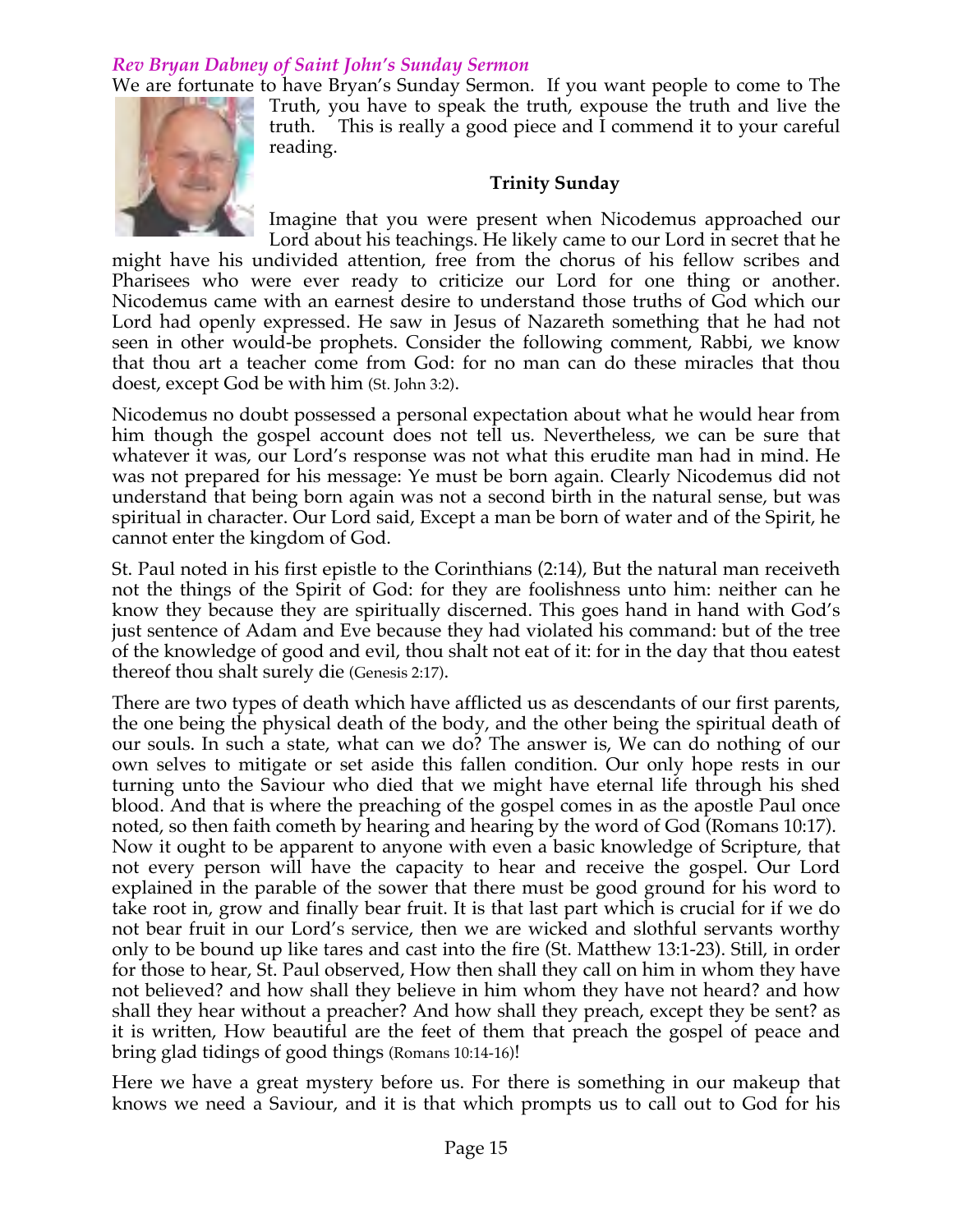salvation. Do we call out to God for salvation because the Holy Ghost came beforehand to impress upon us our need for God's saving grace? Or, do we call out to God in response to his open invitation to receive his free gift of grace in the name of his only begotten Son? Do we therefore come to God of our own volition, or do we come because he has compelled us in some manner? Are we invited to come to Christ, or, are we stiff-armed? These are important questions and not so easily answered as one might think.

St. Paul reminded the Romans that, The wrath of God is revealed from heaven against all ungodliness and unrighteousness of men, who hold the truth in unrighteousness. Because that which may be known of God is manifest in them; for God hath shewed it unto them. For the invisible things of him from the creation of the world are clearly seen, being understood by the things which are made, even his eternal power and Godhead; so that they are without excuse (vv.18-20). There is no excuse that will cover the unregenerate in their denial of the existence of God. Though the natural man cannot perceive the things of the Spirit of God, he is nonetheless accountable to God for not seeing them because they are plainly in front of him. Unregenerate man, as the apostle noted, holds the truth in unrighteousness not in ignorance.

Christians should know that in all things regardless of circumstance, God is sovereign in his calling and in our living. He is sovereign in our affirmation of him, or in our negation of him. We should understand from Scripture that God desires obedience and not sacrifice. He desires for all men to repent and to believe (I St. Timothy 2:1-4), and to that end he has given us the gift of faith which comes from the hearing of his word (Ephesians 2:8; Romans 10:17). So in a manner of speaking, he has given to us the impetus to seek after him per the hearing of the gospel though many do not follow through for whatever reason.

Many of the Jews in the time of our Lord's earthly ministry did not understand his message largely because they refused to believe on him as the Messiah. Our Lord reminded them that, Ye will not come to me, that ye might have life... I am come in my Father's name, and ye receive me not: if another shall come in his own name, him ye will receive (St. John 5:40-43). As Matthew Henry once noted concerning the first passage, "Their estrangement from Christ was the fault of their wills. The only reason why sinners die [spiritually and eternally] is because they will not come to Christ for life and happiness; it is not because they cannot, but because they will not."

Nicodemus did not understand what our Lord had said to him because his training and studies had not focused on the principal reason for the Messiah's coming: to free humanity from the eternal effects of original sin. His training did not take into account the dead spiritual nature of mankind. In such a state, human beings possess no capacity to save themselves from the effects of original sin. Unregenerated mortals cannot work their way back to God because there is nothing they can offer God in exchange for their lives (Psalm 49:7-8). While Nicodemus and his fellow scholars of Judaism were praying for the coming of the Messiah, they were looking for an earthly deliverer: someone who would drive the Romans out of Jerusalem and the land of Israel for good. What he and the other scholars did not understand was that God's plan of salvation is not merely a temporal or transitory event. No, godly salvation is everlasting. It is timeless in its operation, and is eternally transforming because it changes the lost sinner into a new person (Ephesians 4:24). It makes of all who have crucified the flesh in the name of Jesus Christ a citizen of the New Jerusalem. And all who have accepted God's free gift have had their names inscribed in Lamb's book of life. That is what God has in mind regarding our salvation. But to obtain this gift, we must repent and turn unto to him in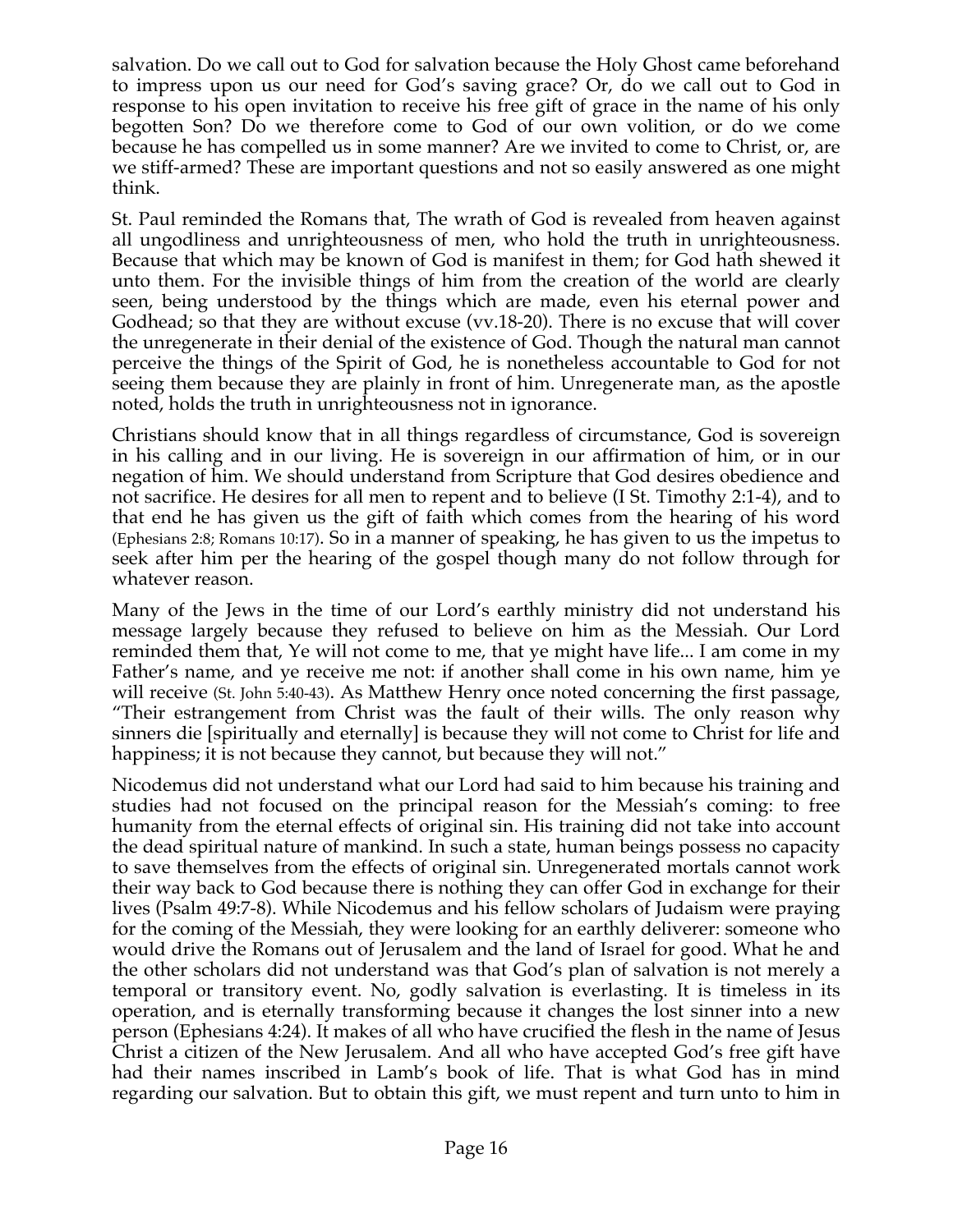the name of his only begotten Son, Jesus Christ. If we are sincere in our request, a just and holy God will hear and grant us the gift of the Holy Ghost to guide us into to all truth. He will convince us of our sins and show us the way to God via Christ Jesus.

There are, however, those who would use Christianity as a mask. They have not the Spirit of God, neither have they asked to receive it. They will attend church and participate in various church-related activities, all the while never understanding that they must be born again in the Spirit if they are to be saved. Baptism by itself does not bring about salvation. Taking the Holy Communion by itself does not produce salvation. A person is not saved by making a public profession of faith apart from the workings of the Holy Spirit. It is well-stated in Scripture that apart from a regenerated nature in Christ Jesus by the power of the Holy Ghost, no flesh can be saved. That is why our Lord said to Nicodemus, Except a man be born again, he cannot see the kingdom of God.

The Scriptures speak of God separating mankind out into two distinct groups that are metaphorically explained in the parables of the wheat and tares (St. Matthew 13:24-30), and the good fish and bad fish (St. Matthew 13:47-50). Our Lord said, He that is of God heareth God's words: ye therefore hear them not, because ye are not of God (St. John 8:47). His meaning is clear: there are those who will receive the Spirit of God and there are those who will not. That which empowers those who have received the gift of faith also urges them to seek after the things of God and to do his will in their lives. Likewise, the inverse is true. St. Paul said (Romans 8: 5-17), For they that are after the flesh do mind the things of the flesh; but they that are after the Spirit the things of the Spirit  $\dots$  so then they that are in the flesh cannot please God. But ye are not in the flesh, but in the Spirit, if so be that the Spirit of God dwell in you. Now if any man have not the Spirit of Christ, he is none of his. And if Christ be in you the body is dead because of sin; but the Spirit is life because of righteousness. But if the Spirit of him that raised up Jesus from the dead dwell in you, he that raised up Christ from the dead shall quicken your mortal bodies by his Spirit that dwelleth in you . . . the Spirit beareth witness with our spirit, that we are the children of God . . .

Let us close with a passage from St. Paul's epistle to the Ephesians (2:5), Even when we were dead in sins, hath [he] quickened us together with Christ, (by grace ye are saved). May God grant to you that quickening of your spirits that you will seek to better know and love him through the atoning work of our Lord and Saviour Jesus Christ.

Let us pray,

**OOD** and gracious God, grant us the filling of the Holy Ghost, that we being GOOD and gracious God, grant us the filling of the Holy Ghost, that we being indwelt by the same would know the certainty of our salvation; and that our lives would hereafter reflect thy gift of grace; all of which we ask in the name of our Saviour, Jesus Christ, who liveth and reigneth with thee and the Holy Ghost, ever one God, world without end. Amen.

Have a blessed week, Bryan+

# *After Church Hospitality*

We need snack pictures! Come on, help us out!

# *People in our Prayers* - http://faithfulcenturionprayerteam.blogspot.com/ **Why? Prayer is an extremely important activity.**

It is not that God knows not our needs, for He surely does. Yet, Jesus commanded us to ask God for those same needs. In addition to the obvious of asking God for help, offering thanksgiving and the like, prayer helps us focus our thoughts on how we might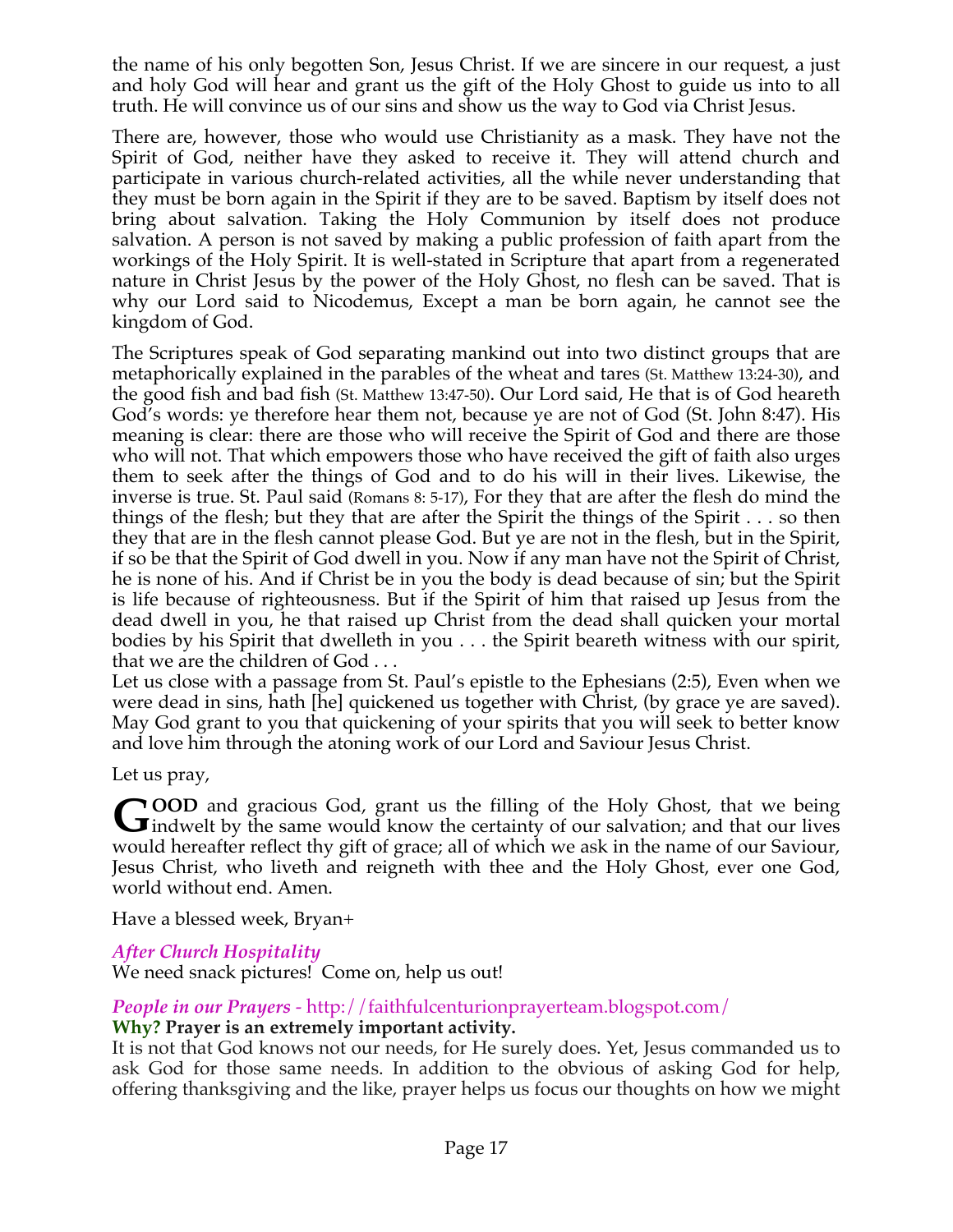do God's work.

The Prayer Team of the Church of the Faithful Centurion was established to help our members and fellow Christians pray for those in need and to give thanks as well for the blessings we have been granted.

### **Who can be on the list? Do I have to be a member of the Church of the Faithful Centurion to be prayed for?**

No! The only qualification to be on the list is that you want our prayer team to pray for you. We are Christians and are happy to pray for you, no matter who you are. If you want help from God, you are our kind of people.

### **What is the commitment from the prayer team?**

Each member of the team will pray for the desired outcome at last once per day.

### **How do I get myself or someone else on the prayer list?**

You can email one of the prayer team leaders: Jack - jack@faithfulcenturion.org or Dru dru@ faithfulcenturion.org, or call the church office at (619) 659-3608 or fill out a prayer card at church.

### **What should I ask for?**

Depends on what you want. Some people merely want God to be asked to heal their ills and be mentioned by their first name, others want a specific outcome and / or have more of their personal information known to the team. Ask for what you want. It is your desire and need for prayer the team is attempting to meet. For typical examples, see the list below.

### **Updating the Team**

If you are on our prayer list, or if you have submitted a person that you have asked us to pray for, please update one of the team members or Hap in person, by telephone or email. It helps to be able to pray specifically for these individuals including their specific needs; plus if they get better, it is nice to give thanks!

Please note that on the yellow (maybe green or orange if you get an old one) cards at church, you can ask that those to be prayed for have their names disseminated to the prayer team. Those names will be said in church and appear here. Or, you can ask that their names and purpose be kept confidential, then only Hap will know to pray for them.

#### *Prayer List Notice – If you have someone on the prayer list and their needs have changed, please let us know. We'd like to update our prayers to reflect the need and most important to give thanks!*

### *Travel*

*Bishop Jerry Ogles, Executive Secretary Betty Hoffman and Rev Jack Arnold* are on travel to Kenya this Saturday to welcome the church there into the Anglican Orthodox Church Worldwide Communion. Please pray for a successful and safe trip for them.

*Roy and Janet Morales-Kuhn and their daughter Liz* are on travel this week and next.

# *Birthday*

*Terri Jennings* celebrated her 58th Birthday on 26 April 2014.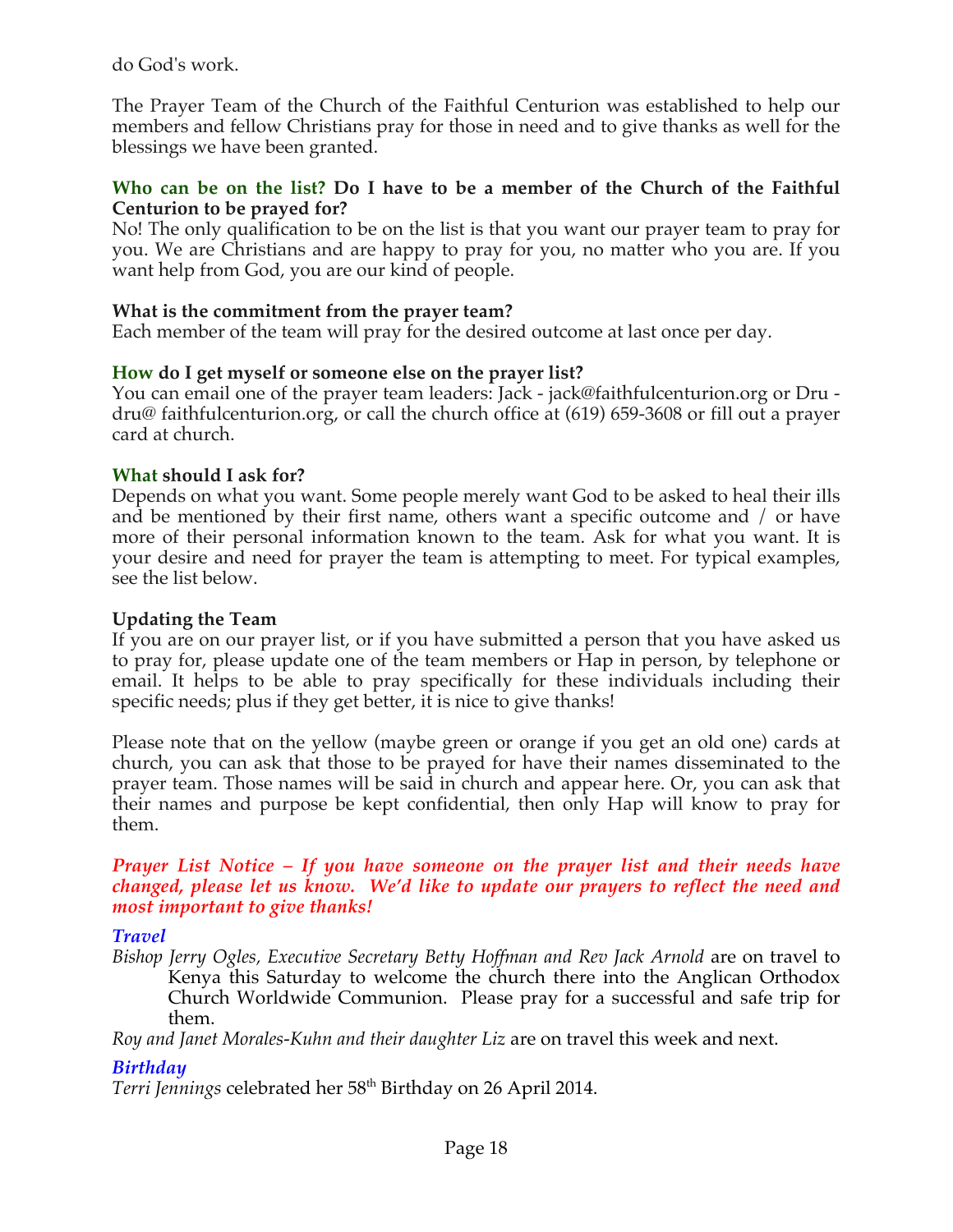### *Anniversary*

*Rev Rick and Virginia Reid* celebrated their 35<sup>th</sup> Anniversary on 7 April 2014.

### *Move*

*The Thomas Family* is now in Okinawa for a second short tour. Please pray for this new assignment to go well for Kurt and for Mary and the kids to make new friends. In particular pray that Kristyna and Mitchell will develop good friends and schoolmates there so as to further their development as both Christians and citizens. Give thanks the safe move and ask for continued good developments.

### *Departed*

- *Dennis* left to be with our Lord and Savior on 30 May 2014, after a relatively brief struggle with cancer. . Please give thanks for His time here on earth and pray for comfort, strength and understanding for Linda his wife and their family. Please pray the family can let God carry their worry, fear and sorrow so that they can do their best.
- *Sherry Tester*, mother in law of Stephen Cord (Rev Jack's mentor during his almost four years at WGU) passed away after a heart attack on 16 May 2014. Please give thanks for her time here on earth and pray for comfort, strength and understanding for Charles, her husband of 56 years, as well as her daughter Jennifer, Stephen and their family. Please pray the family can let God carry their worry, fear and sorrow so that they can do their best.
- *Danahurt* passed away unexpectedly on or about 16 May 2014. Please pray for his Family and Friends as they adjust to this unexpected situation*.*
- *George Knoop,* age 78, a Missionary Aviation Fellowship member was murdered by a Haitian with a knife on 13 May 2014 while trying to help the people of Haiti. Give thanks for his time here on earth and pray for comfort for his family who remain behind. Neither freedom nor faith are free, please remember that before you turn from either.
- *Brian Smith* left for home on 21 April 2014, after a long battle with lung cancer; it cannot be said the cancer won, he is with the Lord in victory. He was able to do what he wanted and needed to do until two days before his death, for that we are all grateful. His only concern about leaving was for his wonderful wife Melany who of necessity remains behind. Please give thanks for his safe passage and pray that Mel will keep her trust in the Lord and let Him carry her worry. As a side note, today is Brian's birthday and we remember him the more.
- *Three hundred Korean high school students* perished in the sinking of Korean passenger vessel, SEWOL, on 16 April 2014. Please pray for peace of mind, soul and heart for the families of those who perished. Please give thanks for the bravery and compassion of PARK Ji Young, aged 22 years, who remained on board to help rescue as many souls as possible. She even gave a student her own life vest. Her body was later found floating in the frigid waters of the sea. Ask God to help the families deal with their grief.

### *Nearing the end of their time here on earth*

*Sasha* a young lady with a husband and two children has cancer for which all treatment has been tired and not been successful. Without a miracle from God she will be leaving soon. Her spirit is still strong and asks you continue to keep her in your prayers. Please pray for a miraculous remission; that her remaining time here on earth might be good, let her stay as long as is good and leave as quickly as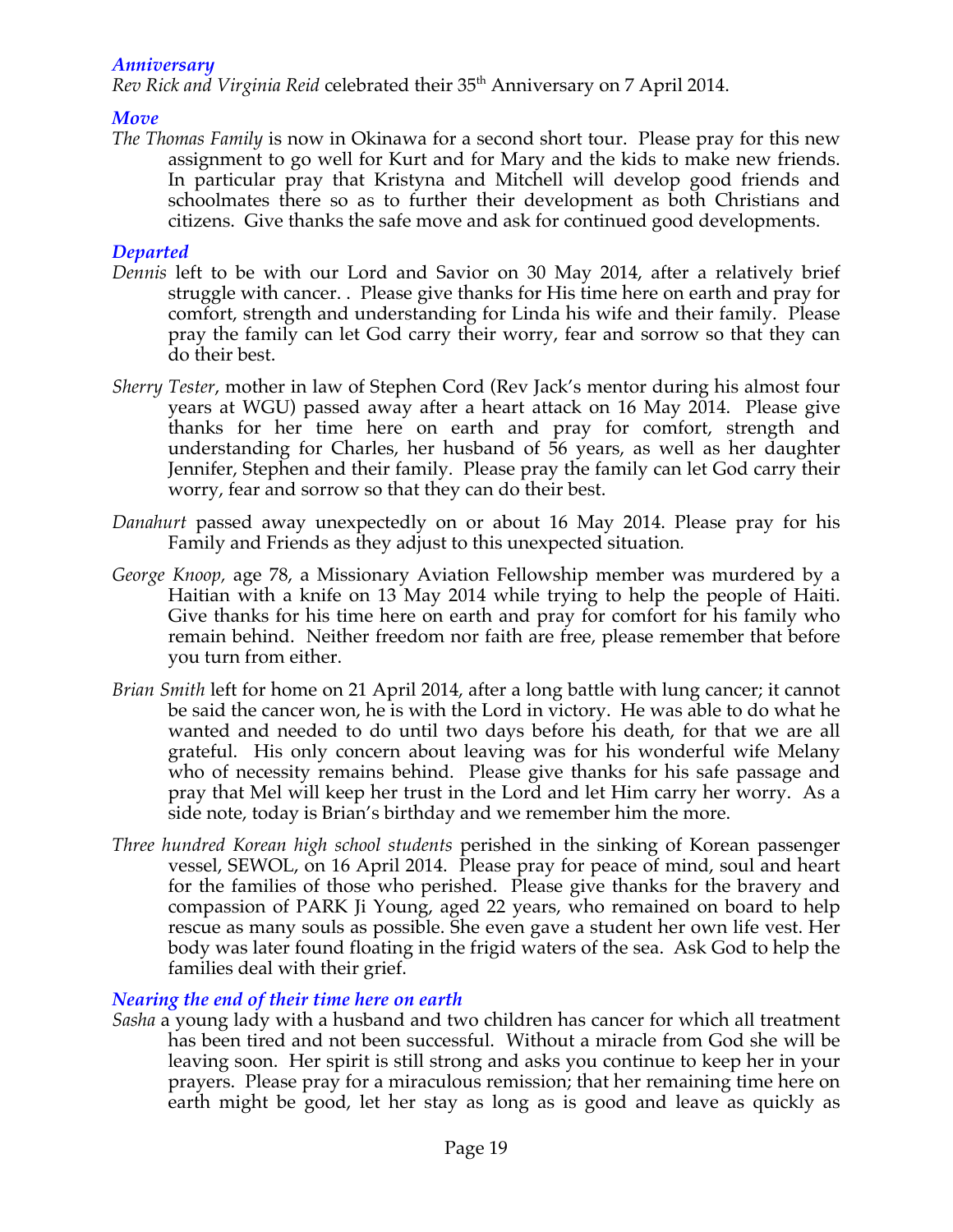possible thereafter. Help Sasha and her family, particularly her husband, put their trust in the Lord and let Him carry their worry. Sasha is grateful for all who pray for her and asks you continue to pray for her remaining time here on earth.

- *Alan* is a victim of metastasized colon cancer already destroying his liver. His youngest sister has put aside her hard-earned career to care for her brother in these days on earth. Please pray for him as he prepares to go home to be with his family who have gone before him. Please pray for comfort, understanding, strength and guidance for Alan and his family who will of necessity remain behind.
- *Paul* has dementia but seems do be doing well in the Nursing Home today. Pray he will eat and that his family will be together in one accord as they take care of him
- *Saundra* is in ICU with congestive heart failure after a heart operation. She is aged and frail. Saundra is near the end of her time here on earth. Please pray for comfort, understanding, strength and guidance for Saundra and her family who will of necessity remain behind. Pray for the love of God to stay foremost in their hearts.
- *Polly* is in hospice care with dementia and spinal stenosis. Please pray for her as she prepares to go home to be with her family who have gone before her. Pray for the faith of her family to build and the transition to be good.

### *Homebound or Infirm*

- *Lily* is the caregiver of her elderly husband *Harold*; she fell down the stairs and has a break that will take six weeks before she can be on her feet again. Please pray for rapid healing for Lily and for a plan to form that will make things tolerable for both of them.
- *Paul* has dementia but seems do be doing well in the Nursing Home today. Pray he will eat and that his family will be together in one accord as they take care of him
- *Martha and Irene* both have Alzheimer's Disease. Pray that their hearts will stay close to Jesus.
- *Walter* has many health issues and is growing weaker and weaker. Pray Walter will learn to be able to swallow correctly.
- *Joan* has had serious medical problems that have kept her confined. On 26 September 2013, she took a fall. Please pray that in the weeks ahead her health will remain stable.
- *Lou* has aspiration pneumonia. Please pray for the infection to be knocked down and for her continued recovery.
- *Norma, Sara's mother* is in a state of deteriorating health, both physically and mentally, with both dementia and Alzheimer's. She is slowly drifting away, though she still recognizes Sara and prayer gives her a sense of peace. Please pray for both Sara and her mother to put their cares and worries on God's shoulders so they can deal with the many problems involved.

### *In need of a miracle or understanding of God's Plan*

*Dennis*, nephew in law of Rev Rick Reid, had a seizure at work on 28 April 2014, and was hospitalized at the Erlanger Hospital in Chattanooga, TN; he went home; he is back in Emory Hospital, Atlanta, Georgia after complaining of what he thought were migraine headaches. An evaluation found a mass of veins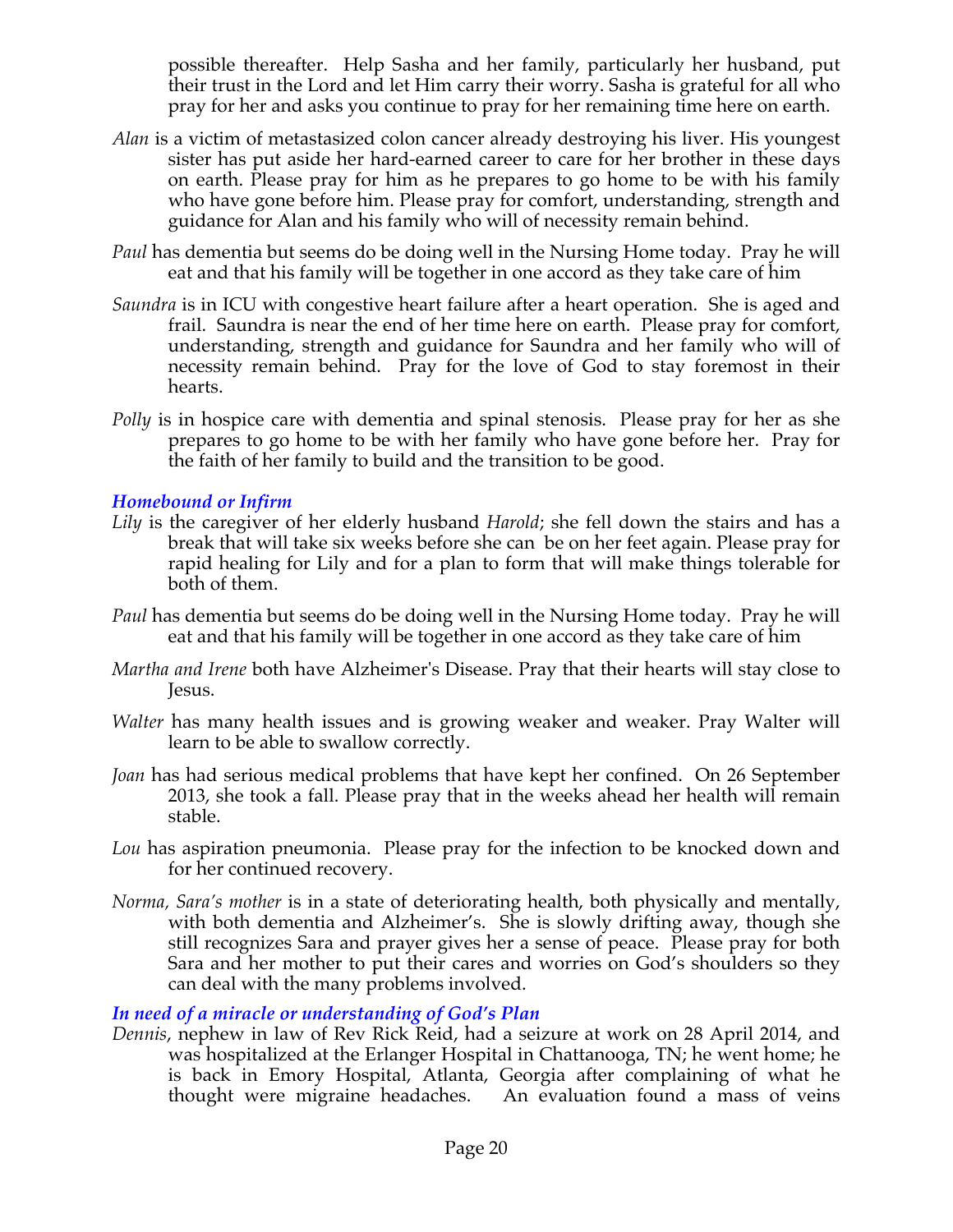enlarged on right side of brain called arteriovenous malformation (AVM). This is an abnormal connection between arteries and veins. An AVM is usually dates to birth. It can develop anywhere in the body but occurs most often in the brain or spine. A brain AVM, which appears as a tangle of abnormal arteries and veins, can occur in any part of your brain. Blood vessels an rupture, causing bleeding in the brain. It is possible for a brain AVM to be treated successfully. Please pray for guidance for the medical team treating Dennis and for them to pay attention and do their best. Pray also for trust in the Lord for Dennis and his family that they might find peace and strength in Him.

- *Sarah,* wife of Rev Geordie (AOC UK), has been treating for ovarian cancer. The treatment has not worked and she has been advised her time here on earth is short. Please pray for a miraculous remission; that Sarah's remaining time here on earth might be good. Help Sarah, Geordie and their family put their trust in the Lord and let Him carry their worry.
- *Leon McKay* suffered a stroke a few weeks back that has left him unable to speak and while undergoing evaluation the doctors also found he has a very aggressive cancer. Please pray for a miraculous remission; that Leon's remaining time here on earth might be good. Help Leon and his family put their trust in the Lord and let Him carry their worry.
- *Rev. Thomas Brooks* is not improving and being kept alive by artificial machines. Please pray for a miraculous recovery and if that not be God's Will, a rapid passing to home. Help Thomas' family put their trust in the Lord and let Him carry their worry
- *Ronnie* has kidney cancer that has spread and the surgeons are very concerned. Please pray the medical team to formulate a successful treatment plan and for a miraculous remission; that Ronnie's remaining time here on earth might be good. Help Ronnie and family put their trust in the Lord and let Him carry their worry.
- *Levi* was cancer free for 4 years and just discovered he has kidney cancer. Levi has a great deal of faith and said whether he is healed or God takes him home he will be fine. Please pray for the medical team to pay attention and to their best and for a good outcome. Pray also that Levi and family will be able to put their worry on God's shoulders. In particular, please pray for pain relief; Levi is 22 years old.
- *Ray Daley* is a member of the Royal Canadian Legion and served his country during the Korean War era. Ray is taking chemotherapy treatments for cancer. Meanwhile his son Trevor is in the hospital in a coma and seems to have lost the will to live.
- *Pat* has been under treatment for colon cancer for sometime. He has had major complications the last few days and your prayers will be appreciated by family and friends.
- *Dorothy* had pneumonia, on checking her lungs they found tumors which permeated the lung area. Further investigation found a primary site in the colon, with the lung being secondary. It would appear there is no viable treatment at this time. Please pray for a miraculous remission; that her remaining time here on earth might be good. Help Dorothy and her family put their trust in the Lord and let Him carry their worry.

*Scott,* one of our Lord's ministers who collapsed a week ago and is in the ICU of a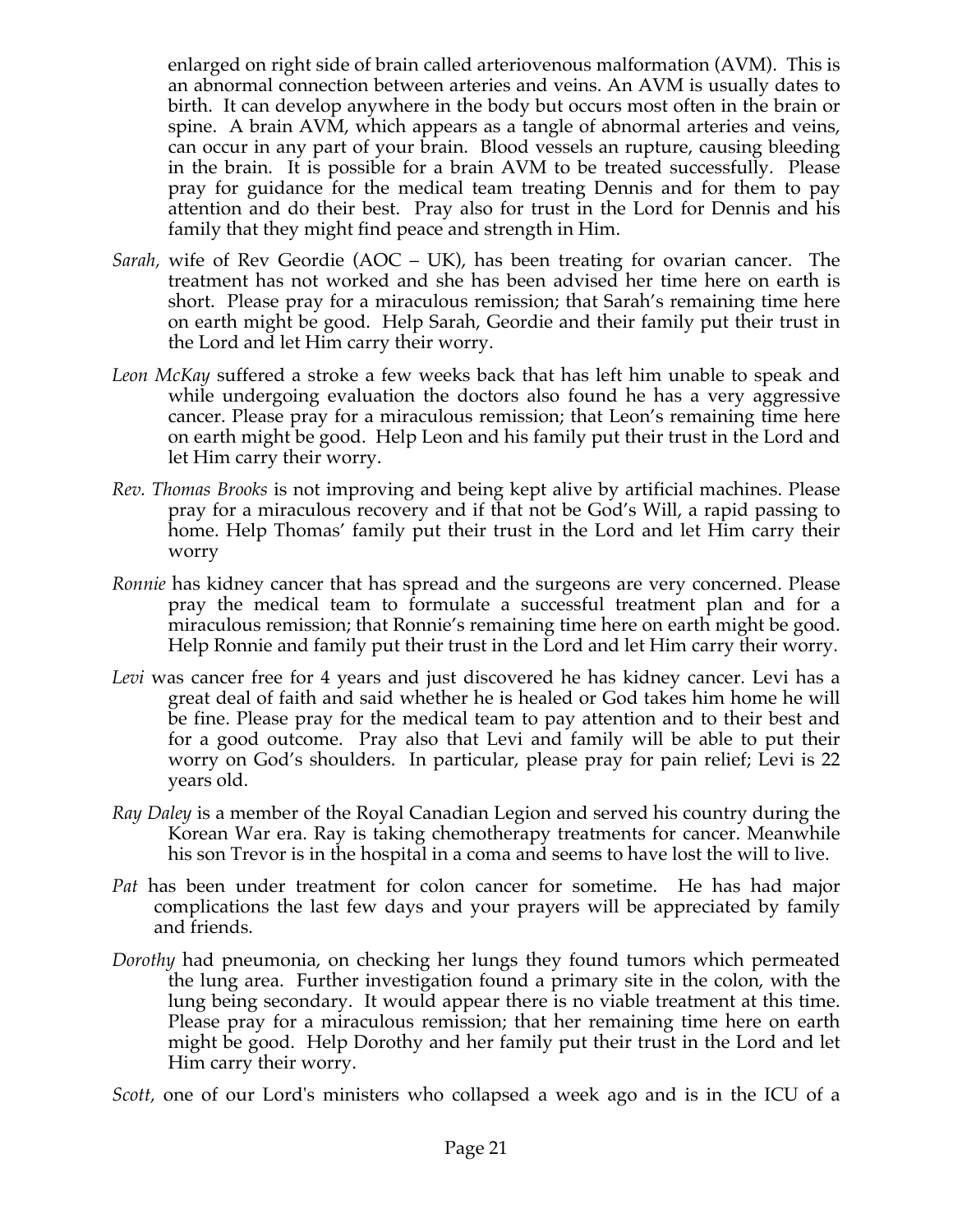Medical Center since he had a pulmonary embolism, with a concurrent infection of several bacterial agents. He has stopped breathing on several occasions, and may have undergone brain damage. He currently is on DNR. Please pray for recovery so that he will continue to do his Lord's calling*.*

- *Becky* has fourth stage metastasized lung cancer and is not doing well with chemotherapy treatments. Please pray for Becky and her husband as they are together during this difficult time in their lives.
- *Jane* has fourth stage cancer and is not doing well. Please pray for Jane and her family as they are together during this difficult time in their lives.
- *Larry Howes* suffered a fairly severe stroke. 4 December 2012, doctors replaced a valve in a shunt that had been put in about two weeks before, and Larry responded very well. He was able to go home.

Pray also for confidence in our Lord for Larry and his family. Larry needs a miracle, pray for one. Please.

- *Colleen* has been battling pancreatic cancer over the last year and it has now spread to one of her lungs. Please keep her and her family in your prayers.
- *Christine* has cancer of the colon, which spread to her liver; she is receiving chemotherapy and is having difficulty eating. Please pray for the medical team treating her to pay attention and do their very best; pray also for confidence in our Lord for Christine and her family.
- *Todd* and *Kenny* have both been fighting osteocarcinoma for over five years and have been told their time here on earth is nearing its end, absent a miracle from God. Both are ready to go home and leave the pain, but would like to stay. Please pray for them and their families.

#### *Surgery*

- *Weir* is a survivor of two malignancies (prostrate and colon). Recently Weir underwent further tests and he will have to have almost all of his large intestine removed. His surgery was Friday 28 March 2014. All will appreciate your prayer.
- *Timothy Howes*, age 90, is expected to undergo resection surgery for a twisted bowel on 16 March 2014, due to his age and other complications this is an extremely tense surgery. Please pray for the surgical team to pay attention and to their best and for a good outcome. Pray also Timothy and his family, in particular his son Rev Ken, to put their worry on God's shoulders.
- *Melody Summers* of Gold Creek, Montana has been diagnosed with a brain tumor. She is a very special person in the Gregr family's lives. Please pray for the surgical team to pay attention and to their best and for a good outcome. Pray also Melody and her family will be able to put their worry on God's shoulders. Pray for a special miracle for her and her family.
- *Mario* has early-diagnosed prostate cancer and had surgery. Pray for complete remission and that Mario and his family will be able to put their worry on God's shoulders.
- *Dustin* who was injured in a work accident when stainless steel sheet metal fell on his right hand. His thumb was severely injured as some of the bones were crushed. Dustin will have surgery on Thursday 22 August 2013, to reconstruct and reset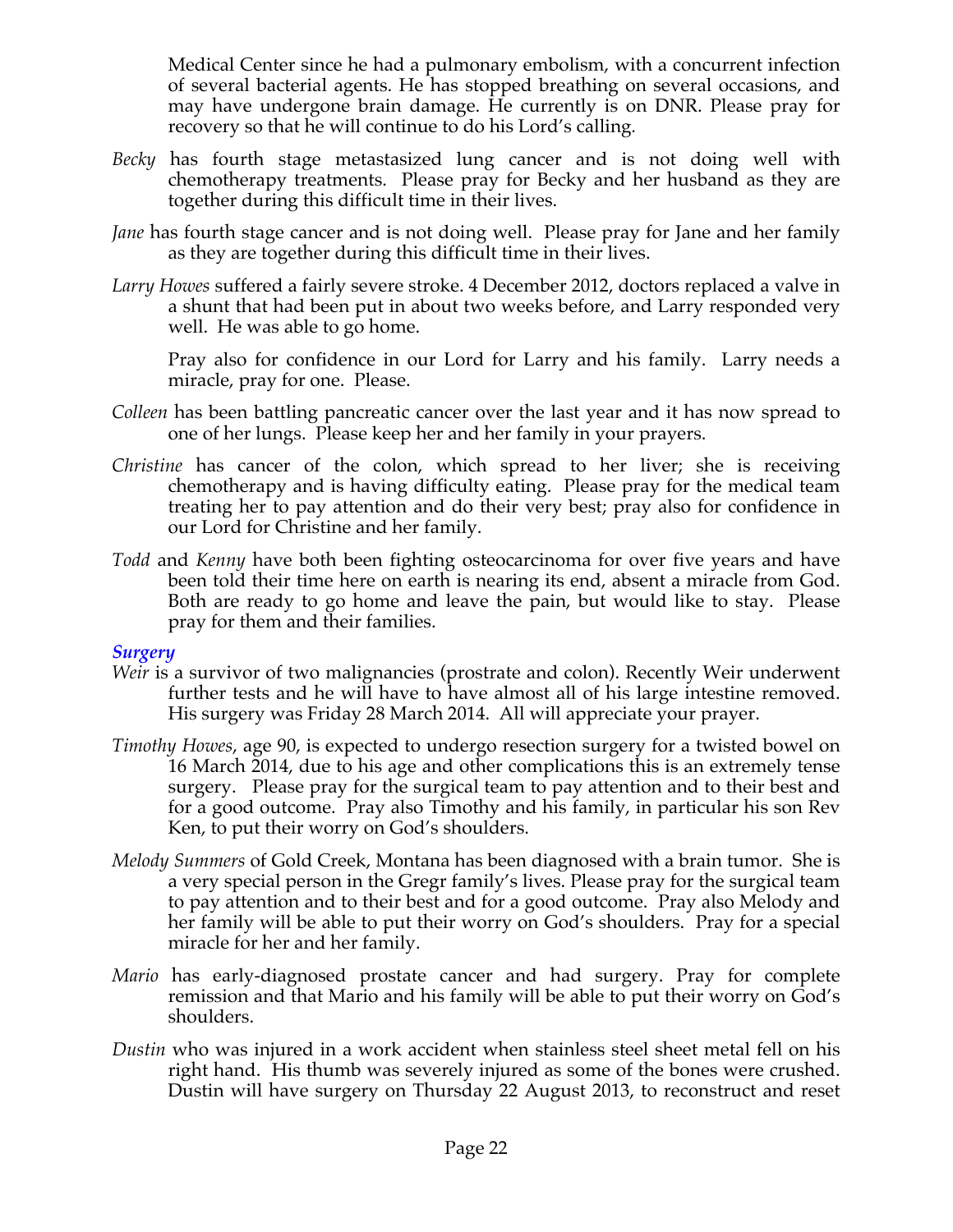his thumb. They do not expect him to lose his thumb. Please pray for the surgical team to pay attention and to their best and for a good outcome. Pray also that Dustin and family will be able to put their worry on God's shoulders.

*Eddie* has upcoming bladder surgery. Please pray for the surgical team to pay attention and to their best and for a good outcome. Pray also that Eddie and family will be able to put their worry on God's shoulders.

### *Testing and Treatment*

- *Paul* has been in and out of the hospital for several weeks. Pray that the Doctors will find out what is wrong with him and he will be healed.
- *Dennis* had a stroke on 30 May 2014. Pray for his wife and family during this time of recovery Pray for strength, courage and understanding for Dennis and his family, most particularly his wife; as well as for God's guidance for the neurologists and other medical people treating him they might find the best course of treatment and allow Dennis to heal completely.
- *Liz Strauch* had a pineal cyst, which in the end responded well to a surgical draining last year. Since November 2013, similar symptoms have returned. A CT Scan turned up what is thought to be either a new cyst or an enlarged pineal gland. More testing, including an EEG is in the works. She can no longer work. Pray for strength, courage and understanding for Liz and her family, in particular her husband Ken and sons Caleb and Nathan; as well as for God's guidance for the medical people treating her that they might find the best course of treatment and allow Liz to heal completely.
- *Steve* fell from a roof Saturday, 5 April 2014. His injuries were multiple, extensive, severe, and life threatening. He is slowly making improvements. He still has a long road to travel and is still in great need of prayers. Yours are very much appreciated. Pray for strength, courage and understanding for Steve and his family; as well as for God's guidance for the medical people treating him that they might find the best course of treatment and allow Steve to heal completely.
- *Faye* is in the hospital because she is weak has been receiving blood transfusions. Pray for strength, courage and understanding for Faye and her family; as well as for God's guidance for the medical people treating her that they might find the best course of treatment and allow Faye to heal completely.
- *Tom* has heart and kidney problems. Pray for strength, courage and understanding for Tom and his family; as well as for God's guidance for the medical people treating him that they might find the best course of treatment and allow Tom to heal completely.
- *Harold* has had a severe stroke. He is now home, but his family is looking for a rehabilitation facility to help him recuperate. Pray for strength, courage and understanding for Harold and his family; as well as for God's guidance for the medical people caring for him that they might find the best treatment facility to allow Harold to heal completely.
- *Nathan* has a tumor near his heart and had unsuccessful surgery. Please pray for strength, courage and understanding for Nathan and his family; as well as for God's guidance for the medical people treating him that they might find the best course of treatment.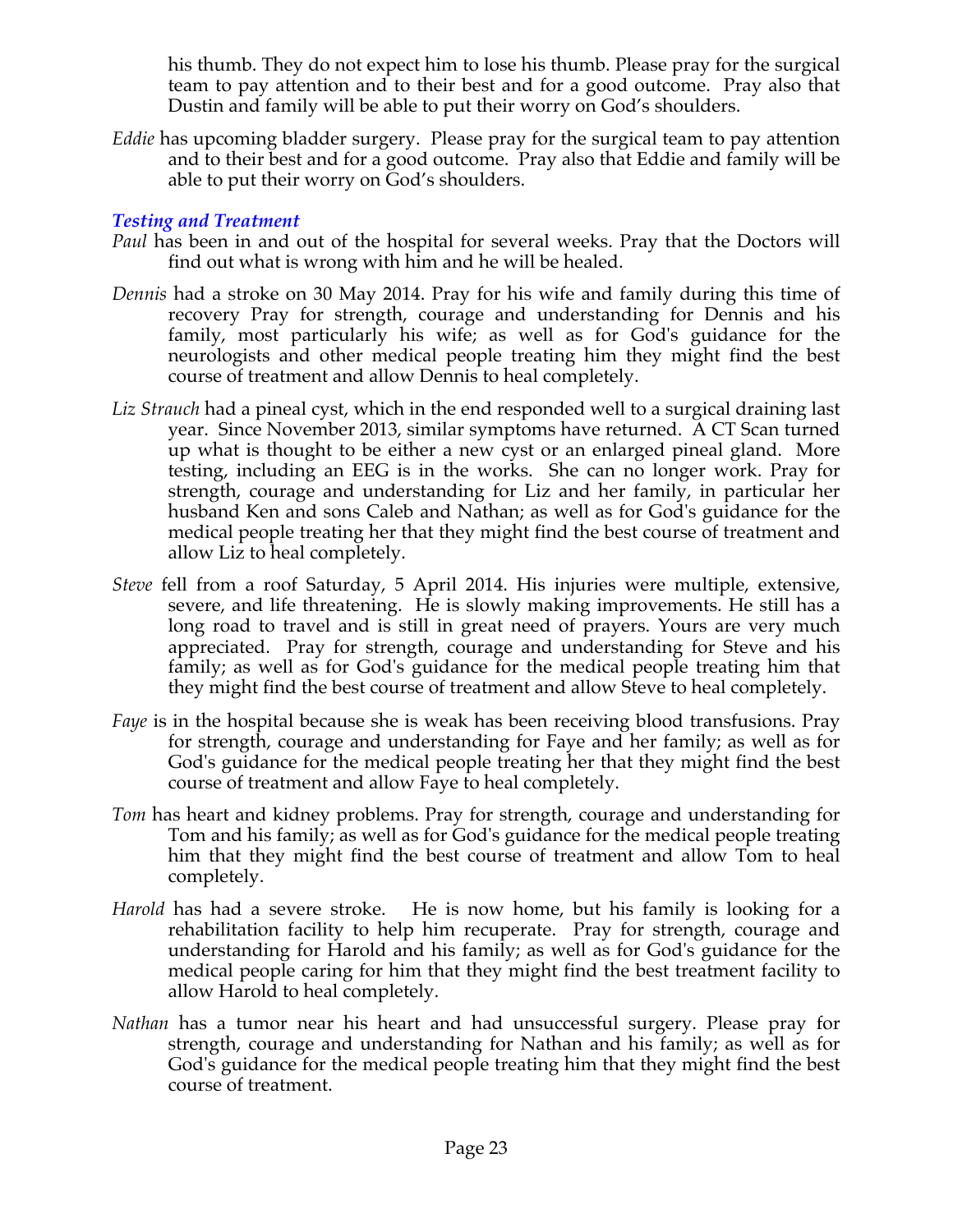- *Joe* has had a preliminary ALS diagnosis. Pray the final diagnosis will something that will allow him to continue taking care of his devoted young family. Pray for strength, courage and understanding for Joe and his family; as well as for God's guidance for the medical people treating him that they might find the best course of treatment.
- *Mark* had swelling and fluid buildup in his lungs. It appears things may be getting under control. He needs to use a Bi-Pap mask to breathe until his lungs clear and he hates it. Pray that he will be able to adapt so his lungs can clear. Please pray for peace of mind and trust in the Lord for Mark, as well as for his family, and for God's guidance for the medical people treating him that they might find the best course of treatment.
- *Preston* is reacting poorly to recent neck surgery and now has problems with his liver count; Physicians feel that dialysis will help. There may be a blockage in the bowel and an operation might be necessary. Please pray for the medical team to pay attention and to their best to determine how to help Preston and for a good outcome. Pray also that Preston and family will be able to put their worry on God's shoulders while Preston does his best to facilitate a return to good health.
- *Marianne* is hospitalized with a perforated colon. Please pray for peace of mind and trust in the Lord for Marianne, as well as for her family, and for God's guidance for the medical people treating her that they might find the best course of treatment.
- *Erica* has a non-malignant Brain Tumor which cannot be surgically removed due to the size and location. They are going to attempt chemotherapy. Please pray for peace of mind and trust in the Lord for Erica, as well as for her family, and for God's guidance for the medical people treating her that they might find the best course of treatment.
- *Brenda* is in the hospital because of bleeding on her brain. Please pray for peace of mind and trust in the Lord for Brenda, as well as for her family, and for God's guidance for the medical people treating her that they might find the best course of treatment.
- *Mackenzie* is a young girl with leukemia. Please pray for peace of mind and trust in the Lord for Mackenzie, as well as for her family, and for God's guidance for the medical people treating her that they might find the best course of treatment.
- *Mack* has had diabetes most of his adult life. Circulation in his legs is very bad and doctors are considering amputation. Please pray his medication will help and he will not face amputation. Please pray for peace of mind and trust in the Lord for Mack and for God's guidance for the medical people treating him that they might find the best course of treatment.
- *Michael* has been diagnosed with lung cancer recently after making it through gastro intestinal cancer last year. Please pray for peace of mind and trust in the Lord for Michael and his wife Gayle; as well as for God's guidance for the medical people treating him that they might find the best course of treatment.
- *Ken Strauch* has been tired and is anemic, he had a colonoscopy which found a pair of polyps which were removed and are being tested. Just for good measure they found he has a hiatal hernia with ulcers, basically part of his stomach is pushed up into his esophagus and is bleeding from there. Sounds there may be surgery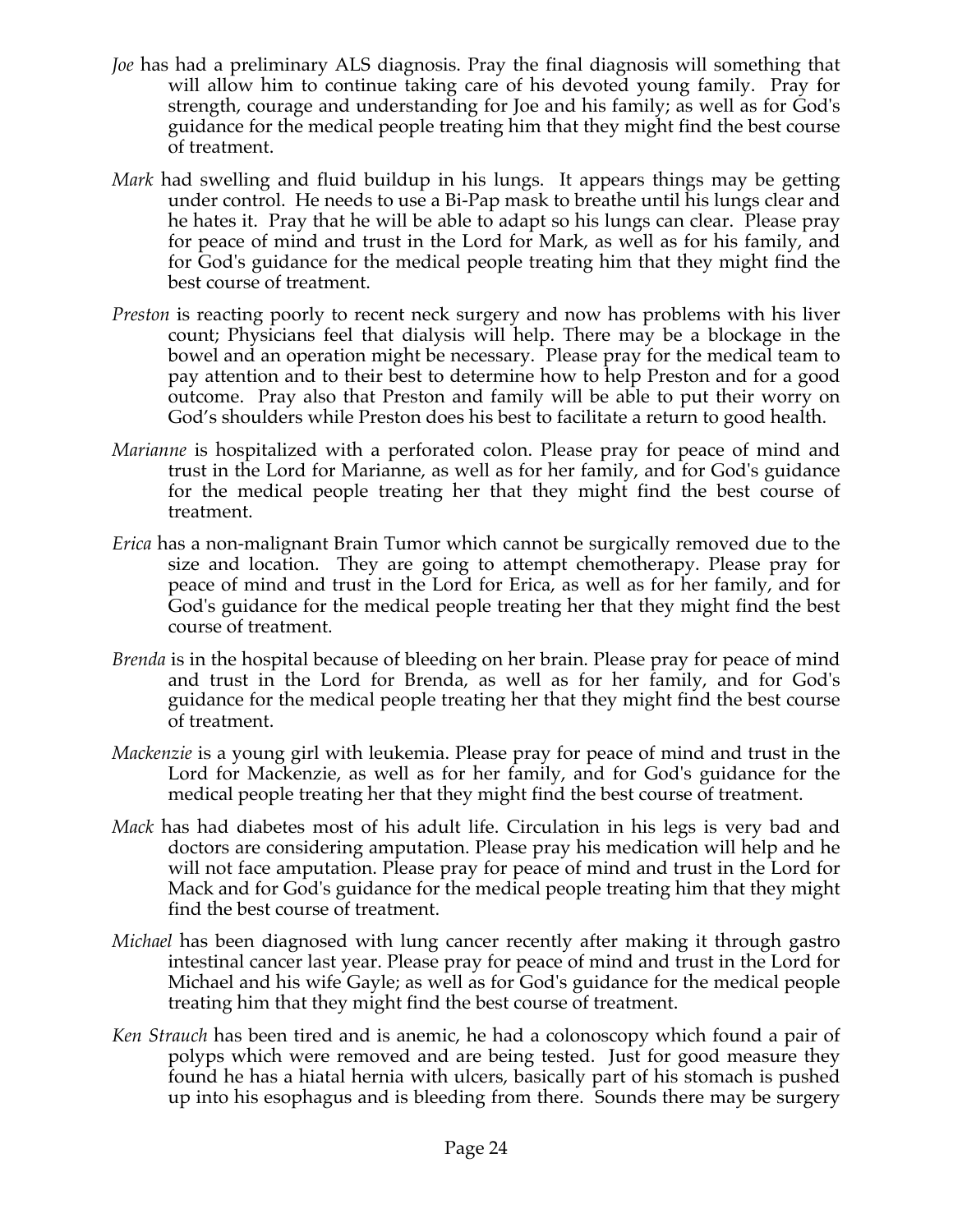involved. Please pray for peace of mind and trust in the Lord for Ken and for God's guidance for the medical people treating him that they might find the best course of treatment.

- *Adriano* is in the hospital due to high sugar and high blood pressure. He is very weak and will appreciate your prayers.
- *Heather* recently found out she has cancer. Please pray for peace of mind for her and for the medical team treating her will be guided to the right solution.
- *Jim* has had an aneurism and blood clots. Pray that healing will come.
- *Georgia* has liver and pancreatic cancer. The doctors are evaluating whether to do surgery and how to tackle the disease. Georgia is a faithful Christian and she will appreciate your prayers. Pray for God's guidance for the medical people treating her that they might find out the source of the problem and best course of treatment. Pray also for peace of mind and trust in God for Georgia and her family.
- *Lana's* doctor found something on her lymph nodes and ovaries. Pray for God's guidance for the medical people treating her that they might find out the source of the problem and best course of treatment. Pray also for peace of mind and trust in God for Lana and her family.

### *Healing*

*Jere Wolf* (Melanie Zimmer's dad) is back in the hospital with a parotid gland swelling apparently due to an infection, he cannot swallow at all. He also has kidney problems, mostly due to Congestive Heart Failure and a blocked aortic valve and partly due to only having one kidney. He had a temporary a dialysis shunt placed on Sunday 8 June 2014. Please pray the dialysis helps. Pray also for his blood pressure to get under control and the infection to subside.

Please pray for Jere and his family, in particular his wife Doreen and daughters Cindy and Molly (or Melanie) to keep their faith strong in the Lord, as well as for guidance for the medical team treating him, as well as a strong recovery for Jere so that he and his family can enjoy his time here on earth.

- *Meg* recently found out she had heart problems causing low blood oxygen levels, loss of focus resulting in an emergency room crisis. As a result of the symptoms she made errors on the job that caused her to lose her job. She is grateful for the excellent medical care she has received and optimistic, feeling with God's intervention in her life her health may be reversed and a new job will become available.
- *Barbara* has serious problems with her Sciatic Nerve. Please pray for guidance for those treating her, for relief of the severe pain, for trust in our Lord for Barbara and her family, for healing.
- *Donald* is in the hospital and had his leg amputated on 14 April 2014. Pray he will adjust and healing will begin.
- *Dallmus* has lost 40 to 50 percent of his sight. Pray he will learn to cope with the situation and that he will trust in God to heal as He will.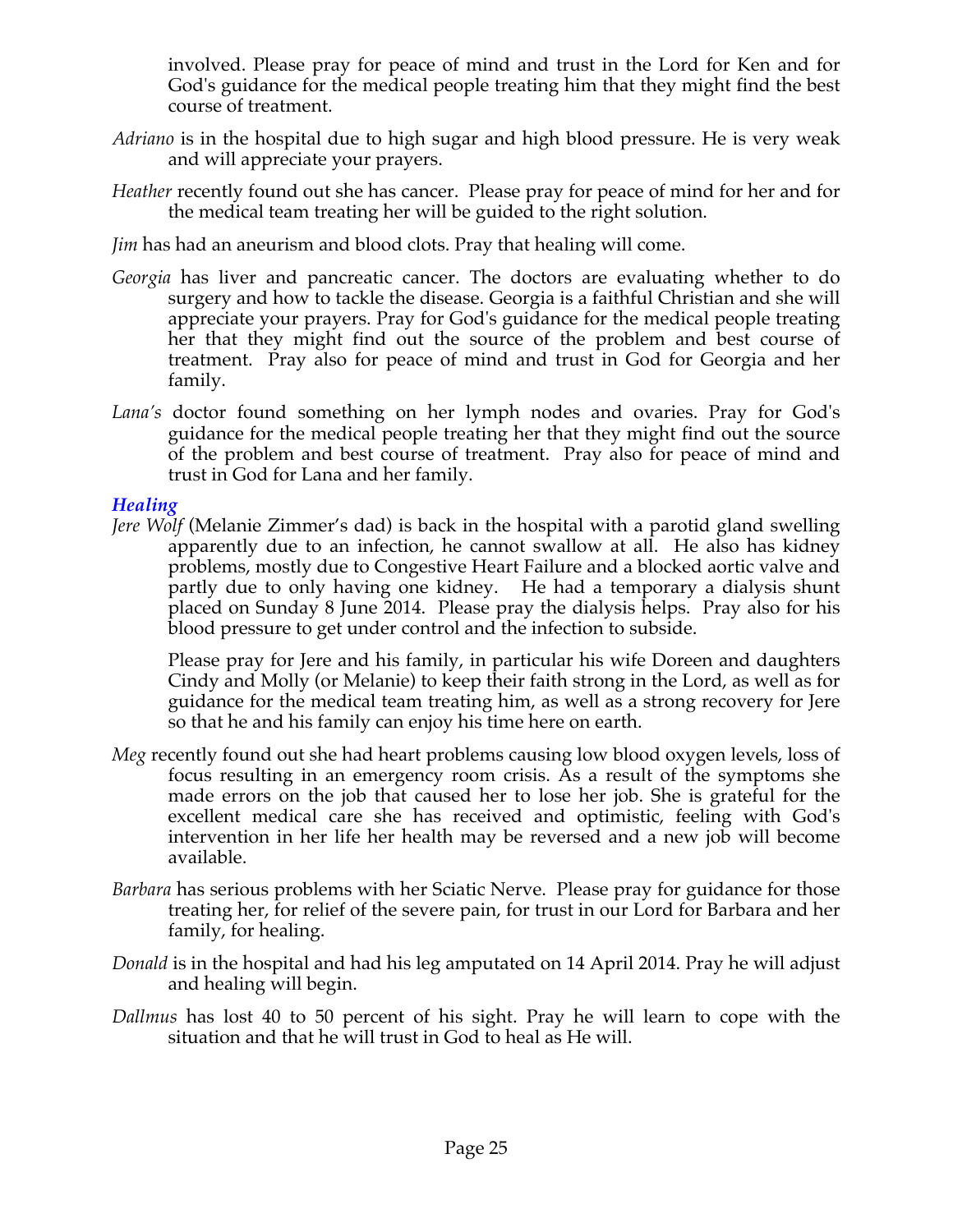- *Lucius Dabney* (father of Rev Bryan Dabney) is now at home recovering from an infection. Please pray for a complete healing of the infection and return to health.
- *David* has many concussions and unable to go to school, read books, watch TV and has headaches and migraines. He has trouble sleeping and his family will appreciate your prayers for this 10 year old young man.
- *Barbara Apple* fell the week of 11 January 2014, in her home, breaking her right humerus (the large upper arm bone) in a spiral fracture, which cannot be set. Movement is very painful and due to a total lack of energy, she is more or less bedridden. Healing does not seem to be going well at this point. Pray for inspiration for those caring for her that they might find the appropriate treatment. Please pray for Barbara to put her trust in the Lord, look to Him for strength and for her to gain energy so she does not lose the mobility she has; pray for a full and rapid recovery. Please pray also for her husband Bob who is taking care of her that he might be comforted and strengthened in this time of stress.
- *Gladys* has breast cancer and has had a lumpectomy. She needs to take a year off of her work to have chemo treatments.
- *Alwin Jack* has had a stroke and recently has had a relapse. Please pray for those who treat Alwin that they might chose the best possible treatment and pray for peace of mind for Alwin during the recovery phase.
- *Sylvia Lee,* Sandra Lee's mother, had been suffering from undiagnosed kidney failure; doctors finally figured out what the problem was and offered her "hospice care", a second opinion suggested dialysis. She is now on dialysis. Please pray for strength and vitality to return to her and for peace of mind for Sylvia and her family, as well as their continued faith and in God as the Great Physician. They pray for help to listen to God's voice and guidance through this journey together.
- *Carolyn* has Multiple Sclerosis with complications. Pray Carolyn and her children will be close to our Lord Jesus Christ as they and family members help to ease the problems.
- *Jeong* was in an auto accident and sustained a serious back injury. Please pray for a full and rapid recovery.
- *Dale* was hospitalized Sunday 25 August 2013, after a heart attack. Please pray for guidance for the medical team treating him and for peace of mind for Dale and his family.
- *Gil Garcia* developed a bed sore which precludes sitting and is now confined to his bed. Gil has very smooth and delicate skin, please pray for a rapid healing of the sore so he can get out of bed and move around in his chair. Gil spent almost a year in the hospital the last time this happened. His faith and his attitude are almost beyond belief, he is an example to us all. But, we pray this time he will heal quickly. Pray also for his lovely wife Mary who takes care of him. Pray for both of them also for strength to deal with the loss of their son Bernie.
- *Bill* had malignant growth removed from a lip last month and seems to be experiencing a re-growth of the cancer. He asks your prayer for the medical team treating him and for peace of mind for himself.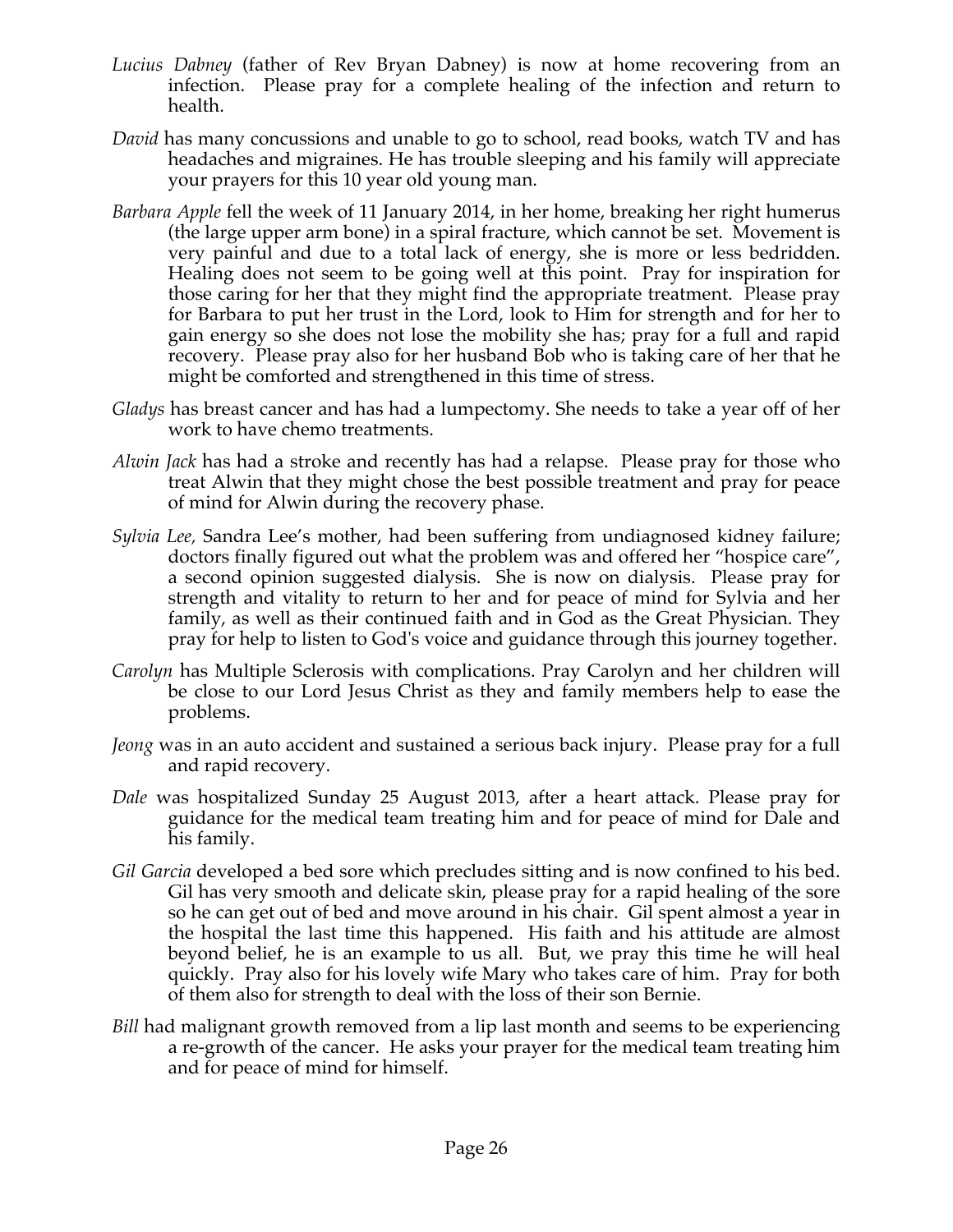- *Hank* has osteoporosis, which has caused him a great deal of pain and inconvenience in the past few years. Pray for his healing and that his medical bills will be met.
- *Evelyn is* an elderly woman who has had problems with her eyes and is now blind. It appears some sight will return shortly, pray for that to happen!
- *Joanne* has begun kidney dialysis as a result of kidney failure due to extensive chemotherapy. Additionally she cares for an adopted drug addicted baby who is now nine years old. Please pray for her to keep her faith, to let the Lord carry her worry and concern and to give her strength. Pray also for those treating her that they might pay attention and do their best.
- *Mr. N. Anand* is in the hospital and is seriously ill. He is being encouraged to pray for repentance of his sins and to depend upon our dependable God for a cure and recovery of his health. Pray that he will be a strong witness for Christ.
- *Jacob* has been going through some dental procedures and has some pain and aggravation with the numbness. Please pray for comfort and strength for him, as well as for guidance for the medical team treating him that they might pay attention and do their best.
- *Jean* fell and broke her ankle in three places. She will be in the hospital for rehabilitation for the next 6 weeks. Please pray for comfort and strength for her, as well as for guidance for the medical team treating her that they might pay attention and do their best.
- *Bud and his wife* for their continued welfare and enthusiasm. Bud has been advised of an aneurism in his heart of a size not mandating immediate surgery. This comes at a time when he has sole care of his wife who recently broke two vertebrae and thereafter sustained pneumonia.
- *Virginia* has Sinus and Allergy problems giving her severe problems. Pray that the Doctor will discover why it continues and find a cure.
- *Steve Thornell* had a brain aneurysm, which was found before it burst. He is home from the hospital and working hard on recovery. He lacks energy from seven days in the hospital. His doctor told him he has to make serious life changes. One of the two main arteries in the back of the head is now completely closed. He must take blood thinners, he has thick blood and recent chemotherapy made it worse. Steve has always operated at 110 percent, he needs help to slow down. Please pray for trust in the Lord and a full and rapid recovery. Pray for peace of mind for Steve and his family.
- *Arlen* is receiving treatment for lung cancer and recently experienced a ruptured colon during treatment. She is alone in Oregon but does have a friend who has traveled a great distance to be at her side. Please pray for guidance for the medical team treating her and for strength and trust for Arlen.
- *Oscar* discovered some time ago he had blood clots in his leg and lung. He has been treated for them and has not been cured. He now will be facing surgery. Please keep him in your prayers.
- *Angela* had an ischemic stroke (clot). Please pray for guidance for the medical team treating her and for strength and trust for Angela. Please pray also that she and her family might put their worries on our Lord's back so she can work hard towards recovery.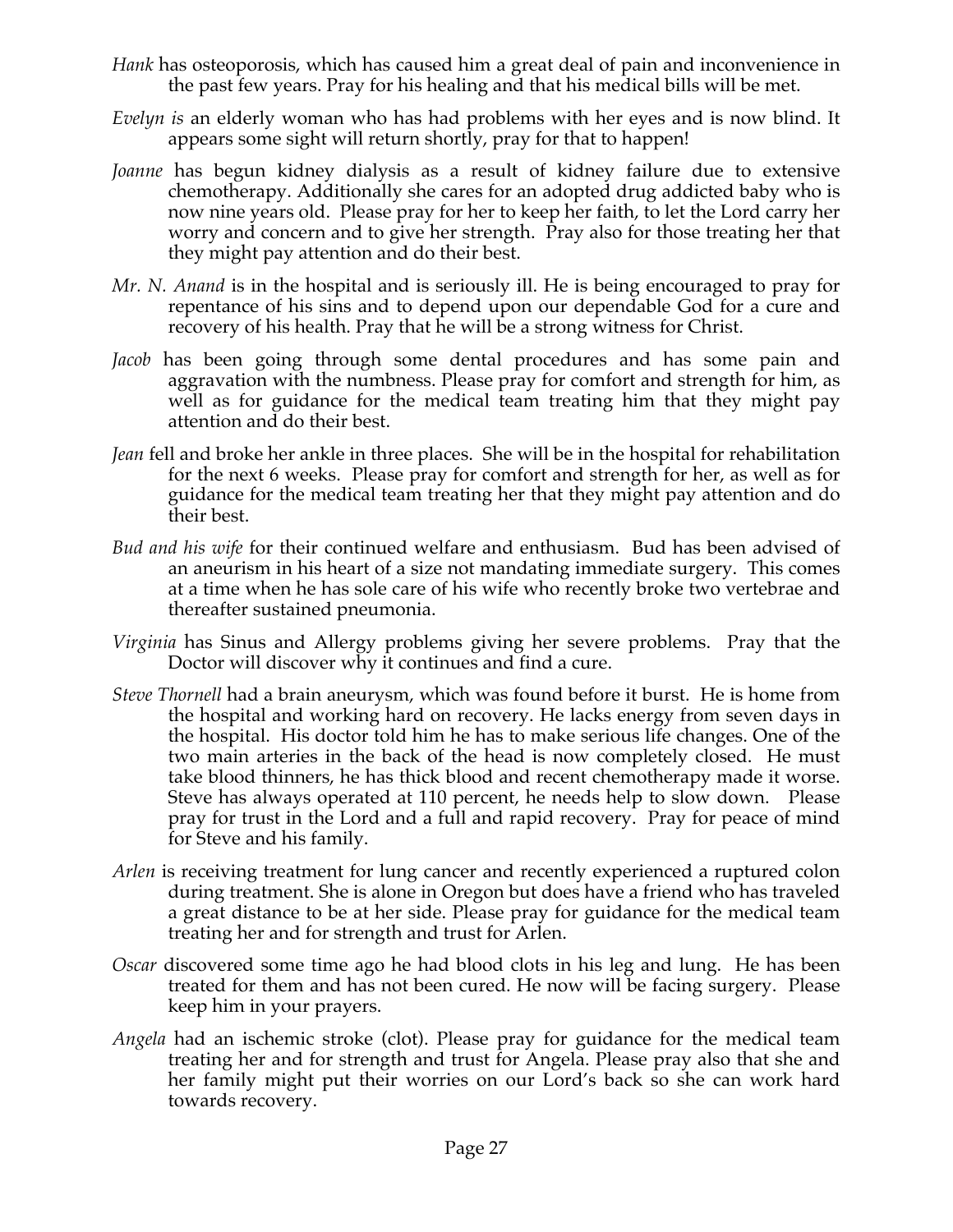- *Nora* had a stroke mid February 2013. Please pray for guidance for the medical team treating her and for strength and trust for Nora. Please pray also that she and her family might put their worries on our Lord's back so she can work hard towards recovery.
- *Linda* has been hospitalized for several days with a gastrointestinal problem. Please pray for guidance for the medical team treating her and for strength and trust for Linda.
- *Dester* is suffering from unknown skin and diseases. Please guide the medical team treating him to find out what the problem is and cure it. Pray also for Dester to trust in the Lord.
- *Lee* has Arterial Fibrillation; the medical people are not sure how to help her. Please pray for guidance for the team treating her and for Lee and her family to make the right decisions regarding treatment..
- *Nell* recently adopted two children and has just been diagnosed with multiple myeloma.
- *Mary Lou* has been suffering with seizures. She was in the hospital with a 24 hour monitor and is being sent home from the hospital with two medications and orders to return in 2 months for another MRI to review whatever is going on in her brain. Please pray for guidance for the medical people treating her, as well as peace of mind and trust in God for her and her family.
- *Kathleen* has spent the last two weeks in the hospital. She has been diagnosed with colitis, shingles and possibly colon cancer. Pray she will be comfortable and begin to heal.
- *Rachel* has Mitochondrial Myopathy. This is a hereditary disease of the muscles and they do not have a cure for it. Part of her pain is her family does not believe she is indeed ill, as she appears to be just fine. Please pray her family will learn the truth and be supportive of her; pray also the medical people treating her will find the right measures to minimize the disease. Most particularly pray for Rachel's trust in God.
- *Nicolas* is in the hospital with serious symptoms of a heart disorder. Please pray for peace of mind for him and guidance for the medical team looking for the cause and cure.
- *Mrs. Baek* an elderly women fell and injured her spine. Doctors cannot repair the spinal injury due to her age. She fell again the morning of 12 December 2012, breaking her collar bone which is also untreatable. Mrs. Baek is in severe pain and will appreciate your prayers.
- *Juanita* is a young girl who was in a coma because of a blood disease. She has not come out and is gaining strength. They are awaiting results from blood samples. Her family thanks you for your prayers and asks that you continue.
- *Barbara* had an accident while cooking and the pressure cooker blew up in her face, causing second and third degree burns over her face and upper body. Because of this she has incurred kidney problems and may need a transplant.
- *George* had foot surgery. Please give thanks for the surgery and pray for a full and rapid recovery.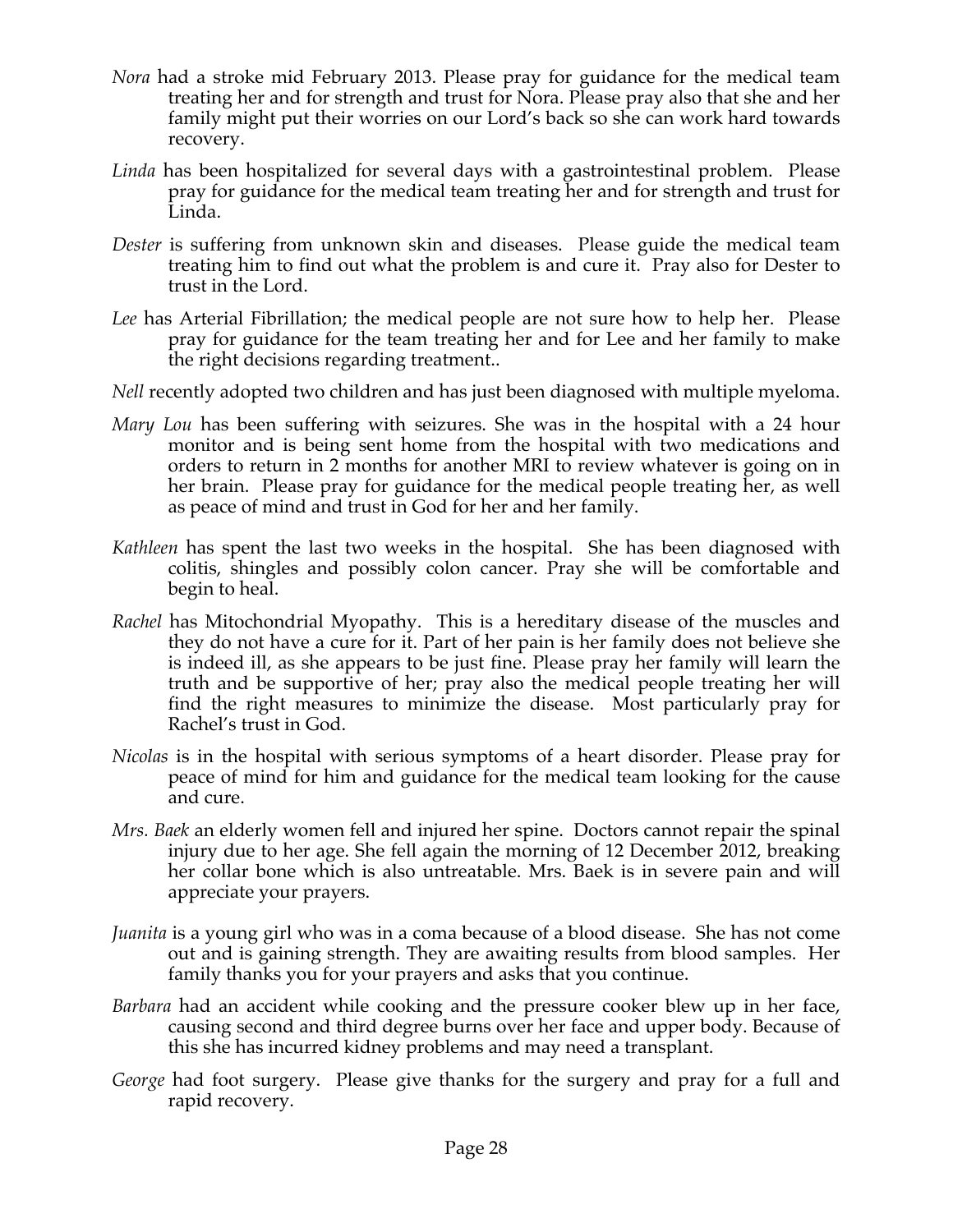- *Nellie* is in the emergency room of a hospital in a great deal of pain. Please pray for peace of mind for her and guidance for the medical team looking for the cause and cure.
- *Lauralee Meade* underwent a lumpectomy on Friday after Thanksgiving. A further anomaly has been discovered and she had additional preventative radiation treatment. Please pray for a complete remission of the cancer. Pray also Lauralee will maintain her great attitude and trust in God.
- *Kevin Gerhart* discovered cancer on his neck. He underwent radiation and chemotherapy. Please pray for the medical team treating Kevin that they might pay attention, do their very best and find the source; that the treatment might be successful and he might live a long and healthy life to His honor and glory. Pray also for trust in God and peace of mind for Kevin, his wife and family.
- *Bill, Sara's husband,* had a third abdominal surgery on 22 November 2011, to remove a tumor. Bill is doing better keeping the doctor's instructions, for which we are all grateful, including taking chemotherapy once a day for one more year. He has decreased the consumption of alcohol and eating at least mostly properly. Please pray for help for him to continue do all this. Please pray also that Bill might turn his heart outward to help those around him, as well as live a long and healthy life to the honor and glory of God. Pray also for peace of mind for Bill and his wife Sara.
- *Kay Denton* (Mrs. Kay) has had a chest infection, perhaps viral, but seems to be getting better. She actually sent an iMessage last week, but did not hang around for a response a minute later! Please pray for continued peace of mind for Mrs. Kay and her family. Give thanks for her trust in the Lord and her positive attitude.
- *Matt Alcantara*, age 16, came back with ZERO SCANS again in December 2013! Matt has Osteosarcoma (bone cancer), a very rare and often lethal form of cancer with limited treatment options. This is a disease that is about 90 percent fatal in a couple of years. He has no hip joint on one side, but he walks and swims! Courage? Guts? You bet! Please also give thanks for the great faith of Matt and his entire family. Their faith and trust is a wonderful example for each and every one of us. But, now is not the time to stop praying. Actually, it never is the time to stop praying!
- *Judith Clingwall*, is afflicted with Multiple Sclerosis (MS). She is currently in Laurel Place, an extended care facility in Surrey, British Columbia. Judith's condition has worsened recently. Please pray for her to take an active part in her own life, for her strength, peace of mind, trust in God and remission of the disease so she might return home to her family. Pray also for strength for her husband Martin as he deals with all the problems and stress of Judith's situation.
- *Vince (age 15),* reoccurrence of Osteosarcoma, recent testing found a nickel sized tumor in his lungs. The doctors are consulting with a specialist in Houston. Please pray for guidance for the medical team and for peace of mind for Vince and his family.

### *Thanksgiving and Continued Healing*

*Mary Thornell* had surgery on 30 October 2013, at the Riverside Community Hospital to remove a huge mass along with about ½ her colon and part of her lower bowel. Mary finishes chemotherapy 17 June 2014. Tests the week of 2 June 2014 showed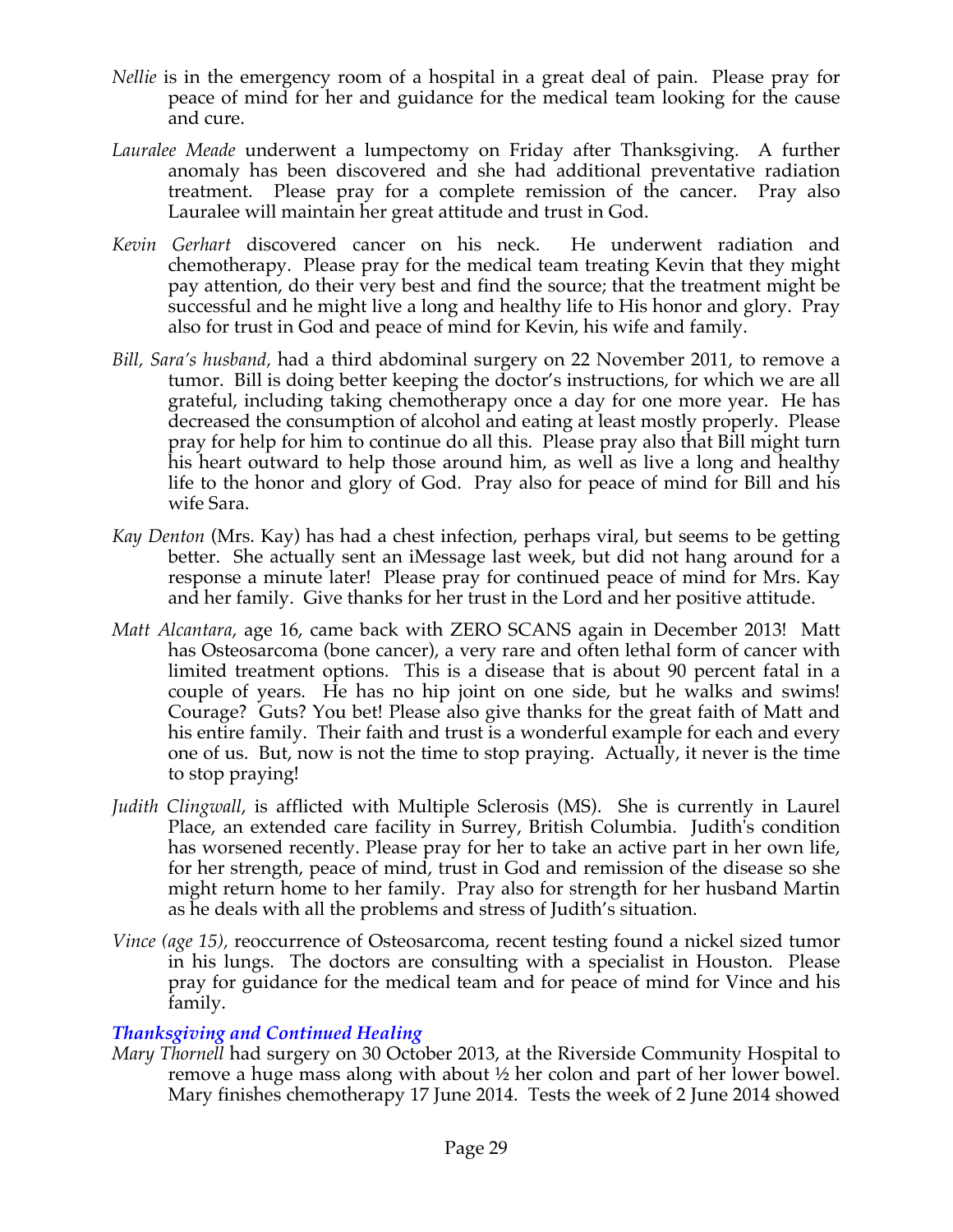totally clear scans. For now, treatment is done after the last chemotherapy session. Please give thanks for the great result and also for the strength, guidance and peace of mind our Lord gave Mary and her husband Jim, as well as daughter Janice and son Jimmy, she underwent treatment. Please pray she will stay free of the cancer in the future.

- *Eli* a two month baby is back home after going to the ER the night of 28 May 2014, not able to breathe. Please give thanks for her recovery and pray for strength, courage and understanding for Eli's family; as well as for God's guidance for the neurologists and other medical people treating Eli they might find the best course of treatment and allow Eli to heal completely, as well as for strength and understanding for the parents.
- *Jim* has been hospitalized and had several operations for cancer the last few years. The physicians discovered a number of spots; but his exam was better than expectedprayer changes things and he thanks you for your prayers. Please continue him in prayer for he will have another scan in April.
- *Al* had an abscess found on his liver for which he was hospitalized, it turned out to be benign and will not require surgery, he has been released from the hospital. Please give thanks for this good result and pray for continued healing.
- *Elma* is suffering from cancer. She was taken home from the hospital on the advice of her Doctor. We were asked to pray that Elma's remaining time here on earth might be good and that Elma and family might put their trust in the Lord and let Him carry their worry. Since then, Elma's Bishop told us a great Miracle of the Lord is working over Elma. Doctors sent her home to die, but now she seems to be doing all right. On behalf of her, thank you for all of your prayers. Please continue praying for her complete healing.
- *Ian Allen* had back surgery on 5 February 2014, which went very very well. He is home and pain free. There is a recovery process head, but he has his daughter with him for the next week to help with that. Please give thanks for the surgical team paying close attention, doing their very best and for a good outcome. Pray for peace of mind for Ian and his family as healing continues.
- *Erica* had surgery on 7 January 2014, for a non-malignant brain tumor. They got most, but not all of the tumor, things seem good for now. Please give thanks for the surgical team doing their very best and for a good outcome. Pray for peace of mind for Erica's family as healing and treatment continues.
- *Jim Curl* had a stroke November 2013; he has recovered pretty well, but still has memory issues. Jim asks that you give thanks for his great recovery and pray that his memory will continue to improve.
- Please join together in thanking the Lord for strengthening *Christopher*, a young man with psychological problems who departed meds to a bad effect, for his maintaining healthy discipline the last six months, and join together in praying that he continue to be infused with strength and rationality.
- *Pat* underwent successful major heart surgery on 25 September 2013. Please give thanks for the successful outcome and pray for continued healing and a complete recovery for Pat.
- *Dennis* has heart problems; now the medical people treating him discovered a large mass on his liver which turned out to be a cyst! Please give thanks for this great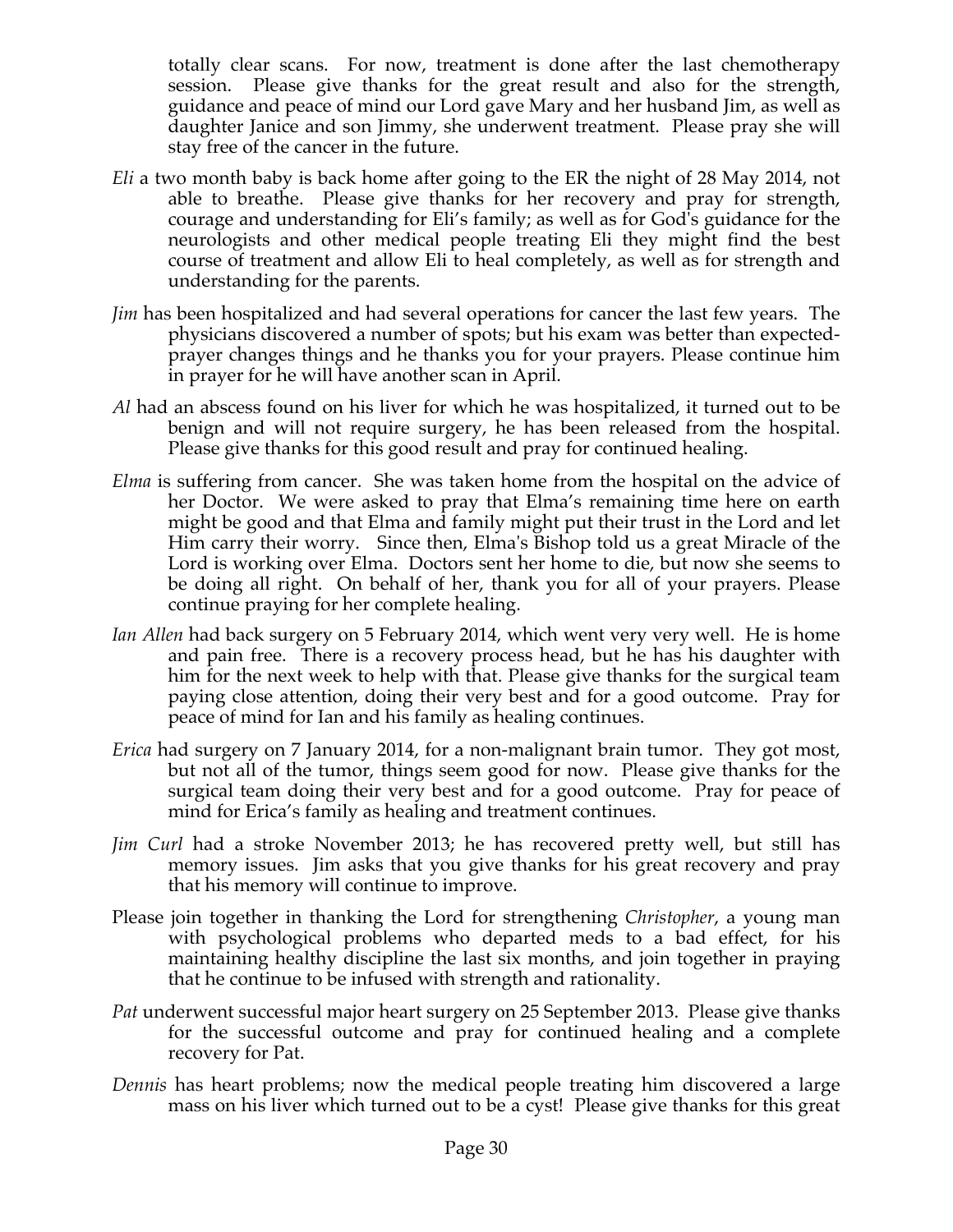development and pray for peace of mind and trust in the Lord for Dennis and for God's guidance for the medical people treating him that the contemplated surgery might go well.

- *Dwight* had major oral surgery, for which he gives thanks. He is recovering slowly and asks your prayers to speed the process.
- *Mike* was very ill in hospital. He is doing much better now and his family asks you to give thanks for the miraculous recovery. Mike is a veteran who has served his country when she called. Please pray he will open his heart to God so He can make Mike's crooked road straight and pull him towards the summit rather than to the pit.
- *Dick*'s left arm was amputated after treating for Merkel Cell carcinoma over a year ago. He is now believed to be cancer free and is waiting to be fitted with an artificial arm. Please join Dick and his family in giving thanks to Our Lord Jesus Christ for his recovery as well as for their trust in God.
- *Traci* had surgery colon cancer on 27 December 2012. The surgery went very well and she appears to be cancer free. But, she had a pulmonary embolism and another clot in the artery to the spleen which will keep her in the hospital for at least several days. Traci is beginning to be weary of her medical situation. Please pray that she will not become despondent. Pray that she will open her heart to God's Grace that He might enter in to her heart and strengthen her.
- *Bob Smouse* had shoulder surgery on 28 November 2012. While the surgery went well, he is still in pain and would also appreciate prayers for continued healing and the pain to subside. He promises to work very hard on recovery therapy.
- *Carol Stone*, the sweet wife of Mike Stone, recovered far better than expected from a severe brain bleed, but fell recently and broke her hip. She still requires 24 hour care, which Mike provides with little help

Please pray for peace of mind and trust in God for Mike, guidance for the medical team treating Carol and strength for Carol as well as faith and trust. No one can ever understand the why of these things here on earth. Sara who passed this request on asks that you pray in both faith and hope.

#### *Business*

*Mark's* business is in difficulty. He works in a shrinking field, of which he is one of the country's true masters, but there is little work available. He asks that you pray that he can find a way to survive in his industry, which he loves and needs his talents. Pray he can find new sources of business and new ways of doing things, perhaps someone to partner with to better use his talents. Pray also for those who work for and with him that they might do their best to help.

### *Financial Guidance and Employment*

*Charlie* is in need of both financial guidance and employment. Charlie feels that he has no skills, which is clearly incorrect, but nonetheless he feels that way. While on the one hand, he knows that is not right, on the other hand, he cannot shake that belief. Ask that God send the Holy Ghost into his heart for guidance. In addition, Charlie needs God's guidance as to how to handle his life from this point forward. After many years in the aerospace industry, he is looking for a place to employ his talents to the mutual benefit of a company. He asks that you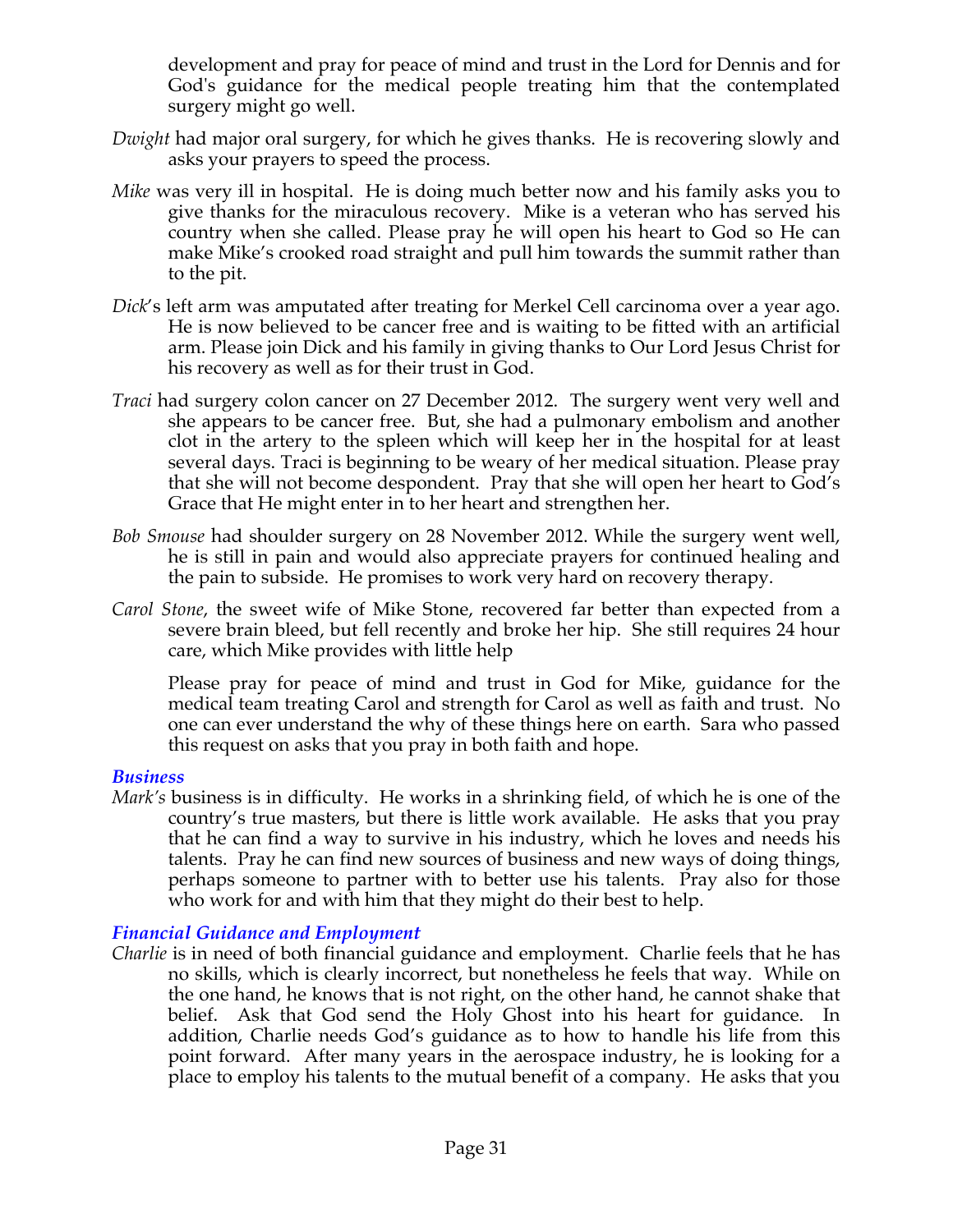pray for God to guide him to a new place to allow him to gain an even financial keel.

- *Tracey* is out of employment and has not received her unemployment compensation or found a new position; please pray these problems will be resolved.
- *Carmine* is looking for employment. Pray God will guide her and she will accept his guidance; something she has not always done, so your prayers will be especially appreciated.
- *Chris* and several others at his firm were let go after many years of faithful service. Please pray that they might find a company that can use their considerable skills and dedication to their mutual benefit. Pray also for those who remain behind that they might find peace in the confusion caused by the departures.
- *Doug* recently became unemployed from his job of 18 years. He has been applying for jobs, but unable to get one at this time. His wife is working; this is not enough for the family. Please pray he will find employment with a firm that will be able to use his considerable skill and hard work to benefit both the firm and the family.
- *Catherine and Lewis* are at a low ebb due to a struggle for employment. Your fervent prayers will be appreciated.
- *Lori* is considering a potential change in her employment. Please pray for God's guidance in considering all aspect of her potential work.
- *Rodriguez Family* are looking for work. It seems many obstacles have been put in their way of finding employment. Please pray they will find employment with a firm that will be able to use their considerable skill and hard work to benefit both the firm and the family.
- *Sarah* is concerned about the future with her company. She would appreciate prayers for her continued employment and that her firm might find more and better ways to use her considerable skills.

# *Financial Guidance and Healing*

- *Timothy and Sharon* had their home foreclosed the morning of 15 April 2014. They are experiencing spiritual, emotional and financial crisis at the current time. Please pray for God's guidance as to how they might handle the financial difficulties in which they have found themselves and more importantly have them draw closer to God and each other.
- *Linda, Rick, Christian and Sawyer* are a family experiencing spiritual, emotional and financial crisis at the current time. Please pray for God's guidance as to how they might handle the financial difficulties in which they have found themselves and more importantly have them draw closer to God and each other.
- *David and Lorna* are having financial problems. They are trying to find a smaller home which may be more affordable. *Lorna* has had an ongoing battle with brain cancer, her trips back and forth to the hospital have drained their finances to the point they sometimes struggle to have enough food in the house. Pleaser pray for Lorna's healing and guidance on how they might handle the financial difficulties in which they have found themselves.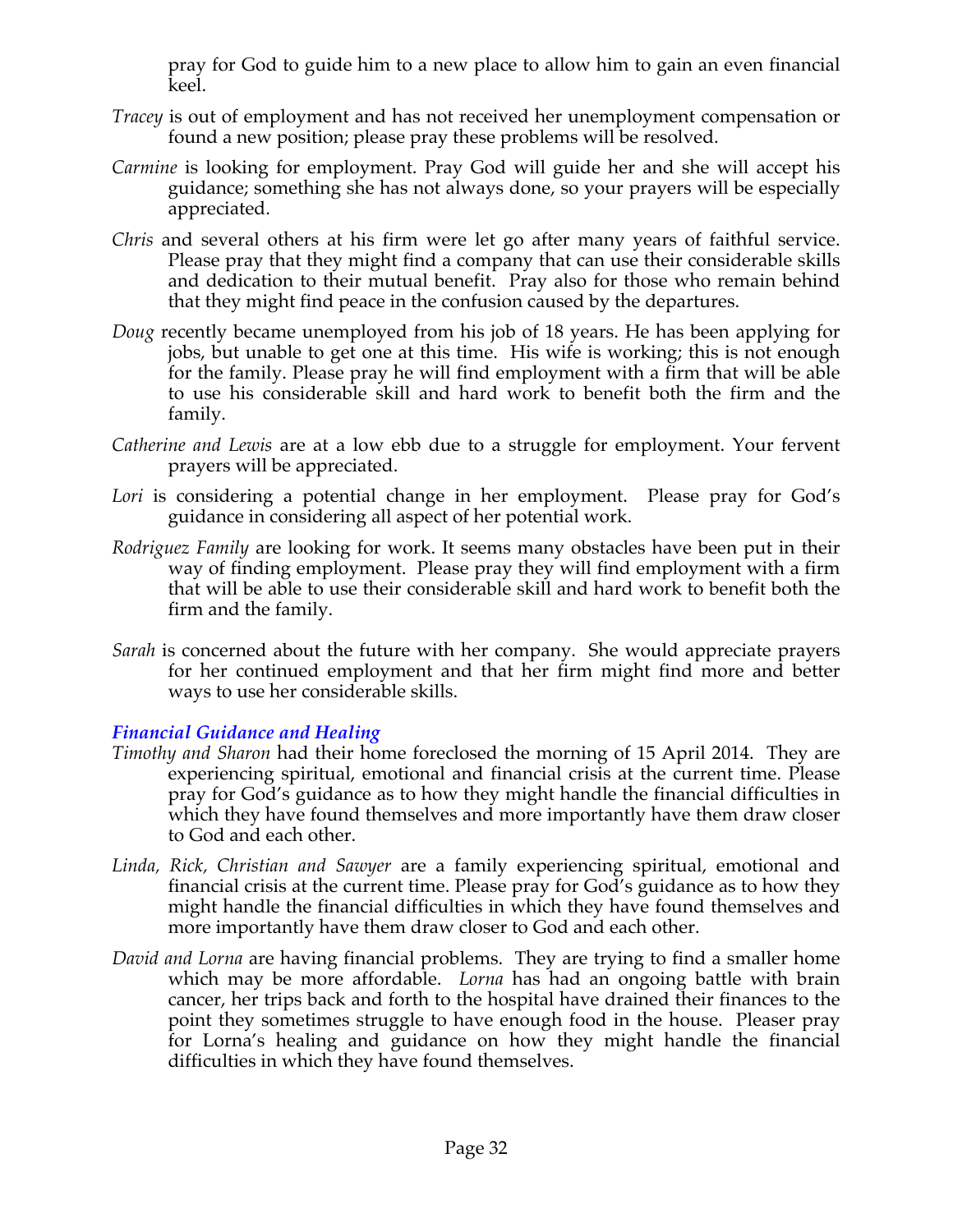### *Guidance*

- *Marie* has suffered the loss of her husband, her job and her pet all in a short period of time. Please pray for peace of mind for Marie, as well as for trust in the Lord for her and those around her that she might adjust to the changes in her life and move forward to the honor and glory of our Lord with His Help. (140607)
- *Mitten* has a Christian talking to him about Christ. Mitten does not believe and does not seem to care. Please pray Mitten will see the light.
- *Luis Martinez* had a heart attack on 1 November 2013, and seems to have recovered fairly well. His wife Selma passed away on 12 April 2014. Please pray for peace of mind for Luis, as well as for trust in the Lord for him and the rest of the family.
- *Kristen, Rickey and their two children* ask you to pray for grace, wisdom and understanding as they attempt to cope with infidelity, separation and possibly divorce as a result of backsliding from the Lord into the World.
- *Erica* is having school exams for the next several weeks. Please pray her mind will be open to what she has learned and her heart opened more and more as the years go by to Jesus.
- *Aaron* has a problem seeing is where his life should be leading him. Please pray that he can listen to his father Paul and those around him who want him to work hard and obtain a real education now rather than just coast towards oblivion.
- *Danielle* has accepted Christ as her Saviour. Pray she will read the Bible and meditate on His Word so she can grow in him.
- *Helene and her family* ask your prayers for them as they deal with the loss of Alan, husband and father.
- *Stephanie* seems to be very deeply into post partum depression after her baby was born prematurely. Please pray for her Mother in Law who is going a great distance to help Stephanie and her new Grandson. Pray that Stephanie will be able to direct her attention outward, rather than inward.
- *William* is an elderly man living with his Son and Daughter in-law. William is causing trouble in the family because of his demanding ways and continually using bad language. The family is at wit's end to know how to handle him and will appreciate your guidance and prayers.
- *Caitlin* is in the grip of the Prince of Darkness; she thinks there is escape from reality in drugs. The saddest part is that reality is not as she sees it. Her family is despairing as they can do nothing to help her and ask that you pray for the Holy Ghost to enter into heart and show her the need for change before it is too late.
- *Nathaniel* is in spiritual turmoil. His family and friends will appreciate it if you will keep him in your prayers for him to find the root of his trouble and accept God's help to heal his heart.
- *Sam* and her *two children* that have been living in a shelter and are to lose their place there. Please pray a place will be found they can stay in and recover.
- Please pray *Darlene* will surrender her life to Christ.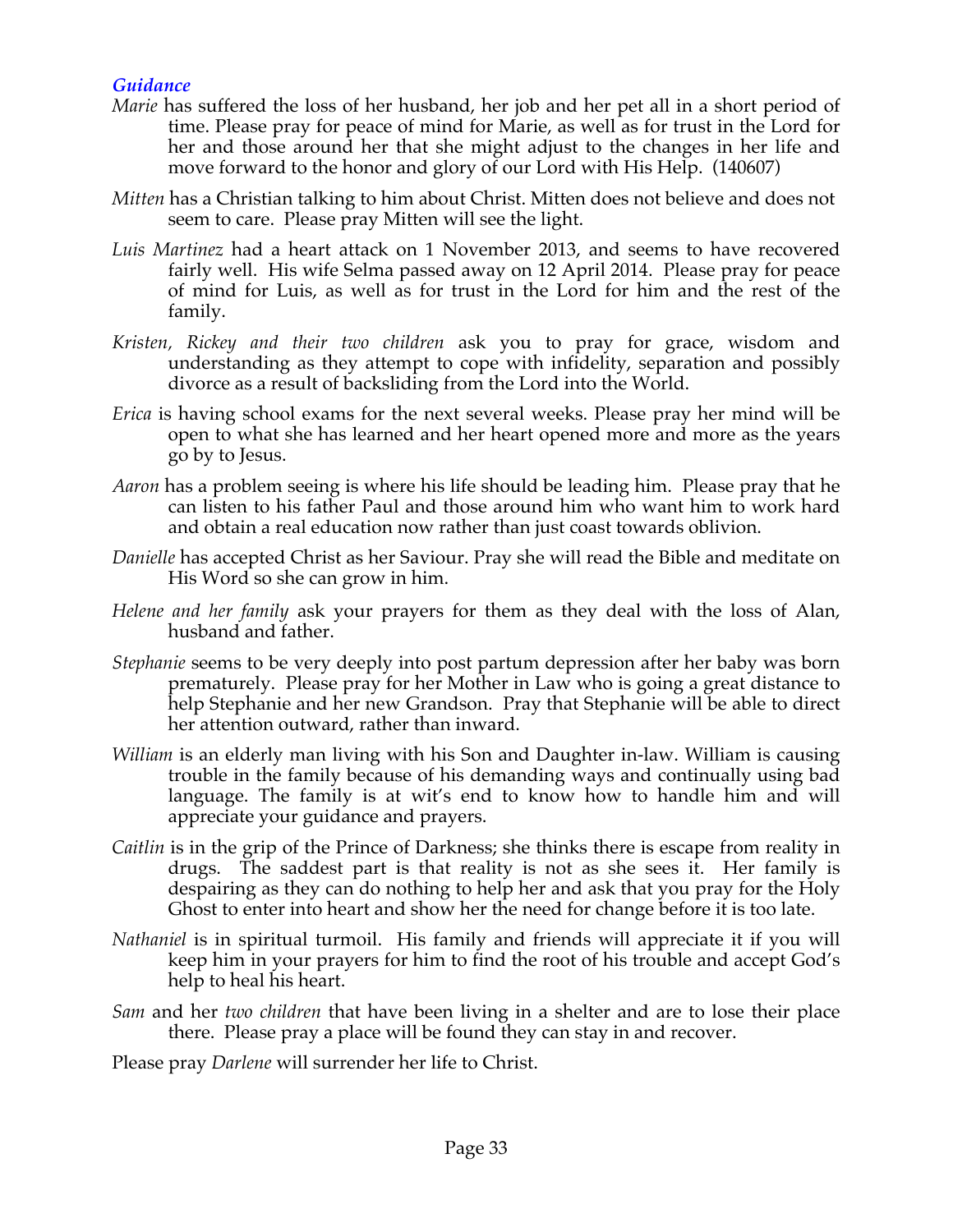- *Norrie* is facing daily exams in the weeks ahead. Pray for calmness and concentration and to do the best possible.
- *Jonathan* is addicted to drugs. He is now in jail awaiting trial. His parents and friends will appreciate it if you will keep him in your prayers for him to find the root of his trouble and accept God's help to heal addiction.
- *Beth* is suffering from ungodly treatment in her marriage. Please pray God will guide her in her behavior, actions and thoughts that she might be able to lead her husband to God so her marriage might prosper to the benefit of them.
- *Brandon* a young man from a Christian family who married a year ago and almost immediately became estranged from him family. As a result he has had a serious problem with keeping the civil law. Please pray for Brandon that he will return to the Lord and the many problems will be eventually settled. Pray the hurt he has caused so many will be helped with our Lord's care and love.

*Dennis* has some decisions to make and will appreciate our Lord's guidance.

- *Earl* to read and understand Scriptures he has been given.
- *Jeanette* has had many members of her family die from diabetes and several are near death now. Jeanette does not know the Lord and is despondent and perplexed about her family and herself. Please pray she can open her heart to allow the Holy Ghost in to bring her knowledge and understanding.
- *Dr. Elizabeth Raj* is teaching a biblical approach to the psychological problems facing many in our society today. She is battling against the growing influence of worldly psychology adopted by the churches themselves. Elizabeth constantly stresses answers are found between the covers of that precious Book, the Holy Bible. Please pray for encouragement, strength, fortitude and courage for her.
- *Daniel and Danielle* are experiencing family strife as a result of custodial issues with a daughter. Please pray they and those they strive with might look to the child's best interests in their time of difficulty and disagreement; to work for her best interests and not use her as a weapon amongst themselves.
- *Abigail* is a teenager who has behavior problems. She feels she is in an area of mental darkness. Please pray that she might look to God for help and not within herself.
- *Sara* asks that you pray for guidance for her as she deals with the stresses of her family and life. Pray that she can separate those things which she can affect from those things which she cannot and give her grace to accept that she cannot do everything and can only change those things within her control. She asks for God's help for her business so that she might remain gainfully employed while keeping up with the needs of her mother and husband and healing her own problems.

*Jacquie* to open her heart to God and accept His Love and Grace.

*Hap* asks you to pray he might be able to trust God will help him make the right decisions at the right time and not to worry uselessly, to change those things he can change, accept those things he cannot change, sleep well to be able to do the correct things with a clear head and that he will open his heart to the Holy Ghost.

# *Anglican Orthodox Church*

*From Bishop John Nakka of our Church Family in South India. We must know, but by the grace*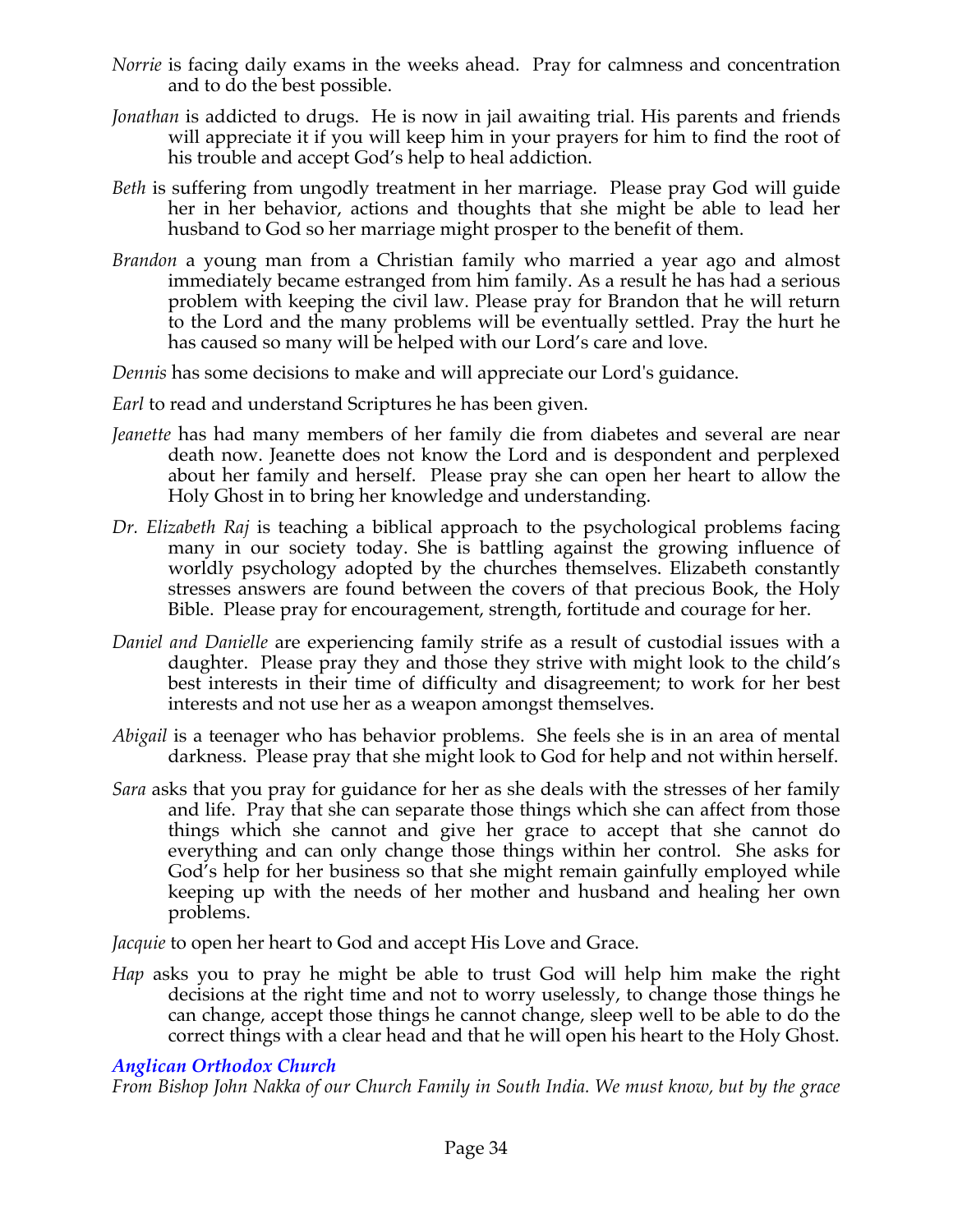*of God, we could, and may, experience the same in our own land:*

Dear ALL,

I am so painfully writing this mail as we are very very suffering a lot politically and also due to separation of our State. No power for around 10 to 12 hours in the cities and more than 12 hours in the villages. No enough drinking water, very hot summer.... Politically we are now really afraid as the sectarian hindu religious background parties took over the Union and State Governments. We are a religious minority in India and now our hearts started beating fast and do not know what happened for us in the near future. WE ARE REALLY UNFORTUNATE. We may live like a second grade citizens and we need to face a very hard persecution as was the Hebrews in Egypt. The persecution was already started and around 05 issues were reported for abuse, warnings and stopping the conventions etc., during this week alone i.e., just within a week after Mr.Modi took over the charge.

# PLEASE PRAY FOR CHRISTIANS IN INDIA.

yours fraternally in Christ,

+John.

- *Christians in the Central African Republic* are experiencing the ravages of a war between the Muslim and Christians. We have both ministers and members of the Anglican Orthodox Church in Central African Republic. Please pray for God's guidance and protection for all persecuted Christians and those around them.
- On 21 March 2014, *Faith Theological Seminary* in Gujranwala, Pakistan graduated a class. Please pray the Holy Ghost will fill the hearts of the graduates as they go forth to spread The Word of Jesus Christ our Saviour
- *Rev Paul Thompson,* pastor of Christ Anglican Church (AOC) in Oakland, Iowa, asks you pray for the Holy Ghost to enter the hearts of their congregation that they might find better ways to serve our Lord and bring the Word to those around them.
- *Rev Rick Reid* asks that you pray for Saint Andrews Anglican Church in Newton, North Carolina. They would like to see their congregation grow to the point is it selfsustaining and vibrant. The congregation asks that you pray for the Holy Ghost to enter into their hearts and inspire them to do their best to further His Will.
- *Saint Joseph of Arimathea Anglican Orthodox Church* is under a lot of stress. We all are, but they need even more prayer. Rev Roger Jessup, their wonderful minister, is pressed by the duties of a primary care giver, in addition to all the worries of this world. They have one of their family's primary breadwinners who will be soon unemployed, absent His intervention. As Rev Roger said so eloquently, "We must pray for those who mean us harm and deprive us of our property are our enemies: Our LORD has so commanded us." We must pray they will see light and cleave to it while turning their backs on the Prince of this World. Equally important, we must pray that the Lord will raise up a political leader from among us as He has done in the past. Pray also for trust in God for each member of the parish and for them to find economic relief.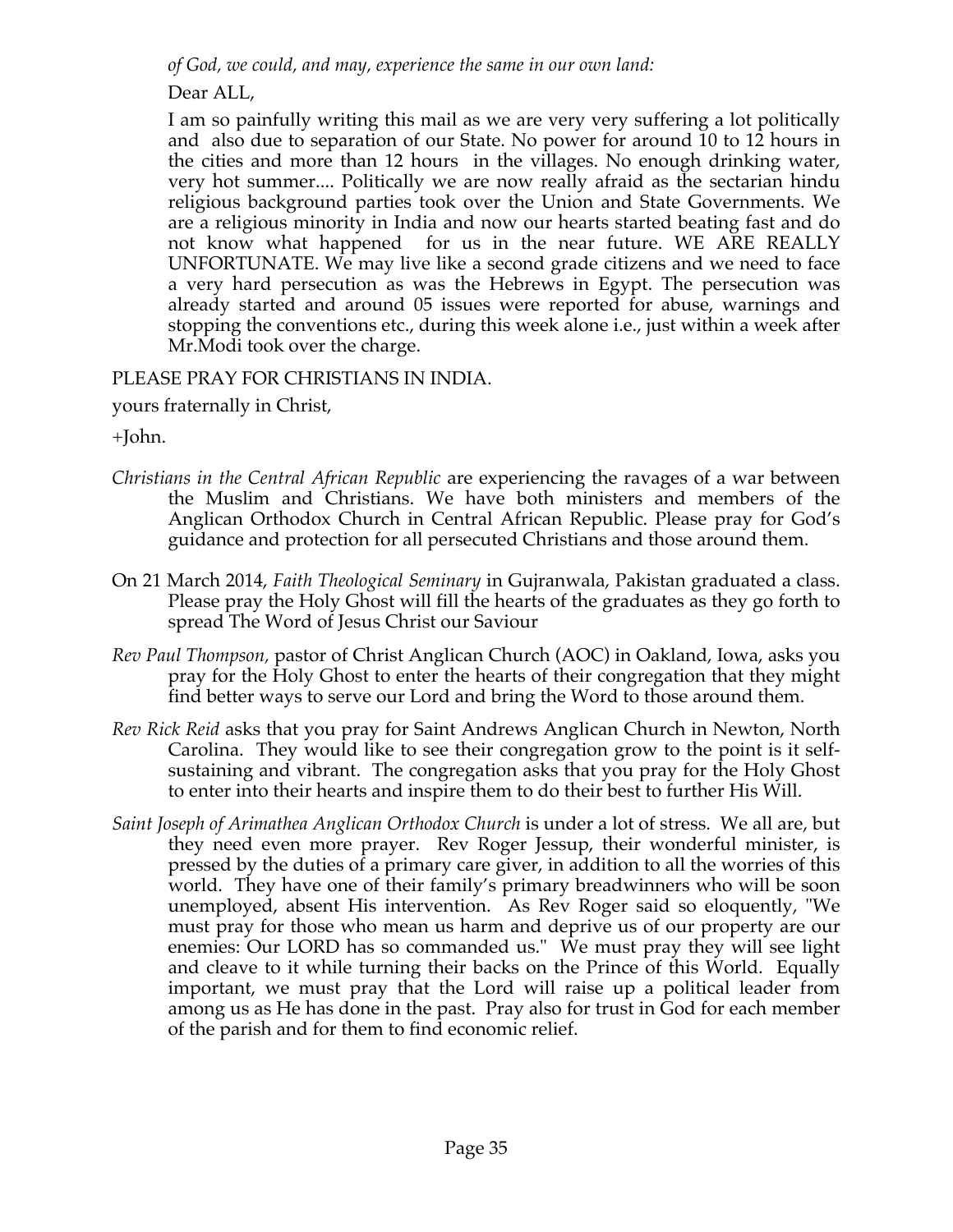### *Armed Forces & Contractors*

Airman Donny Patton (Hulbert Field, Florida), Jordan (USMC – Fleet Marine Force - Pacific), Trevor (USAF - KC-10 Boom Operator – New Jersey), Trevor (USN – Whidbey Island, EF-18 Pilot), Kurt Thomas (USN – Camp Foster, Okinawa)

#### *Persecuted*

Around the world, Christians are under attack, not only in the Muslim world, but from Hindus and others in India. Also, they are under continual attack in the name of "Separation of Church and State" in the western world, as it becomes actively atheist or pro-devil buddy. Please pray for God's guidance and protection for all persecuted Christians and those around them.

#### *Thanksgiving*

- *Diane* came through her gastrointestinal surgery well and has done well with her recovery. Please give thanks for the great result.
- *Otto* had massive blood clots in both lungs and a smaller one in one of his legs, treatment worked and he recovered further at home. As he regained strength, his work opportunities as a self-employed software and website designer were decreasing due to the economy and he was having trouble paying the bills and heating his dwelling. God provided a house-sitting job during some of the coldest winter days! Then when he went to talk with his landlady about the rent, she suggested he apply for a job at the company where she works. Several weeks later, he got full-time work there! Please give thanks to God for His providential hand and continue to pray Otto will see, know and respond to his loving Saviour! Thank you so much to Otto's sister Penny for updating us on Otto's progress.

### *Various Special Requests*

- *Nathalie* is teaching English in a small western Ukrainian town where they are having so many problems. Pray for Nathalie and others around the world who are standing up for Christian principles in their countries.
- This is a horrible time for the *people of India, Christians in particular*; they are having problems with Hunger, Bank Closings, Transportation and Schools not functioning. Pray for the Leaders and Members of our Church in Eluru Andhra Pradesh. Pray their basic needs will be met and God will be close to them in this time of need.
- *Lisa* discovered her 9 year old daughter *Mariah* had been raped. This is in the court system now and we know that prayers are needed for this family. "The effectual fervent prayer of a righteous man availeth much" James 5:16 Lisa says she feels the power of your prayer in God's hand on her heart.
- Please pray for *all the people of Egypt*; Bishop Mouneer Anis of Egypt is asking your prayer as the supporters of the deposed Mursi government, with the support of the United States government, have been attacking Christian churches--Anglican, Catholic and Orthodox. They destroyed the car of Anglican priest Rev. Ehab Ayoub. The people of Egypt, the people of the United States need our prayers, even more so the people of the Muslim Brotherhood that they might repent of their evil and know God so the rest of the people may live in peace.
- We ask that you pray, please ask God that the Holy Ghost might give you insight into how you might make the lives of your friends and family better. Remember